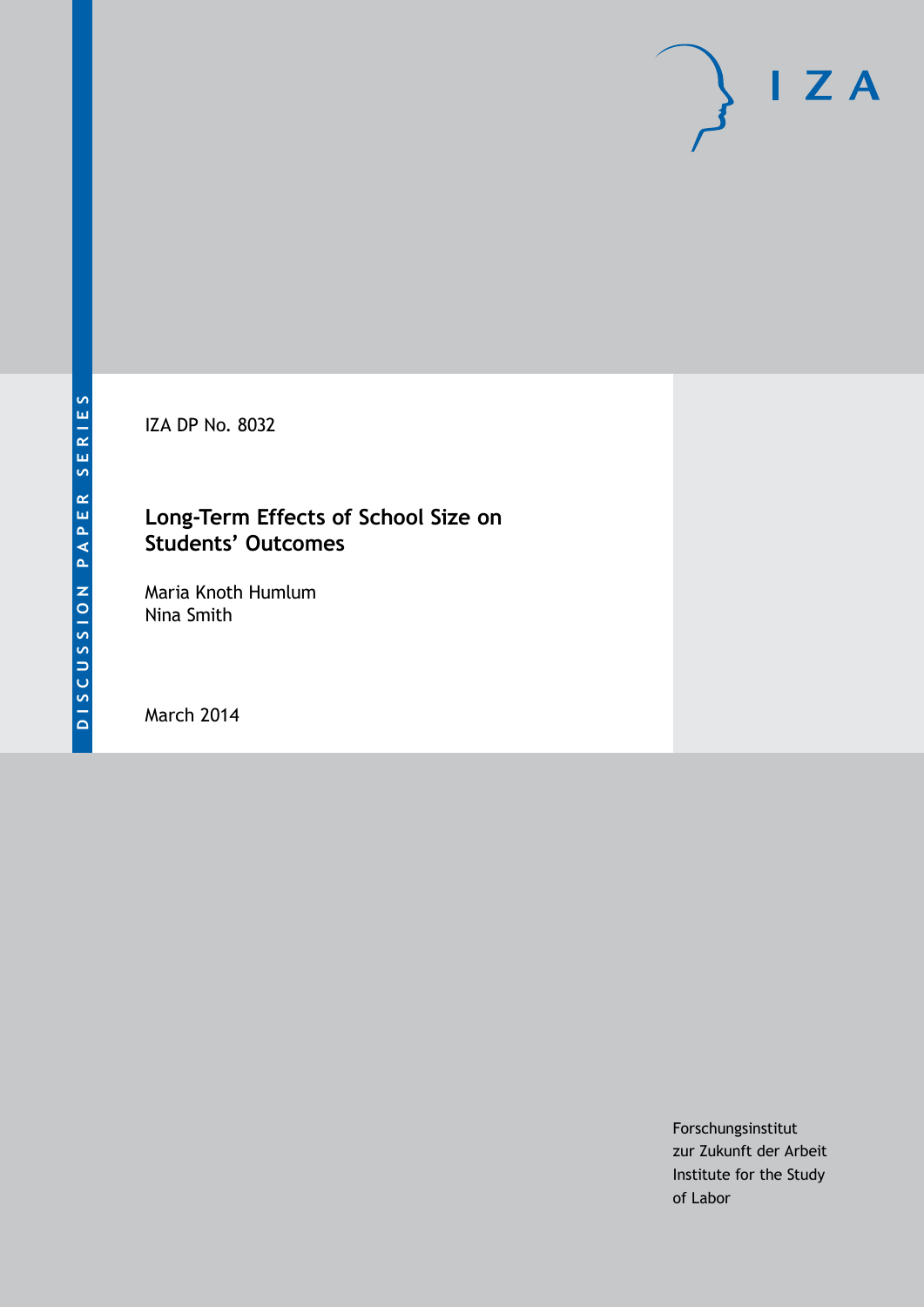# **Long-Term Effects of School Size on Students' Outcomes**

## **Maria Knoth Humlum**

*Aarhus University and IZA*

## **Nina Smith**

*Aarhus University and IZA*

Discussion Paper No. 8032 March 2014

IZA

P.O. Box 7240 53072 Bonn **Germany** 

Phone: +49-228-3894-0 Fax: +49-228-3894-180 E-mail: [iza@iza.org](mailto:iza@iza.org)

Any opinions expressed here are those of the author(s) and not those of IZA. Research published in this series may include views on policy, but the institute itself takes no institutional policy positions. The IZA research network is committed to the IZA Guiding Principles of Research Integrity.

The Institute for the Study of Labor (IZA) in Bonn is a local and virtual international research center and a place of communication between science, politics and business. IZA is an independent nonprofit organization supported by Deutsche Post Foundation. The center is associated with the University of Bonn and offers a stimulating research environment through its international network, workshops and conferences, data service, project support, research visits and doctoral program. IZA engages in (i) original and internationally competitive research in all fields of labor economics, (ii) development of policy concepts, and (iii) dissemination of research results and concepts to the interested public.

<span id="page-1-0"></span>IZA Discussion Papers often represent preliminary work and are circulated to encourage discussion. Citation of such a paper should account for its provisional character. A revised version may be available directly from the author.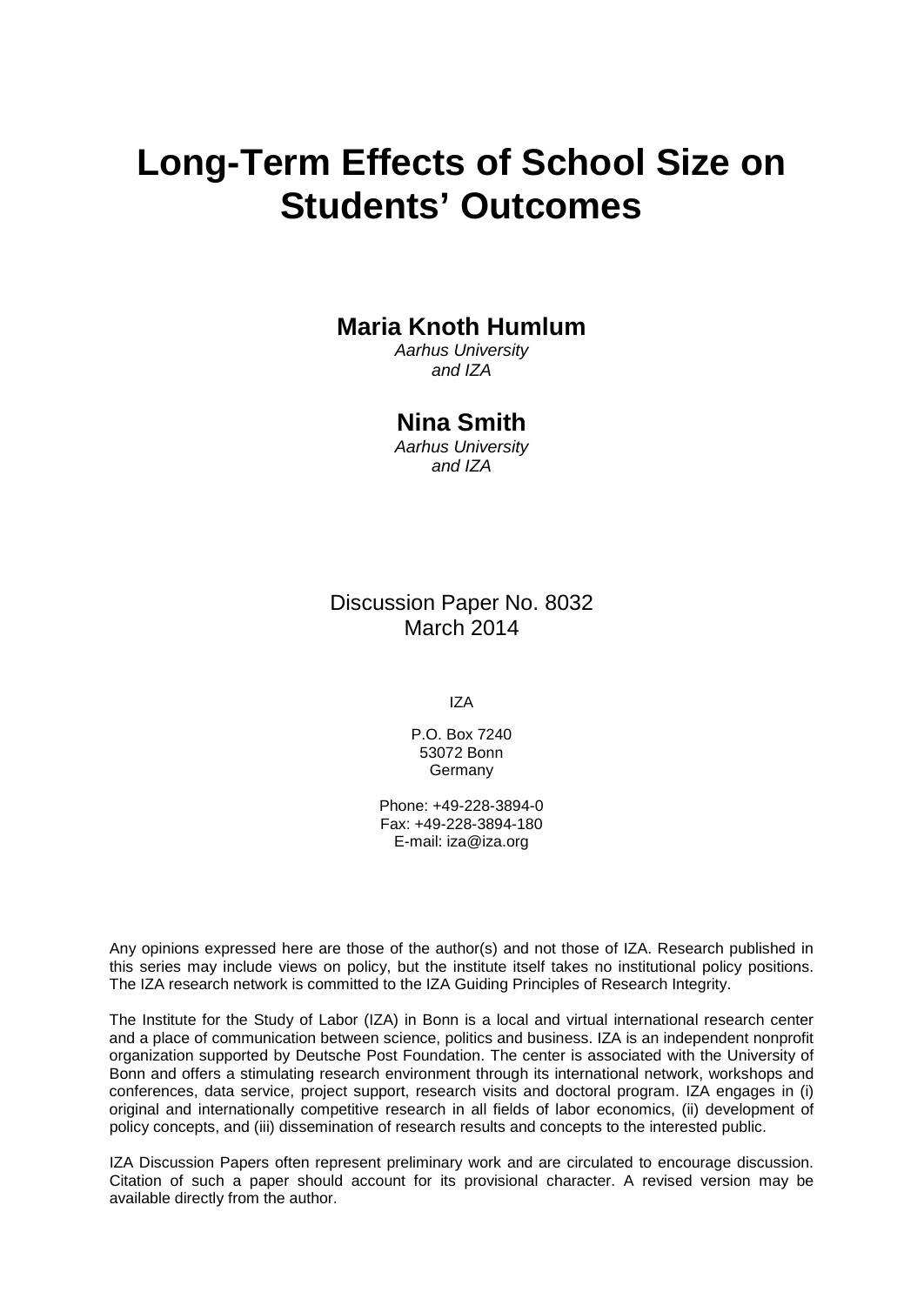IZA Discussion Paper No. 8032 March 2014

## **ABSTRACT**

## **Long-Term Effects of School Size on Students' Outcomes[\\*](#page-1-0)**

We estimate the effect of school size on students' long-term outcomes such as high school completion, being out of the labor market, and earnings at the age of 30. We use rich register data on the entire population of Danish children attending grade 9 in the period 1986-2004. This allows us to compare the results of different fixed effect and instrumental variables estimators. We use the natural population variation in the residential catchment areas and school openings and closures to instrument for actual school size. We find a robust positive but numerically fairly small relationship between school size and alternative measures of long-term success in the educational system and the labor market. The positive impact of school size seems mainly to be driven by boys, students from families with a low educational level and students attending schools in urban areas.

JEL Classification: I21, I28, J24

Keywords: school size, high school graduation, student outcomes

Corresponding author:

Maria Knoth Humlum Department of Economics and Business Aarhus University Fuglesangs Allé 4 DK-8210 Aarhus V Denmark E-mail: [mhumlum@econ.au.dk](mailto:mhumlum@econ.au.dk)

We thank Anne Brink Nandrup, Stine Sigsgaard Nielsen, and Kasper Granild-Jensen for competent research assistance. The project has partly been financed by grants from the Danish Independent Research Council (Sapere Aude) and the Strategic Research Council (CSER). We thank participants at the CSER workshop in Aarhus 2013 and ESPE 2013 for valuable comments and suggestions.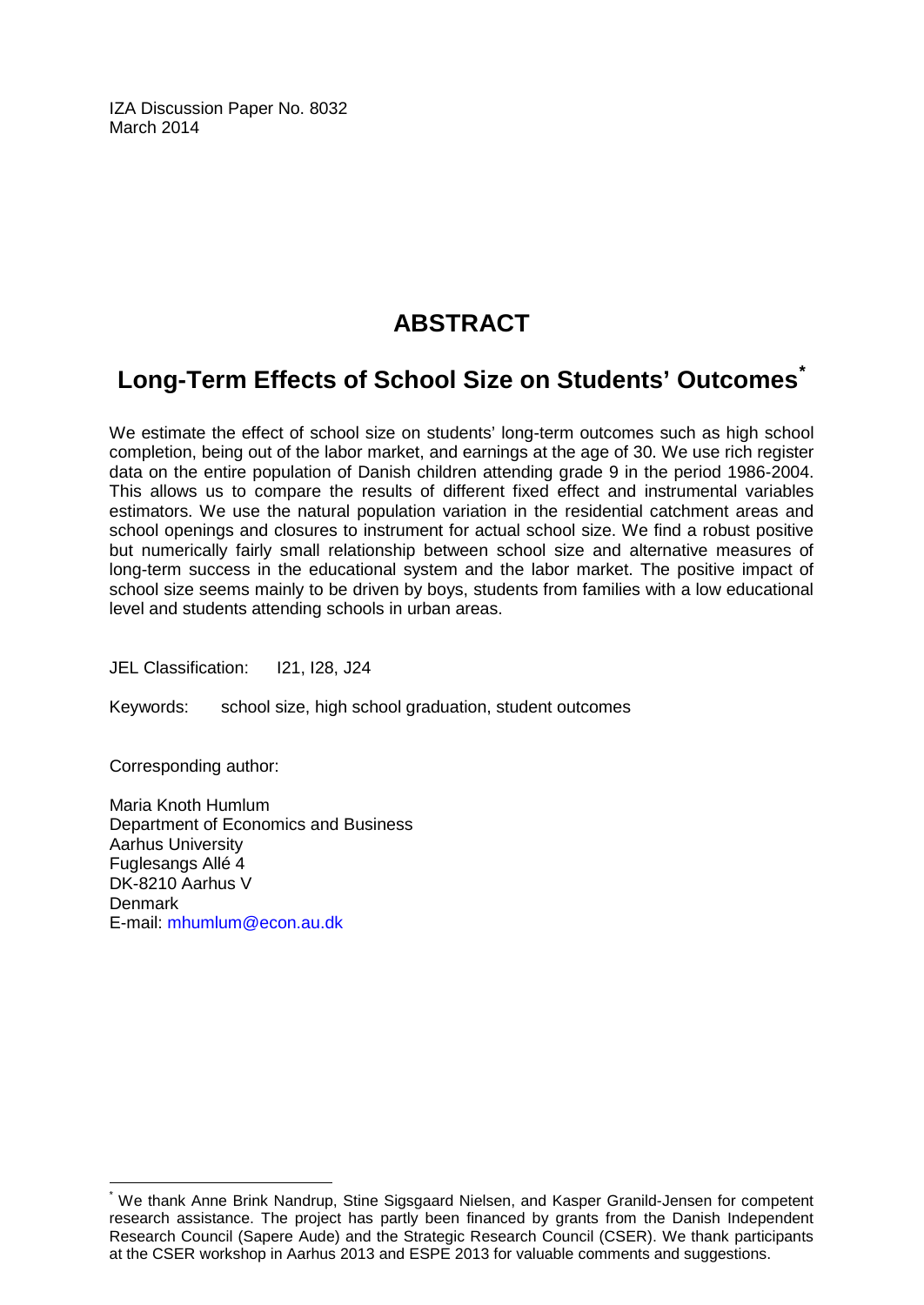## 1 Introduction

Does school size matter for students' achievement and which school size is optimal for students' outcomes and for economic efficiency reasons? These questions have been heatedly discussed in many OECD countries during recent decades. Most often the arguments behind school consolidation have been cost savings and economies of scale. However, small-school proponents have argued that large schools have many negative effects on children's cognitive and noncognitive skills. Despite these heated discussions and arguments pro et con large schools, the empirical evidence on this issue is still at an early stage.

There is a growing literature on the impact of class size on student outcomes, see for instance Fredriksson et al. (2013) for a recent study from Sweden which in many respects has a school system similar to the Danish primary and secondary school system. In line with many other studies, they find that larger school classes have a causal negative effect on school outcomes in the short run as well as on long-run outcomes in the labor market. The empirical research on the impact of school size on children's cognitive and noncognitive skills is more sparse and the results are more mixed. Most of the studies find negative, but numerically small effects of larger schools when controlling for parental inputs and other background characteristics, see the recent survey in Leithwood and Jantzi (2009). But even if the effects of school size are numerically small, school size is a political instrument which is much more amenable to change by policymakers than parental background. Thus, even small effects of school size on students' academic achievement and behavior may have important consequences for policy decisions. Our definition of the effect of school size is the total policy effect of school size, i.e. including both the direct effect of school size and any potential indirect effects, such as an effect through class size.

While most existing studies have focused on the in-school performance of children or short-run effects of school size, we mainly consider the long-run consequences of school size, for example, educational attainment after compulsory school and the earnings capacity later in life at the age of 30. While estimates of the effect of school size on short-run outcomes (typically test scores or behavioral measures while attending school) of course are informative, it is crucial to know whether these potential short-run effects also translate into differences in the long run, see the general discussion of the effect of school inputs on student outcomes in Hanushek (2006). We consider outcomes that are generally considered to be affected by both cognitive and noncognitive skills. In a sense this allows us to obtain a more overall picture of the effects of school size than if we considered more narrow outcomes that measured particular forms of either cognitive or noncognitive skills.

The study is based on register data on the total population of students in grade 9 in Denmark during the period 1986–2004. We follow the students until 2010. For these students, who are typically 16 years old when they complete grade 9, we focus on the educational outcomes 6 years later, i.e. at the age of 22. For students in the cohorts from 1986 to about 1998, we also observe earnings at the age of  $30<sup>1</sup>$  The richness of the data allows for the comparison of different alternative estimators that are often used in the empirical literature on the causal

<sup>&</sup>lt;sup>1</sup>For the last couple of cohorts, we only observe earnings for the oldest members of the cohorts though.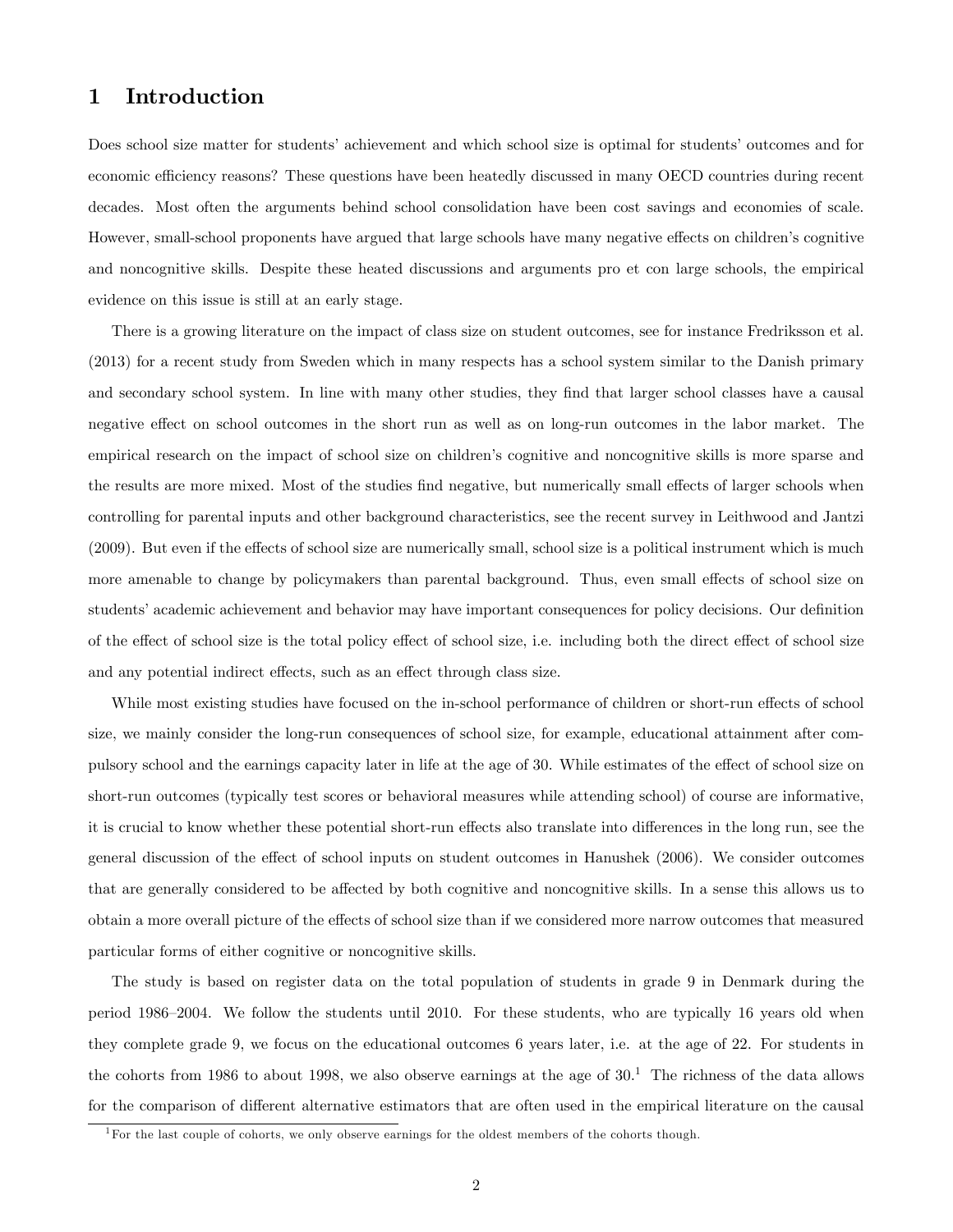relationship between school characteristics and student outcomes. As the point of departure, we estimate the effect of school size by simple OLS including a wide range of individual-level characteristics available in the register data such as birth order, family type, and parental earnings and education. In addition, alternative fixed effect strategies based on schools and siblings are employed. Finally, we implement two different instrumental variables strategies based on natural population variation in the catchment area and school openings and closings, respectively.

Based on the wide range of estimators implemented, our results show a robust and positive, but numerically fairly small, relationship between school size and alternative measures of long-term success in the educational system and the labor market, such as the probability of high school completion and earnings at the age of 30. This result is also robust to controlling for grade 9 exit exam grades. The positive impact of school size seems mainly to be driven by boys, students from families with a low educational level and students attending schools in urban areas.

In the following section, we briefly sketch the arguments pro et con small schools, while Section 3 gives an overview of the existing evidence on the effects of school size. In Section 4 the institutional context is described. Section 5 describes the data and offers some descriptive statistics of Danish schools while Section 6 describes our empirical strategy. Finally, Sections 7 and 8 present the results of our analyses and Section 9 concludes.

### 2 Why School Size May Matter

School size is an important policy parameter. During recent decades a major consolidation process has taken place in many OECD countries that resulted in a rapidly declining number of schools and school districts and an increase in average school size, see Newman et al. (2006) for the US. Only recently, an opposite movement has started in some countries towards smaller schools. In the US, the Small Schools initiative has got support from rich private foundations like the Bill and Melinda Gates Foundation to invest in small school projects, see for instance Barrow et al. (2013) who analyze a small school reform in Chicago and Schwartz et al. (2013) who analyze a small school reform in New York. In Denmark, schools have on average been fairly small in an international comparison and during the latest decade the political focus has unambiguously been to increase school size, see Blom-Hansen (2004), Heinesen (2005), and Feilberg (2013).

Policymakers often appear to prefer large schools due to scale economies associated with administrative costs. In addition large schools are generally able to offer a broader curriculum and better career prospects for teachers. This may attract more experienced and more qualified teachers. The students (and teachers) in larger schools typically come from larger geographical areas and may have a more diverse social background. To the extent that diversity and being exposed to students and teachers with different social and demographic background is a positive production factor in the human capital production function, this may be an argument for large schools. Further, in large schools it may be easier for students and teachers to change classrooms or peer groups if, for example, a match between a teacher and the students in a given class is not optimal.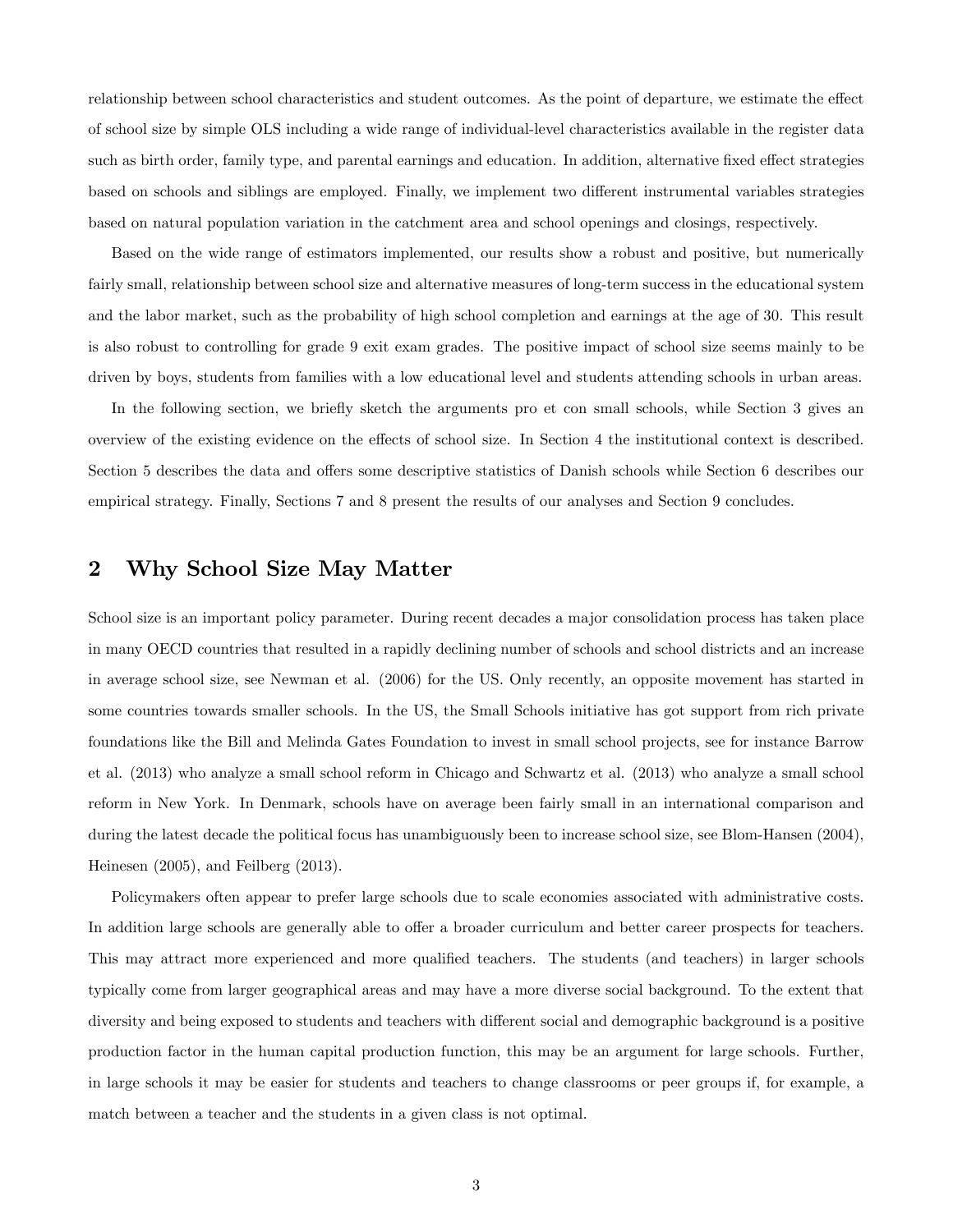However, there may also be negative effects of large schools. Some of these effects may be related to effects of class size since class size is typically positively related to school size. But besides class size effects that almost by definition relate to the direct learning environment and the social interaction within the class, the impact of school size may impact other social phenomena: Large schools may have larger alienation effects. Students, parents and teachers in large schools may not feel as responsible for the overall functioning of the school and may be less involved in school activities compared to small schools. Thus, small schools often have more extracurricular activities than large schools despite the fact that large schools may be more successful in sports competitions. Students may have more attendance problems in large schools and the individual student may be subject to less adult supervision, Jones et al. (2008). Sometimes small schools have mixed-age grouping, peer tutoring etc. which may have positive effects on students' social behavior, feeling responsibility for their peers and even criminal behavior, see Leung and Ferris (2008). This means that school size to a larger degree than class size may impact students' noncognitive skills while many of the hypothesized effects of class size are related to students' cognitive skills.

School size may also have effects on the local community and this may in practice be one of the more important arguments in favor of small schools and against school consolidation. Closing a local school may have negative effects on social activities in the local community and in the long run it may also have implications for the social composition of residents in the community which may generate more negative peer effects, see Egelund and Laustsen  $(2006)$ . However, in this study we restrict our analysis to the more direct long-term effects of school size on students educational and labor market careers.

### 3 Earlier Empirical Research

The estimates of the impact of school size in the literature vary considerably and based on the existing research it is not easy to give an unambiguous policy advice about school size, see Leithwood and Jantzi (2009). Firstly, the results may of course vary across countries because of institutional differences. Secondly, the notions 'small schools' and 'large schools' vary from country to country. In some countries average school size is relatively large, for instance the UK, where many of the studies are based on an average school size of around 1,000 students. Average school size also varies considerably in US studies, ranging from a few hundred students to very large average school sizes, see the survey in Newman et al. (2006). Some studies aim at identifying an optimal school size, and this figure also seems to vary considerably. Bradley and Taylor (1998) Önd that the optimal school size (based on a study of English schools) is larger for older children, for children aged 11-16 it is about 1,200 students and for children aged 11-18 it is about 1,500 students. The dependent variable in their study is exam results of the students. However, their study does not control for potential endogeneity of school size and a later study from Wales indicates that the optimal school size for children in secondary school (age group 11-16) is about 600 students, see Foreman-Peck and Foreman-Peck (2006), who use school attendance as their dependent output variable.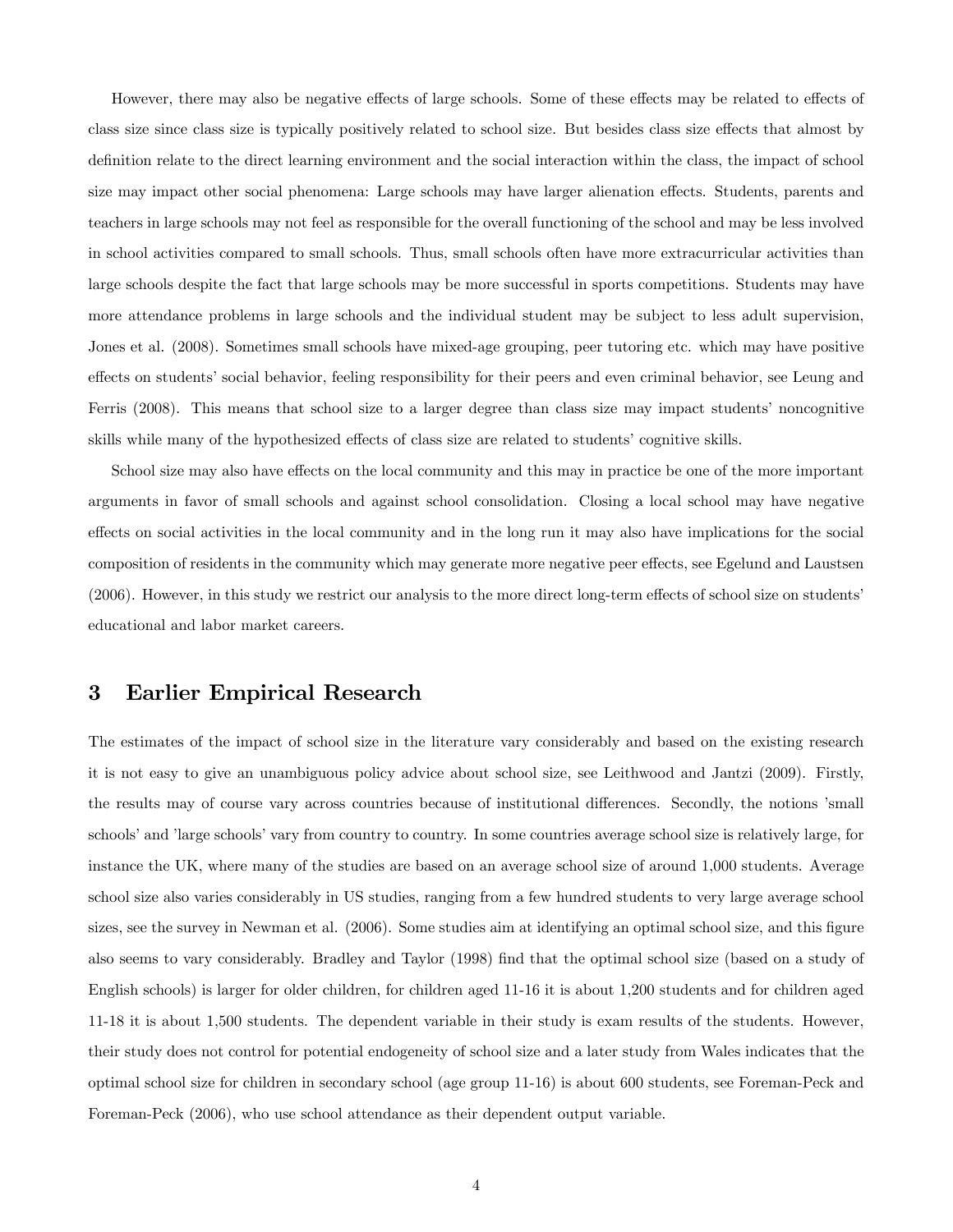Thirdly, 'optimal' depends on which objective function is optimized. The above results concern student performance (grades or test scores, school attendance etc.). If the focus instead is on minimizing costs per student, the survey of US schools by Andrews et al. (2002) indicates an optimal school size of about 300-500 for elementary schools and 600-900 for high schools. Barnett et al. (2002) apply a Data Envelopment Analysis to UK secondary school data in order to identify 'optimal school size' in the case of two key objectives: school costs and student achievement. They find that schools with more than 1,000 students (the largest group in the study) performed relatively better than smaller schools with less than 1,000 students when taking both cost effectiveness and school grades into account.

Some studies focus on other social outcomes, such as dropout rates or criminal behavior. Leung and Ferris (2008) Önd a substantial positive relationship between school size and violent behavior. Walsh (2010) examines the relationship between parental involvement and school size and finds that an increase in school size decreases the extent of parental involvement. Leithwood and Jantzi (2009) conclude based on their survey of school size effects that dropout rates tend to increase and attendance rates, engagement by students, and extracurricular activities to decrease with larger schools. However, in some of the reported studies, the optimal school size (secondary or high schools in most cases) is calculated and found to be in the interval 600-1,000 or even larger. This means quite large schools from a Danish perspective, see Leithwood and Jantzi (2009, p. 473). The impact of school size also seems to vary among groups of students. Students from families with low socioeconomic status (SES), immigrant children, and students with low previous achievements seem to benefit most from smaller schools, compared to students from high-SES families or high achieving children, see Leithwood and Jantzi (2009).

Many of the earlier studies of the impact of school size on student outcomes are troubled by the fact that school size is arguably not exogenous. The previous studies have often used cross-section data where variation across schools at a given point in time is used to identify the effects of school size. But since school size is likely to be related to the characteristics of both the children attending the school and their parents, this may cause biased estimates of the relationship between school size and school outcomes. For example, in rural areas schools generally tend to be smaller than in urban areas since these areas are much less densely populated. Additionally, it is not random which families settle in rural areas. Thus, part of the reason for the variation in empirical results concerning impact of school size may be variation in the quality of the statistical method applied, see the survey and discussion of estimation methods in Newman et al. (2006) and Kuziemko (2006).

Few existing studies have tried to address the endogeneity issues that are likely to arise in this context. Kuziemko  $(2006)$  is one of the exceptions. She uses first-differences combined with instrumental variables to estimate the effect of school size on student achievement. Her data are school-level data (elementary schools), i.e. she does not have data on individual students and she is not able to control for individual background characteristics. The instrumental variable used is based on school openings, closings, and mergers. Kuziemko argues that the timing of school mergers and closures are random shocks to the neighboring schools and the change in school size in years of school closures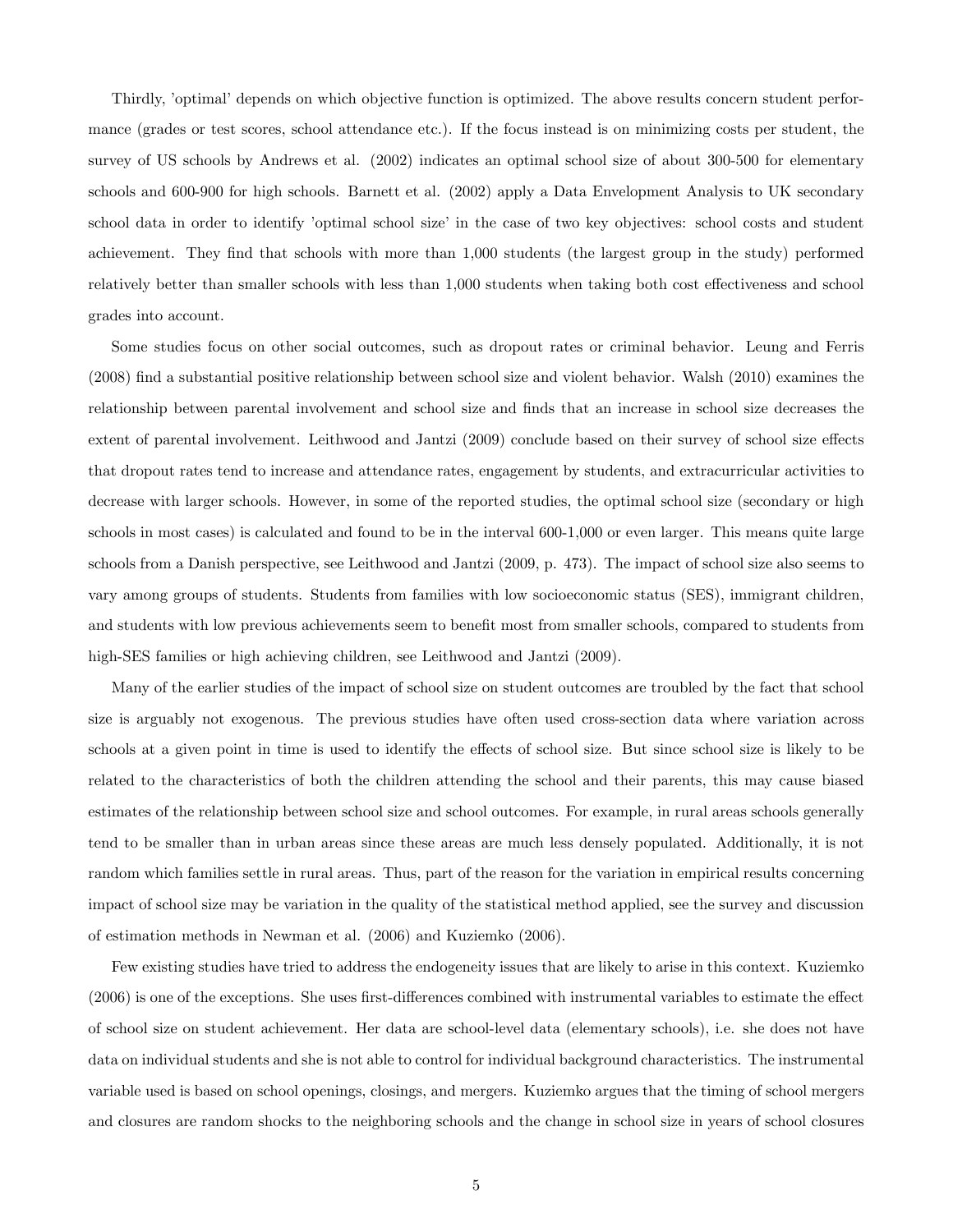in the neighborhood (school district) is used as an instrument. The findings suggest that increasing school size decreases Math scores and attendance rates. Schwartz et al. (2013) consider a reform in New York City that closed large high schools and opened new smaller high schools and use students' place of residence (distance to school) to instrument for endogenous school selection. They find that attending a new small school has a favorable effect on the probability of earning a diploma in four years. In addition, they find that old, small schools do not have the same positive effects on academic outcomes. Similarly, Barrow et al. (2013) consider a high school reform in Chicago and use distance from a student's residence to a small school as an instrument for enrollment at a small school. They find no effects on student test scores, but they do find evidence that smaller schools have a favorable effect on outcomes that are also affected by noncognitive skills such as persistence and the probability of graduation. In the context of estimating the effects of school size, the most ambitious identification strategies thus rely on instruments related to school restructuring and distance. These instruments are not without shortcomings. School restructuring may have other effects on student achievement and behavior than just through school size in which case it would no longer be a valid instrument. Distance is a widely used instrumental variable, but has been subject to critique since it is not generally clear that distance is exogenous with respect to the outcome of interest, Currie and Moretti (2003) and Dee (2004).

Thus, the previous research results are fairly mixed with respect to the impact of school size on student outcomes. A number of studies indicate that school size does affect test scores and school grades (cognitive skills) as well as different measures of behavioral (noncognitive) skills, but the results are dependent on which age groups are analyzed, the outcome measures, and they are highly sensitive to econometric specification and identification.

### 4 Institutions, Schools, and Catchment Areas in Denmark

Compulsory school in Denmark typically starts at the age of 6-7 years. Grades 1-9 are the compulsory grades, corresponding to children aged roughly 7-16. There is a kindergarten class (grade 0) for children aged 5-6 and although this grade is voluntary almost all children attend grade 0.<sup>2</sup> The typical school contains grades 0-9, and some schools also have grade 10 which is optional. However, some schools only include some of the grades, e.g. some smaller schools only have grades 0-7. There is no distinction between primary school and lower secondary schools in Denmark, but we will use the notion *lower* secondary school' when referring to the highest grades in compulsory school, i.e. grades 7-9 or 7-10. After completing grade 9 or 10, the student may either enroll in high school (upper secondary level), a vocational education and training program (upper secondary level), find a job in the labor market or be íinactiveí, i.e. not participating in the labor market and not enrolled in an education. The typical upper secondary education takes 3 years, but there is some heterogeneity across programs.

In Denmark, public compulsory schools are run by the municipalities. During the period considered in this study, 1986–2004, there were 275 municipalities. Some municipalities were very small with less than 5,000 inhabitants,

 $2G$ rade 0 is now part of compulsory school, but for the time period we consider in this paper it was voluntary.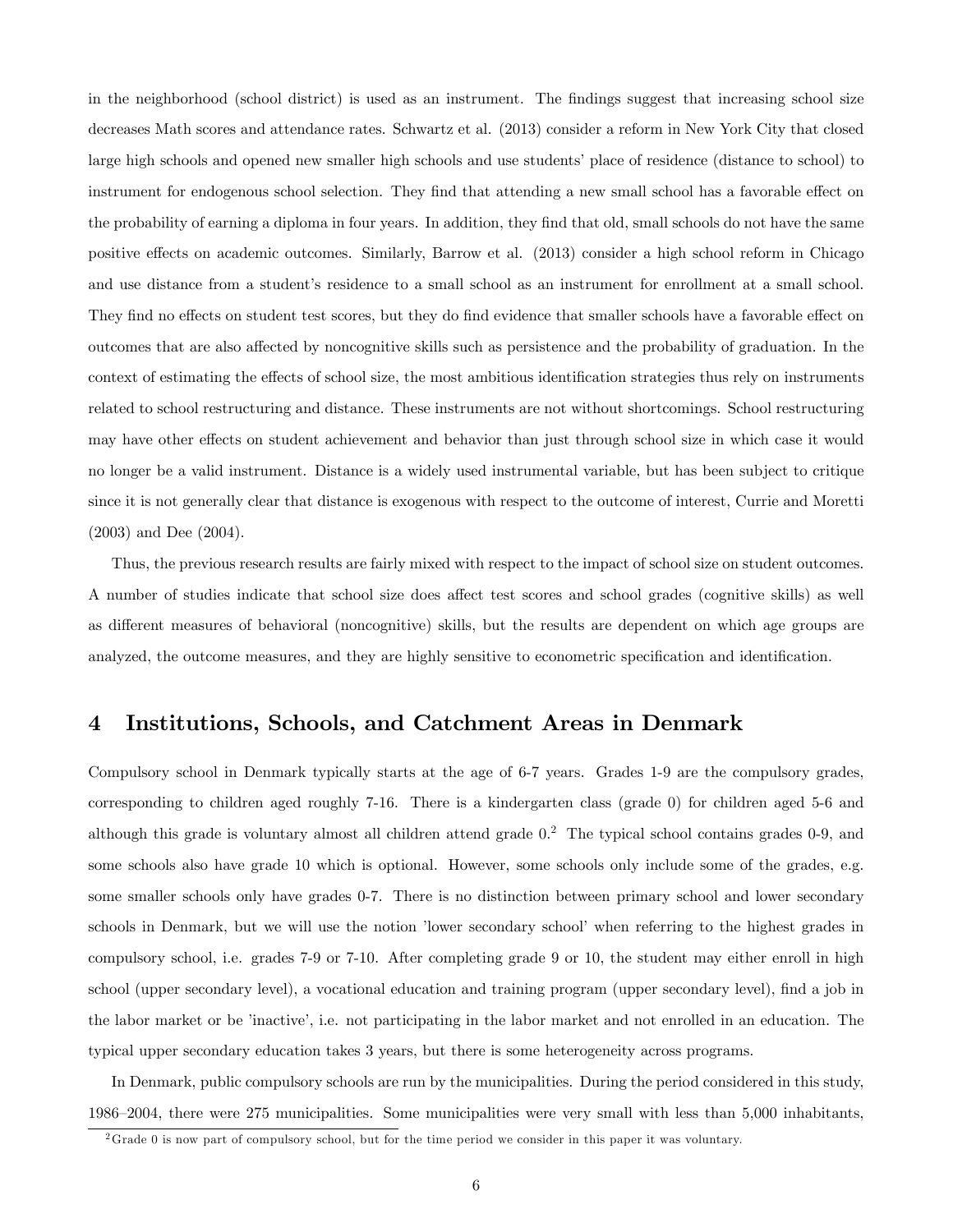while the largest municipality was the municipality of Copenhagen City with about half a million inhabitants. Each municipality is divided into a number of areas, denoted íschool districtsí. However, a school district in Denmark is an administrative unit parallel to a 'catchment area' in other countries. The school district or catchment area is typically defined by the geographical distance to the school and it is not regularly regulated due to for instance demographic changes in the area. Thus, the number of children in a catchment area depends on fertility in the area, demographic composition of inhabitants, housing and job opportunities. It may of course be argued that settlement patterns to some extent depend on public school quality. However, private school tuition is heavily subsidized in Denmark reducing the incentive to settle based on school quality. We discuss this question further in Section 6.

The municipality is the political unit while the school districts in Denmark have no political or administrative resources, see Heinesen (2005). Therefore, we use the notion 'catchment area' instead of 'school district'. A catchment area takes up most of the school-age children in the district. In theory it is possible to enroll in a school in another catchment area than your residential catchment area, but it would depend on the regulations at the municipality level and the discretion of the school. Parents may choose to send their children to a private school. During the period 1986–2004, 10 to 15 percent of Danish children attended private schools, Statistics Denmark (2003). More children attend private schools in higher grades than in lower grades.

The municipality has the full responsibility for the public schools within their area. This means that the municipality decides on the number of schools and the resources devoted to schools within the municipality. Given these resources, the board of the school and the principal decide on the number of classrooms at a given grade level. However, there are national rules (decided by the Danish parliament) on for instance the maximum class size (currently 28 students), minimum teaching hours in different courses, syllabus etc. Since the costs of teachers, i.e. salaries, working conditions, number of teaching hours, preparation etc. are based on collective agreements between the teachers' union and the organization of municipalities  $(KL)$ , the municipality is not able to affect a number of the school cost drivers, except for school size. Thus, in practice, school size is the main political instrument for the local politicians when monitoring schools and adjusting school costs to their budgets and local tax incomes.<sup>3</sup> However, since the municipalities are obliged to pay about 80 percent of the costs of private schools in the municipality, it often happens that parents in a local area start up a new private school if the municipality decides to close the public school in the area. This may be one of the reasons why the politicians in many municipalities until the latest decade have been quite reluctant to close public schools and therefore public schools in Denmark tend to be fairly small. The average school size for public compulsory schools was  $326$  students in  $2008<sup>4</sup>$ , a figure which has been quite stable during the latest decade, see Feilberg (2010).

 $3$ Besides local taxes, each municipality receives a subsidy from the central government ('bloktilskud'), and further there is a 'redistribution tax' ('udligningsbidrag') from rich municipalities to poor municipalities. None of these sources depend on school costs.

<sup>&</sup>lt;sup>4</sup>The average school size reported here is based on all schools and is therefore not directly comparable to the numbers reported from the estimation sample.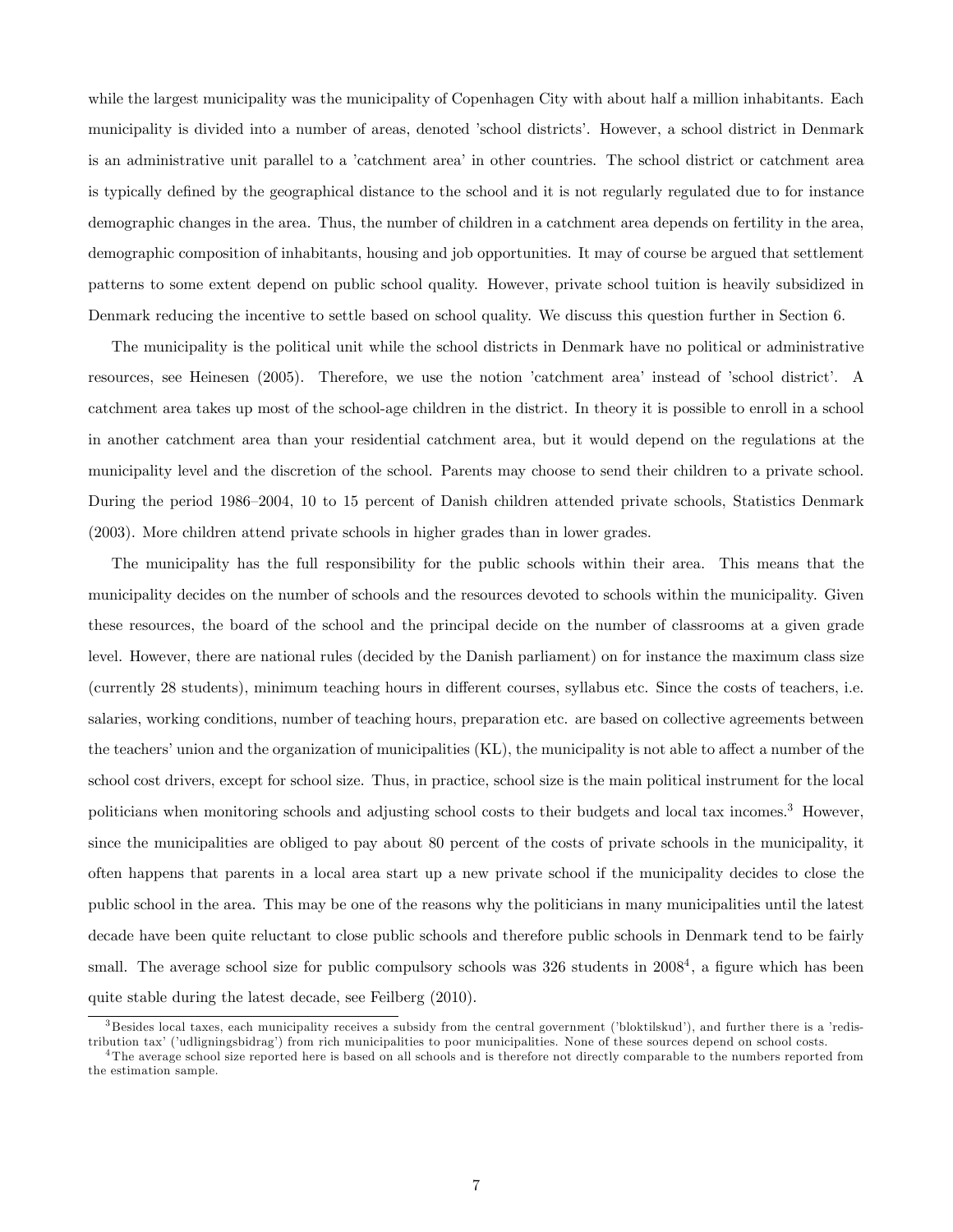### 5 Data and Descriptive Statistics

We use register data from Statistics Denmark covering the entire population of Danish children who attended grade 9 in public schools in the years 1986–2004. These data include detailed information on parental background and the catchment area in which they reside, such as the number of children in a specific age group, the fraction of immigrants etc., since we have access to these data for the entire Danish population.<sup>5</sup> For these cohorts we are able to observe the school outcomes 6 years after they leave grade 9. For individuals in the earlier cohorts, we also use earnings measured at the age of 30 as an outcome variable.

In order to get an understanding of the composition of our sample, Table 1 shows the sample selection process. At the outset, we consider all children who attended grade 9 in the period 1986–2004. If a child attends grade 9 more than once, we use the first occurrence. We drop a minor part of the sample due to missing values in the register data (on either their unique personal identifiers, birth information, or school district information). A larger part of the sample is dropped due to missing information on school size. Whether information on school size is available depends on how good the schools were at reporting these key figures. In most years, validity and coverage of the school size data are considered to be high, but especially for private schools there are some problems. We therefore restrict attention to students attending public schools in grade 9. Additionally, there is a clear inconsistency between the number of schools and the number of catchment areas in the municipality of Viborg, and children who reside in this municipality are also dropped from the analysis. Finally, we exclude large schools that collect students from feeder schools that do not have lower secondary school grades. In some municipalities, some small schools may only have grades up to grade 6 or 7, i.e. these schools do not have lower secondary school grades. These schools function as feeder schools to larger schools in the area. Thus, some grade 9 students have only attended their current school for a few years, and these students are excluded in order to get a more homogeneous sample.<sup>6</sup> There are 605,125 students in the baseline estimation sample.

#### 5.1 School Size and Catchment Area Size

Information on school size stems from a data set containing actual school enrollment numbers each year that is obtained from The Danish IT Centre for Education and Research (UNI-C).<sup>7</sup> This data set contains enrollment numbers by year-school-grade level. We aggregate at the school level to get the school size in each year. School size in a given year is defined as the number of students in grades 0-9 in the school. Similarly, catchment area size in a

 $5$ It was only possible to link street addresses to school catchment areas back to 1993. For the grade 9 cohorts 1986–1992, we therefore use the 1993 street address-catchment area link. That is, for an individual attending grade 9 in 1986, we use the catchment area that the individual would have resided in 1993 given his 1986 street address. Our main results are robust to whether or not the cohorts prior to 1993 are included.

 $6\text{We do not have exact information on which schools collect students from feeder schools. Therefore, we use an approximate way to$ exclude these large schools: For each year, we calculate the country proportion between cohort sizes in grade 9 and grade 5, denoted 'coh9/coh5'. If a school in a given year has a school specific proportion exceeding the country proportion by more than 10 percent, the school is excluded.

<sup>&</sup>lt;sup>7</sup>In some years, information on private schools and public schools that are not owned by the municipality is missing from the school size data. For regular public schoools—the vast majority of students attends regular public schools—the data quality is considered good.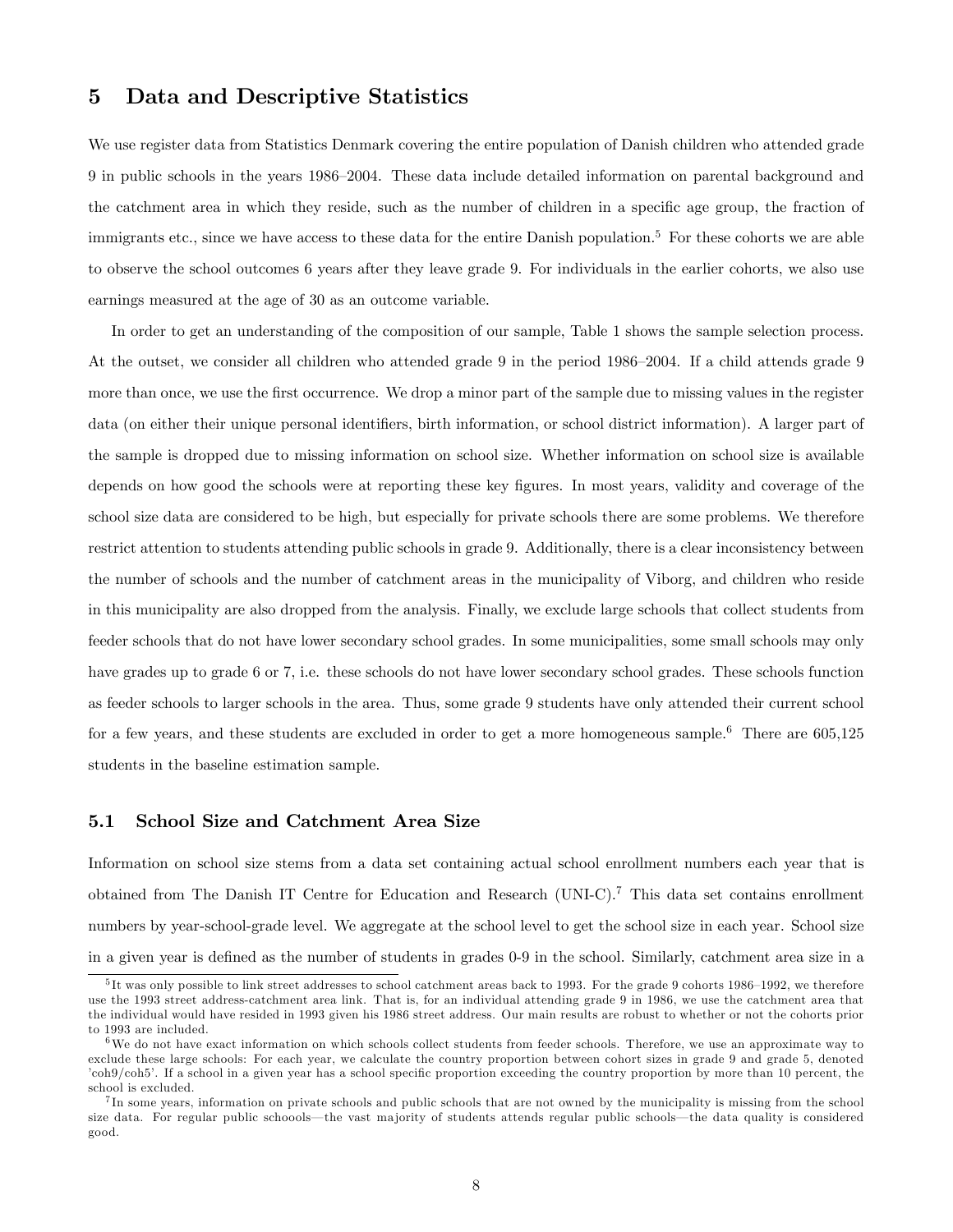given year is defined as the number of children in the catchment area aged  $7-16$  years at the end of the year.

The average school size in our sample was about 450 in 1986, decreasing to about 400 students in the middle of the 1990s (mainly due to small birth cohorts born in the 1980s) and then increasing to 450 again in 2004, cf. Figure 1. Thus, our schools are larger than the average public school and the average catchment area because we condition on the school having grade 9. The increase in school size up to 2004 is both due to demographic changes and an increasing number of school closures.<sup>8</sup> Figures 2 and 3 show the sample distribution of school size and catchment area size in 2004, respectively. School size varies from around 200 to 800 students while the variation in size of catchment areas is considerably larger varying from very small catchment areas to a few very large catchments areas (mainly in the Copenhagen area) with more than 1,000 students. Figure 1 shows the average annual school size and size of catchment area in each of the years during the sample period 1986–2004. It is clear that average school size and average catchment area size changes in the same direction over time. The figure also shows the number of school closures and school openings (including private schools) in each of the years 1986–2004. The maximum number of school closures during the period was 70 in 1991 while the largest number of school openings in a particular year was about 20. Thus, the sample period potentially contains a considerable number of 'shocks' to school size for the surviving schools in the sample. This is important for the estimation strategy discussed in Section 6. In order to use school openings and closings as exogenous variation in school size, we define two instrumental variables. The instrumental variable for school openings (closings) is defined as the change in school size from one year to the next if a school opens (closes) in the municipality of the school. If no school opens (closes) in the municipality, the instrumental variable is set equal to zero.

#### 5.2 Student Outcome Measures

We consider a number of alternative long-term student outcomes. For all the cohorts observed during the period 1986–2004 we are able to measure the school and labor market outcomes 6 years after attending grade 9. For these cohorts, we observe (1) whether the student has completed high school or vocational education and training 6 years after grade 9 (i.e. at about age 22). However, it is quite common in Denmark to be delayed during this phase of the educational system, either because the student takes a sabbatical year, drops out of the education or enrolls in a new education etc. Therefore, we include an alternative and less restrictive measure of education: (2) enrollment in or completion of high school or a vocational education and training 6 years after grade 9. Finally, we define the outcome measure:  $(3)$  'inactivity' 6 years after grade 9. We define 'inactivity' as a residual category in the sense that individuals are labelled inactive if they have neither completed nor are enrolled in an upper secondary education and their earnings are below DKK 40,000 (measured in year 2000 DKK). Since the effective minimum wage in Denmark was about DKK 100 in 2000, this corresponds to working a maximum of 400 hours a year, corresponding to about 25 percent of the standard annual hours in a full-time job. For individuals in the earlier cohorts, we also

<sup>&</sup>lt;sup>8</sup>In 2004, the average school size for all Danish public schools was 330 increasing to 374 in 2011. During this period 20 percent of all public schools in Denmark were closed, see Feilberg (2013).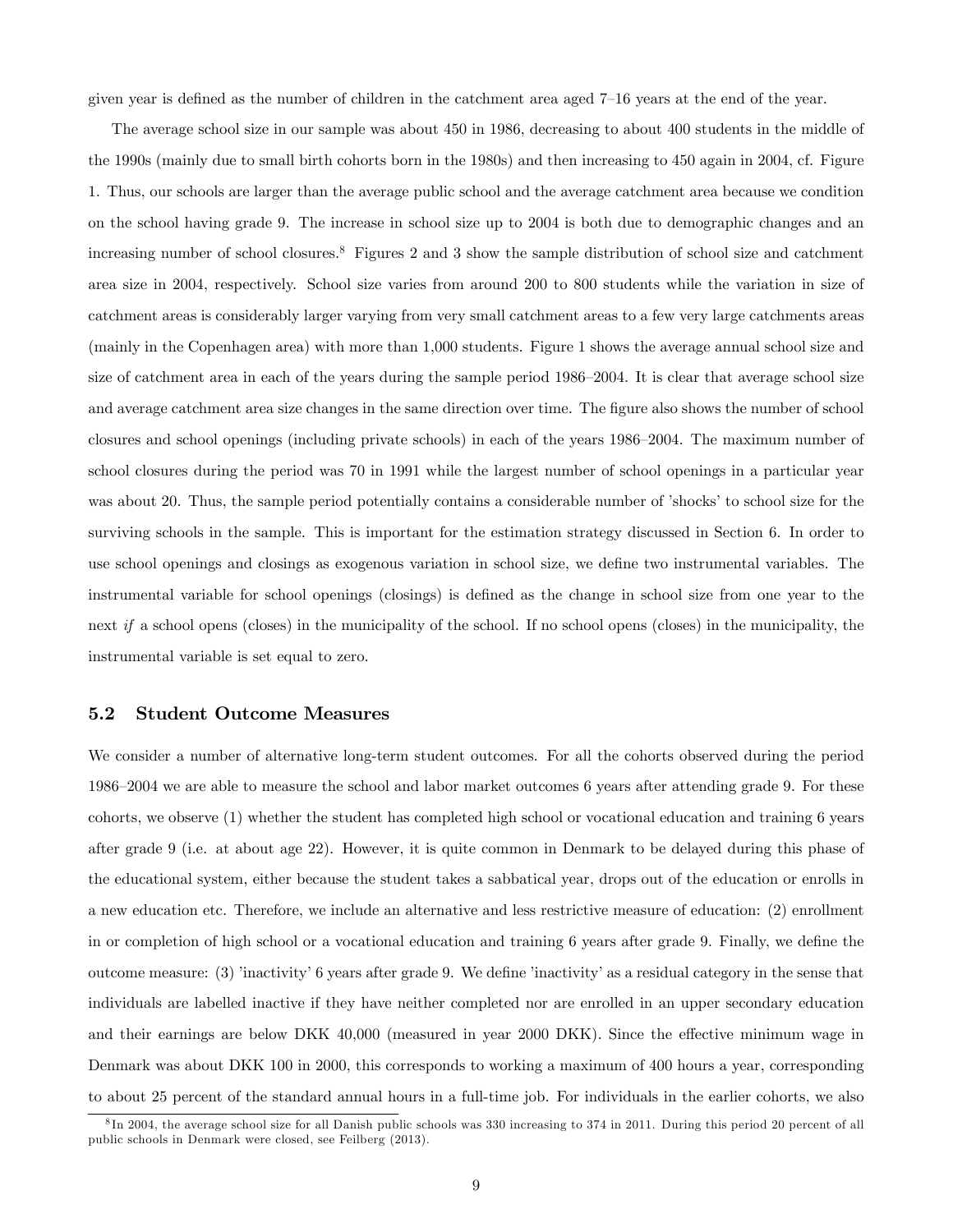consider the outcome: (4) annual (deflated) earnings at the age of 30. The latter outcome reflects a product of earnings potential and human capital (i.e. hourly wage rate) and employment (including both labor supply and unemployment effects) in the year. Further, for the most recent cohorts attending grade 9 in  $2002-2004$ , we include one short-term student outcome measure: (5) average grades from the grade 9 exit exams in Math and Danish.<sup>9</sup> Except for the latter outcome, these outcomes have the benefit of not being affected by dropouts from school as is the case for many in-school outcomes, especially at non-compulsory levels. In other words, these are outcomes that we can observe for all individuals in the sample.

#### 5.3 Descriptive Statistics

All children are linked to their parents through unique personal identifiers. We have information on the age, education, earnings and marital status of the parents. All parental background variables are defined at the time the child is 15 years old, i.e. one year before a typical child completes grade 9. Further, we control for immigrant status, number of siblings, birth order, age in grade 9, and the degree of urbanization. Finally, we include two variables that characterize the general socioeconomic environment of the catchment area: the share of non-Western immigrants and descendants in the population of 7-16-year-olds and log of average earnings.

Table 2 shows the means for the estimation sample. About 42 percent of the boys and 58 percent of the girls in the estimation sample have completed a high school education or vocational education six years after attending grade 9. Considering a broader measure of high school completion that does not condition on completion, about 78 percent of the boys and 81 percent of the girls in the sample have completed or are enrolled in an upper secondary education. These figures reflect that girls generally are more successful in the educational system, while boys have much larger dropout rates compared to their female peers. About 7-8 percent of individuals in the sample are characterized as inactive. For the remaining outcomes, the sample means are based on subsamples of individuals attending grade 9 in the earlier part of the sample period (log annual earnings) and in 2002–2004 (average grades in Math and Danish). Girls get higher average grades at the exit exam in grade 9, but when it comes to annual earnings, the gender gap is opposite. On average men have higher annual earnings at the age of 30, partly because of longer working hours and less time spent being on child-related leave etc. The typical child attending grade 9 in the sample is 16 years old, and about 5 percent of the children are non-Western immigrants.

### 6 Identification Strategy

The fundamental challenge to the identification of the causal effect of school size is the possible endogeneity of school size. To clarify, our interest is in the following model for individual i who belongs to family j, and attends

<sup>&</sup>lt;sup>9</sup> Specifically, we compute the average of the exam grades in oral Math, written Math, oral Danish, and written Danish. Exit exam grades were not centrally registered prior to 2002 implying that it is only possible for us to consider this outcome for the most recent cohorts.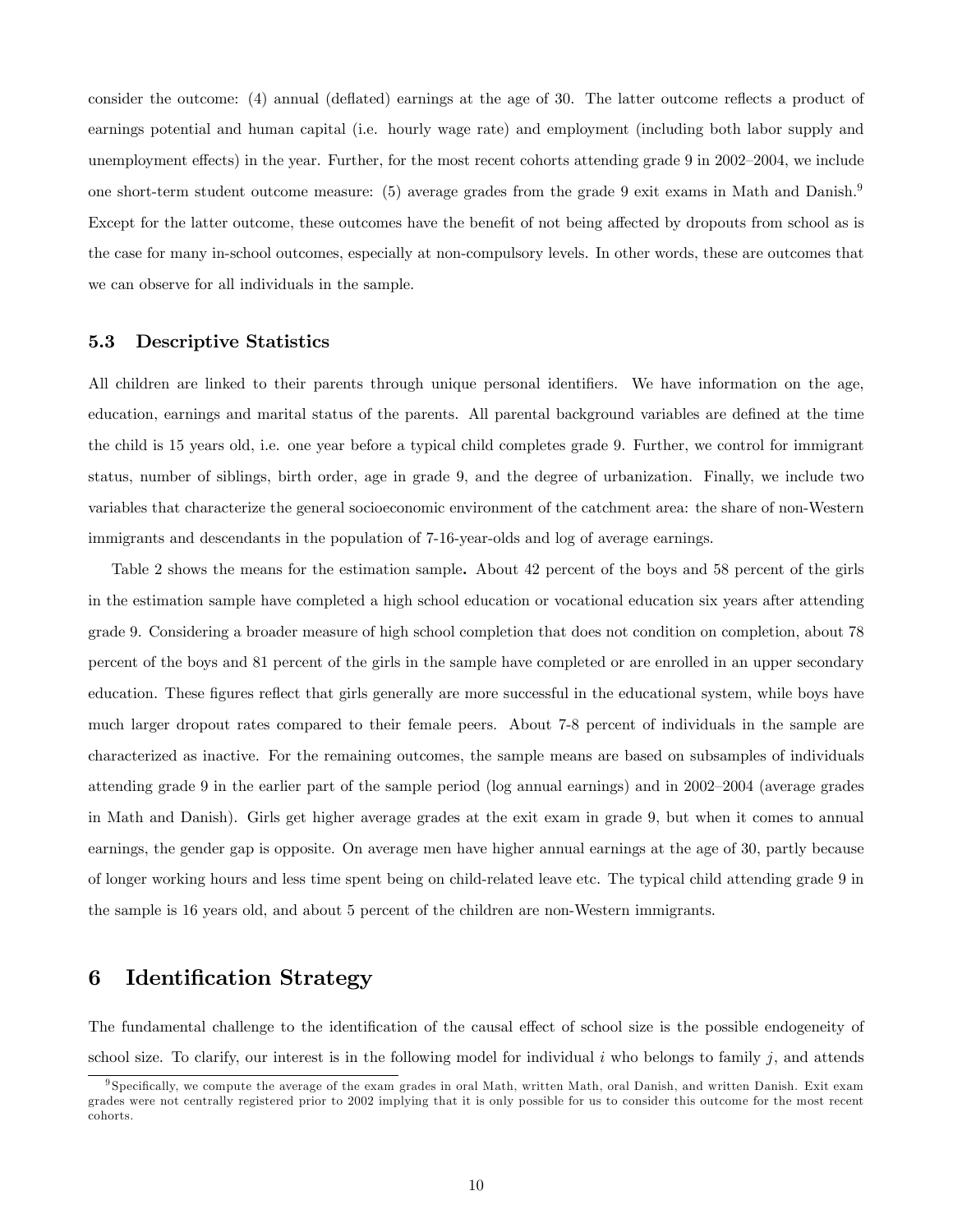grade 9 in school s at time t:

$$
Y_{i,j,s,t} = \alpha + \beta S S_{s,t} + \mathbf{X}'_{i,j,s,t} \delta + \sum_{t=1986}^{2004-1} \gamma_t D_t + \mu_s + \eta_j + \varepsilon_{i,j,s,t}
$$
(1)

where Y is the out-of-school outcome, e.g. high school completion.  $SS_{s,t}$  is the school size (SS) of school s in year t.  $\mathbf{X}_{i,s,t}$  is a vector of control variables, including both individual-level control variables such as gender and parental background, but also control variables at the school catchment area level, such as the share of immigrants in the catchment area. We will refer to an individual attending grade 9 at time t as being in cohort t. The  $D_t$ 's are cohort dummies.  $\mu_s + \eta_j + \varepsilon_{i,j,s,t}$  is a composite error term, where  $\mu_s$  is constant within schools,  $\eta_j$  is constant within families and the last term is specific to individual i.  $\beta$  is the main parameter of interest and captures the causal effect of school size. The key assumption for identification of  $\beta$  is that school size is uncorrelated with the error term.

By using fixed effect estimators we can eliminate some of the concerns about endogeneity of school size in the outcome equation. Students are not randomly assigned to different schools of different sizes. It may be that small schools have different unobserved characteristics than large schools which would imply that estimates of the effect of school size that are based on a comparison of individuals in differently sized schools would be biased. Including a school fixed effect eliminates this problem and ensures that we only compare students who attended the same school. Another threat to identification is that parents may select the location of their residence and as such the school their child goes to. If particular types of parents have specific preferences for school characteristics, particularly school size, then simple OLS estimates of the above outcome equation would again be biased. By employing a sibling fixed effect estimator, we can ensure that we only compare students who have the same family background.

The fixed effect estimators can solve the type of static selection problems mentioned above. However, additional challenges can be caused by dynamic selection into schools and covarying trends in school size and student outcomes. For example, if there are shocks in some years that affect both enrollment and students' outcomes or simply a positive linear trend in both enrollment and outcomes, then the fixed effect estimators will be biased. Therefore we include school-specific linear trends in some of the estimations as, for example, Black et al. (2013).

If school size,  $SS_{s,t}$  is correlated with the error term in Equation (1), even when we include the school or sibling fixed effects, we cannot rely on ordinary least squares to identify the parameter of interest,  $\beta$ . One way to circumvent this problem is to combine the school fixed effect estimator with an instrumental variables strategy. We present FE-IV estimates based on two alternative instruments for school size in order to evaluate the robustness of the fixed effect estimators.

The IV strategies are both based on variation that has been used in other applications in the empirical literature on education economics. Firstly, we use the natural population variation in the residential catchment area as an instrument for school size. Natural population variation has also been used to identify the effects of class size,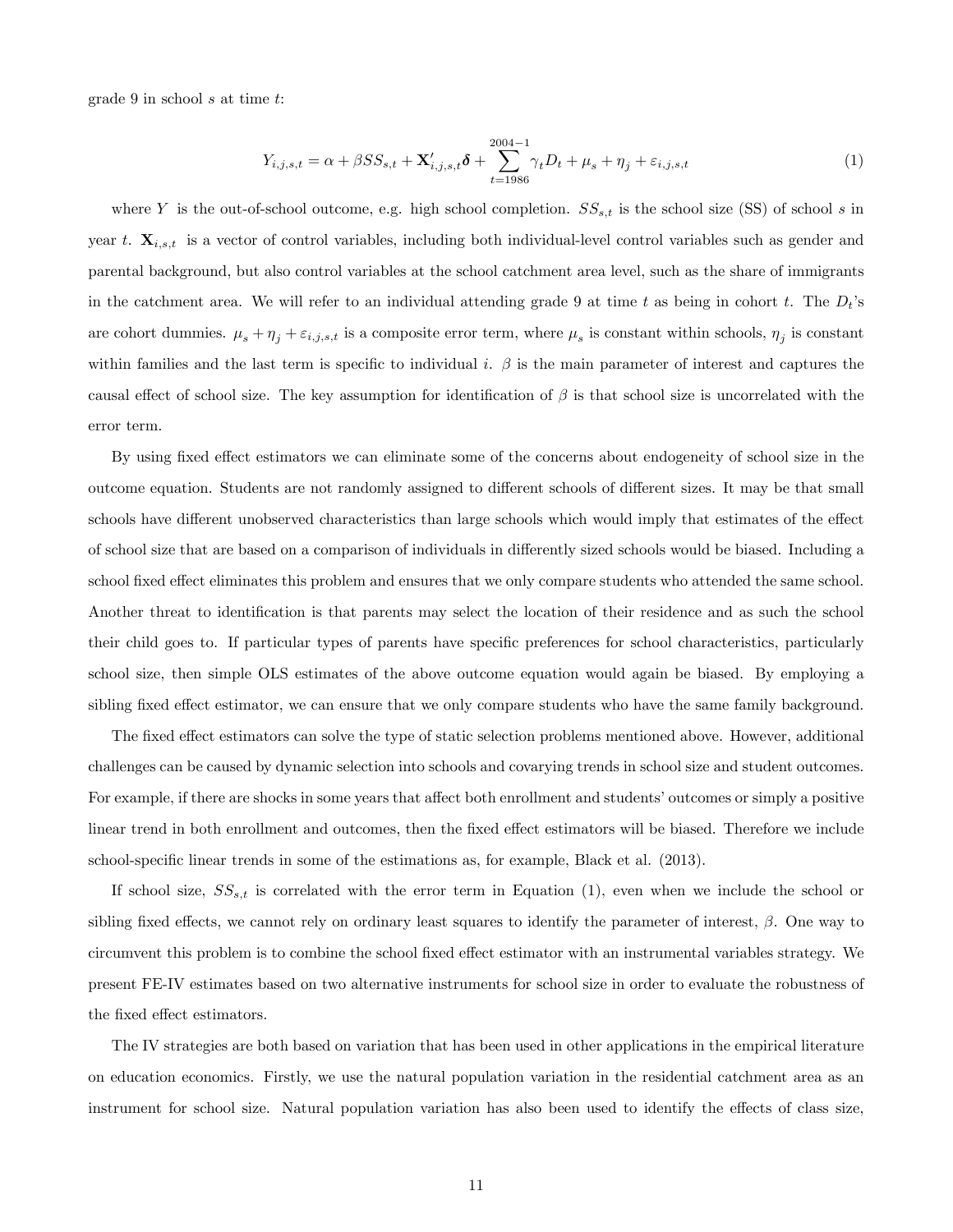Hoxby (2000), and peers, Black et al. (2013). The size of the catchment area is typically determined by fertility and settlement. In order for catchment area size (CAS) to be a valid instrument for school size, it cannot have an independent effect on students' outcomes other than through its effect on school size. In other words, it may not be correlated with the error term,  $\varepsilon_{i,j,s,t}$ . Since parents may in principle choose to locate in a specific catchment area based on for example the quality of the school in the area, we combine the CAS instrument with school fixed effects. Since we control for factors that are constant within schools over time, the main threat to identification is differential selection into catchment areas over time or covarying trends in school district size and student outcomes. Thus, we have to assume that potential trends over time in fertility or settlement are not related to school performance in terms of studentsílater outcomes. As suggested by Figure 1, the size of the catchment area is positively correlated with school size in the municipalities.

Secondly, along the lines of Kuziemko (2006), we construct two instrumental variables based on school openings and closings (SOC). If school reorganization is mainly determined by political decisions, for instance general economic conditions in the municipality, the fact that a neighboring school will then increase in size can be considered an exogenous shock to school size. The validity of the SOC instruments is discussed extensively in Kuziemko (2006). It is obvious that school reorganizations over time will be related to the development of school size. However, the exact timing of the political decision of school reorganization is expected to be much less correlated with school size and school quality.

In order to get an idea of how the individual characteristics are associated with the instrumental variables, Table 3 presents results from school fixed effect estimations where two of the outcomes and the three instrumental variables are regressed on the entire set of control variables. Firstly, the results in columns (1) and (2) indicate that the key covariates are important predictors of student outcomes. We report results for completion of high school or vocational education and earnings, but the picture is similar for the remaining outcomes. In columns (3), (5), and (7) we regress the three instruments on the same set of control variables in order to see whether the instruments vary in a systematic way with some of the control variables which might be an (indirect) indication of potential correlation with unobserved factors affecting school outcomes. The joint F-test and the significance test indicate that we can reject the null that the coefficients are jointly zero in the case of the CAS instrument. Since our regressions include a large number of observations (more than 600,000), even small correlations tend to show up in significant coefficients. For example, having a mother with a vocational education (relative to basic education) significantly increases the probability of completion by 7.4 percentage points. On the other hand, this same variable significantly increases catchment area size, but the order of magnitude of the coefficient is less than one hundredth of a standard deviation. Being a non-Western immigrant is associated with a large estimated coefficient on catchment area size, but even in this case, the order of magnitude of the coefficient is only a little bit more than one twentieth of a standard deviation. Looking more closely at the signs and the size of the coefficients, it is difficult to find a systematic structure of the coefficients in column  $(3)$ , except for the urbanization variables where the coefficients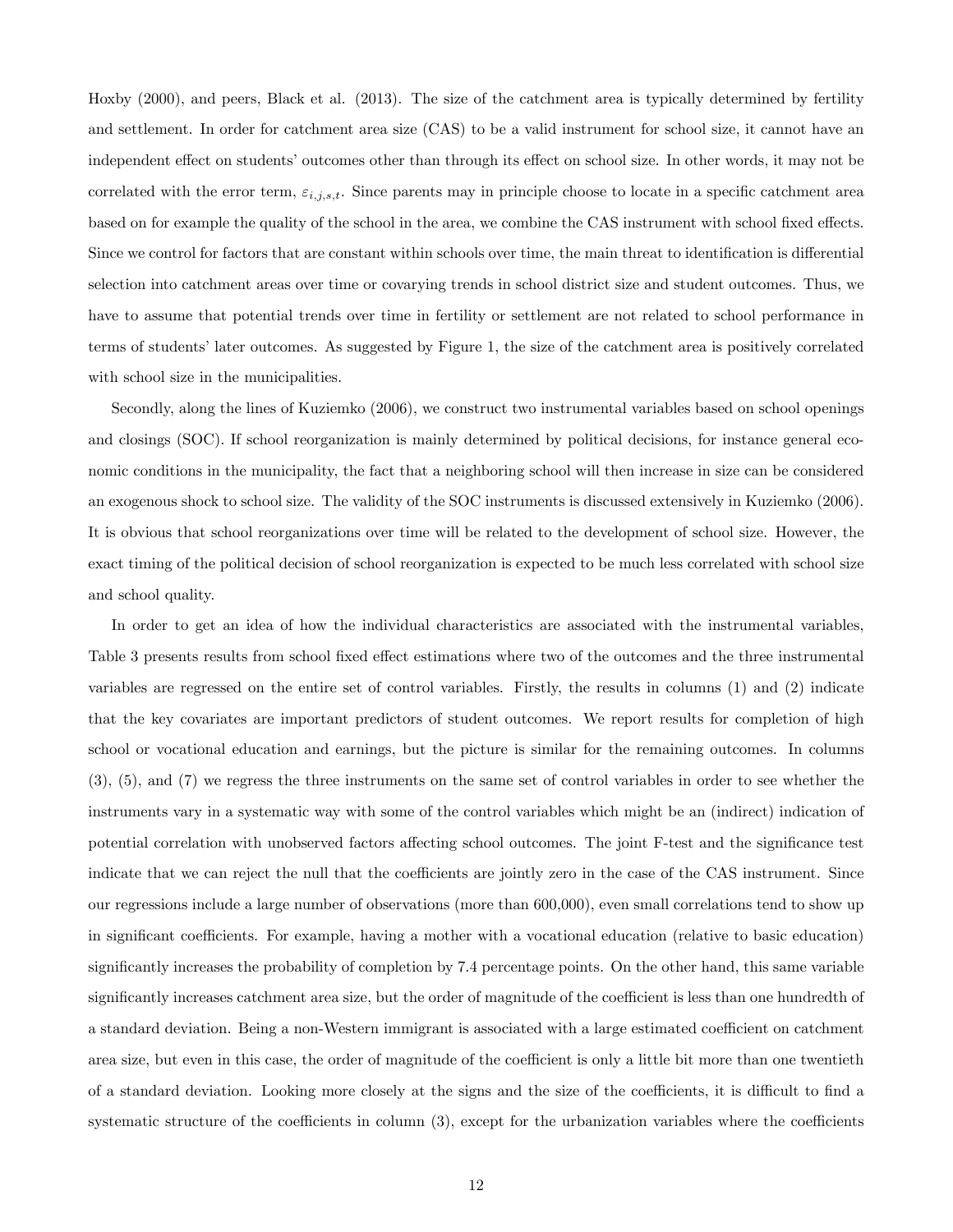for municipalities in the large cities and the Copenhagen area have systematically larger school catchment areas. The fact that catchment area size is related to the degree of urbanization is hardly surprising, and this underlines the importance of controlling for these variables. Overall, it is clear—also from the F-statistics—that the control variables matter more for the student outcomes than for the instrumental variables. For the instruments based on openings and closings, we only see a few significantly estimated coefficients, see columns  $(5)$  and  $(7)$ .

### 7 Robustness of Estimators and Alternative Outcomes

In order to evaluate the sensitivity and robustness of the estimators, Table 4 shows alternative estimated coefficients of the school size parameter on the probability of completing high school or vocational education.<sup>10</sup> The first column shows the OLS estimate. The correlation of school size and high school completion is positive. Since school size is measured in hundredths of students, the coefficient suggests that increasing school size by 100 students increases the probability of completing high school by 0.8 percentage points. Including school fixed effects (FE) to take account of unobserved time-invariant school-specific heterogeneity leads to a lower estimated but still significantly positive coefficient on school size. In column (3) school-specific trends are added to the school FE model. This eliminates the estimated positive school size effect which now turns insignificant. In column  $(4)$  we estimate a sibling fixed effect model which controls for unobserved time-invariant family heterogeneity. This estimate is based on a subsample of students with at least one sibling in the same school. Again the school size coefficient is insignificant and close to zero.<sup>11</sup> In the last three columns of Table 4 alternative IV estimates are presented. In column (5), the CAS instrument is combined with school fixed effects. The positive school size effect increases relative to the OLS estimate. According to this estimate, an increase in school size by 100 students increases the probability of completing high school by 2.6 percentage points. The predictive power of the instrument in the Örst stage is reasonable (with a t-statistic of 8.17). In column  $(6)$  the CAS instrument and the school fixed effect estimator are combined with school-specific trends. The estimated effect of school size increases dramatically. Looking at the first-stage coefficient and the partial  $R^2$  of the instrument, Table 4 indicates that the CAS instrument becomes fairly weak when we include school-specific fixed effects and trends. Therefore, we do not consider these estimates to be very reliable. Finally, in column (7), the SOC instrument is applied. For the first time, the estimated coefficient of school size turns negative, but it is numerically small and insigniÖcant, even at a 10 percent level. In addition, the partial  $R^2$  is only about 0.018, suggesting that this is a weak instrument.

In order to directly compare the different estimates in Table 4, it is necessary to assume that all individuals respond in the same way to changes in school size, in other words that responses to treatment (school size) are homogeneous. In the case where individuals respond differently to changes in school size, the IV estimates are

 $10$ In alternative estimations not shown here, we have excluded the observations with the largest catchment area sizes (more than 1,000 students) and reestimated Table 4. The results are qualitatively similar when large catchment area observations are excluded. The results are available on request from the authors.

 $11$ When applying a simple OLS (same model as column (1) in Table 4) on the subsample of siblings, the estimated coefficient is 0.005 (significant at the 1 percent level), i.e. the coefficient for the sibling sample is slightly lower than for the full sample (0.008).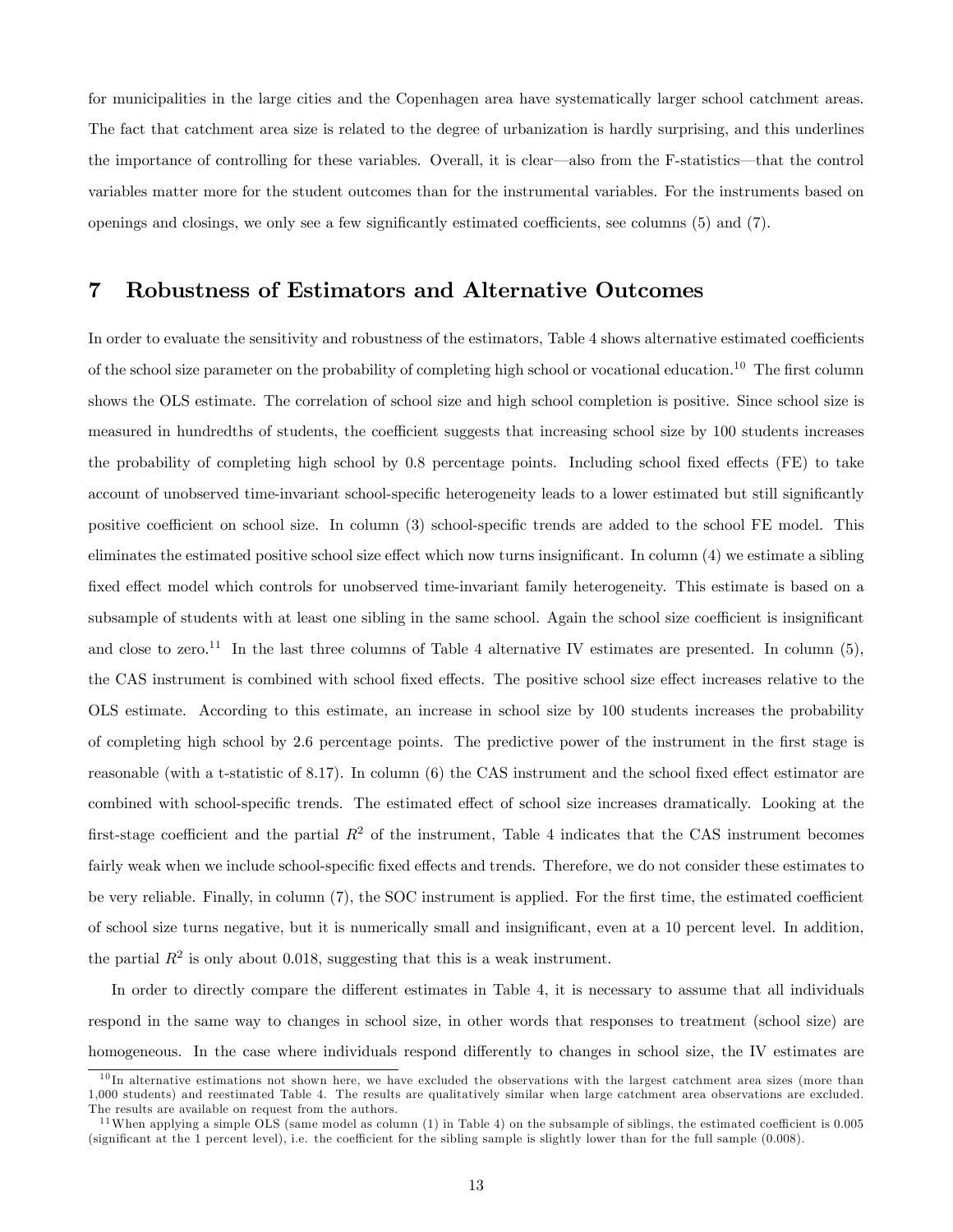no longer directly comparable to the OLS and FE estimates, since they no longer identify the same parameters. When treatment intensity is variable, IV estimates can be interpreted as a weighted average of the average causal response, Angrist and Imbens (1995). This relies on a monotonicity assumption. In the simplest case of a binary instrument monotonicity entails that the instrument has to move everybody in the same direction. For example, it rules out that school size decreases for some individuals when they experience a school closing in their municipality, but would have increased if they had not experienced a school closing. Thus, based on the results from Table 4 we conclude that the effect of school size on completed vocational or high school education tends to be positive but small and the estimated impact of school size seems to be fairly robust to specifications. Our results do not suggest large negative effects of school size on long-term outcomes. Also, since the results suggest that the instrumental variables are relatively weak, one should not put too much weight on the IV estimates.

Table 5 shows the estimated coefficients of school size for a number of alternative long-term student outcomes. Despite the fact that the results presented in the previous table indicated that the estimated coefficients were somewhat robust to the choice of estimator, we choose to show the results from four preferred alternative estimators.

The general impression from Table 5 is that the estimated coefficients of school size on educational outcomes (panels A and B) are numerically small and most often positive  $\overline{a}$  in the sense that large schools are *good*. For inactivity, i.e. not being active in the educational system or labor market, the estimated coefficient is negative, i.e. students from larger schools appear to be more successful in the educational system or labor market when evaluated 6 years after the student attended grade 9. The sibling fixed effect estimates are generally insignificant as are the  $FE-IV$  estimates based on the SOC instruments—except for grade 9 exit exam grades  $(E)$ .

In panel D, we report the estimates for earnings at the age of 30. All estimated coefficients are either positive or insignificant. Thus, our results indicate that also in a long-run perspective, large schools do not in general harm the chances of completing a formal education and the earnings potential in the labor market. The size of the coefficients varies considerably for this outcome variable, ranging from very close to zero (insignificant) to an about 50 percent increase in annual earnings at the age of 30. The latter effect is probably strongly exaggerating the life cycle income effect of school size since it is measured at a very early stage in the labor market career. If we consider the school fixed effect estimate of school size which is 0.020 (insignificant), the interpretation is that an increase in school size of 100 students increases earnings by about 2 percent. This roughly corresponds to the order of magnitude of the estimate of the effect of a one student increase in class size on earnings from Fredriksson et al.  $(2013)$ —albeit with opposite sign.

For a small subsample of students attending grade 9 in  $2002-2004$ , we have information on short-term in-school student outcomes in the form of exit exam grades at the end of grade 9. Columns  $(1)-(3)$  indicate no significant effects of school size but the estimate obtained by using school openings and closings as instruments is negative (significant at the 5 percent level). This might be an indication that school size effects tend to be more negative for short-term test scores and exam results compared to long-term outcomes in the educational system and labor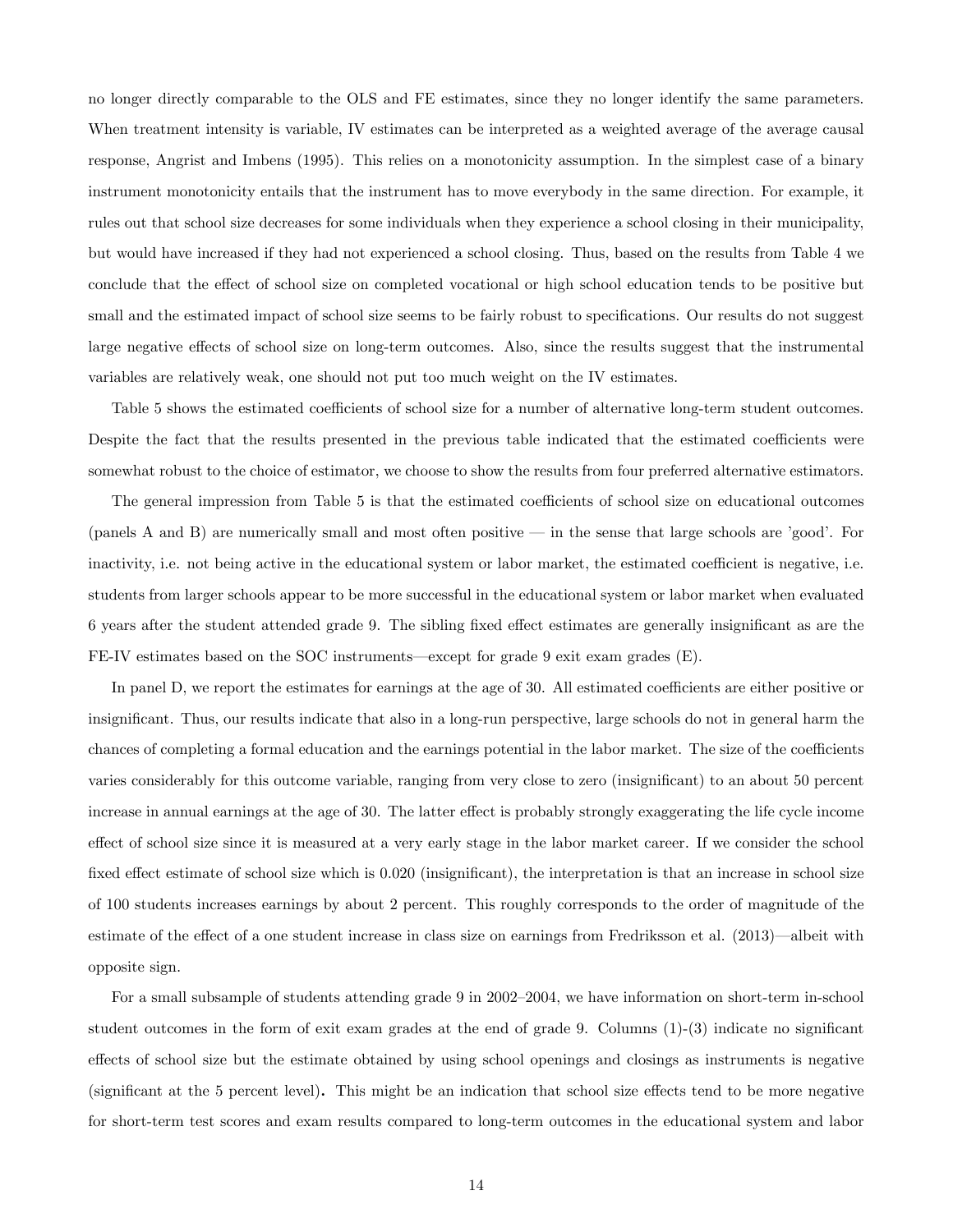market. It could also reflect that school restructuring is associated with a short-run disruption effect. However, one should be cautious to draw too Örm conclusions based on these estimates since the FE-IV estimates based on the SOC instruments are not very robust when we restrict the sample period to only three years. In alternative estimations not shown here, we have estimated the models included in Table 5 for all 3-year periods of the cohorts 1986–2004 for the outcome measures in panels A, B, and C. The SOC estimator is very unstable, probably because the instruments tend to be weak and the explanatory power low in the Örst-stage estimation when we restrict the sample to only three consecutive years. For the subsample of students attending grade 9 in  $2002-2004$ , we have also estimated a number of models where we include grade 9 exit exam grades as a control variable.<sup>12</sup> The resulting estimates of the effect of school size on outcome measures A, B and C tend to be insignificant and numerically very small.

Thus, based on the results in Table 5 we cannot document that larger schools in Denmark are harmful to student long-term outcomes.<sup>13</sup> If anything, the tendency is the opposite, i.e. students in larger schools tend to have more success in the educational system 6 years after attending grade 9 and in the labor market at the age of 30. For the short-term outcome, the average grades in Math and Reading at the exit exam in grade 9, our results are mixed and inconclusive.

## 8 Heterogeneous Responses: Gender, Immigrant and Socioeconomic Status

As discussed in Section 3, earlier studies of the impact of school size have often found that the impact varies over subgroups of students. More vulnerable children, and particularly boys, often benefit from smaller classes and smaller schools in the empirical studies which tend to find negative effects of large classrooms or large schools. Since we do not find negative effects of larger schools in Denmark, it is interesting to study whether the non-negative effects of larger schools carry over to subgroups of students.

Table 6 shows selected results from estimating a number of models where we allow the school size coefficient to vary among subgroups: Gender, father's educational level, and urbanization of school area.<sup>14</sup> We do not find any differences in the impact of school size on long-term school outcomes based on immigration status and birth order. Therefore we do not show these results in Table 6. We apply the simple OLS estimator with school fixed effects in the results shown since the robustness tests in the previous sections indicated that the estimates are fairly robust, although the school FE tends to yield numerically more conservative estimates.

In column (1) school size is interacted with an indicator that equals one if the student is a boy and zero if the student is a girl. The coefficient of school size captures the effect of school size for girls while the coefficient on

 $12$ The results are not shown here but are available on request from the authors.

 $13$  This is robust to the inclusion of grade size in the specifications. The estimates of school size remain very small or positive in this case.

<sup>&</sup>lt;sup>14</sup>The estimated models are the same as in the previous section, except for the interaction variable.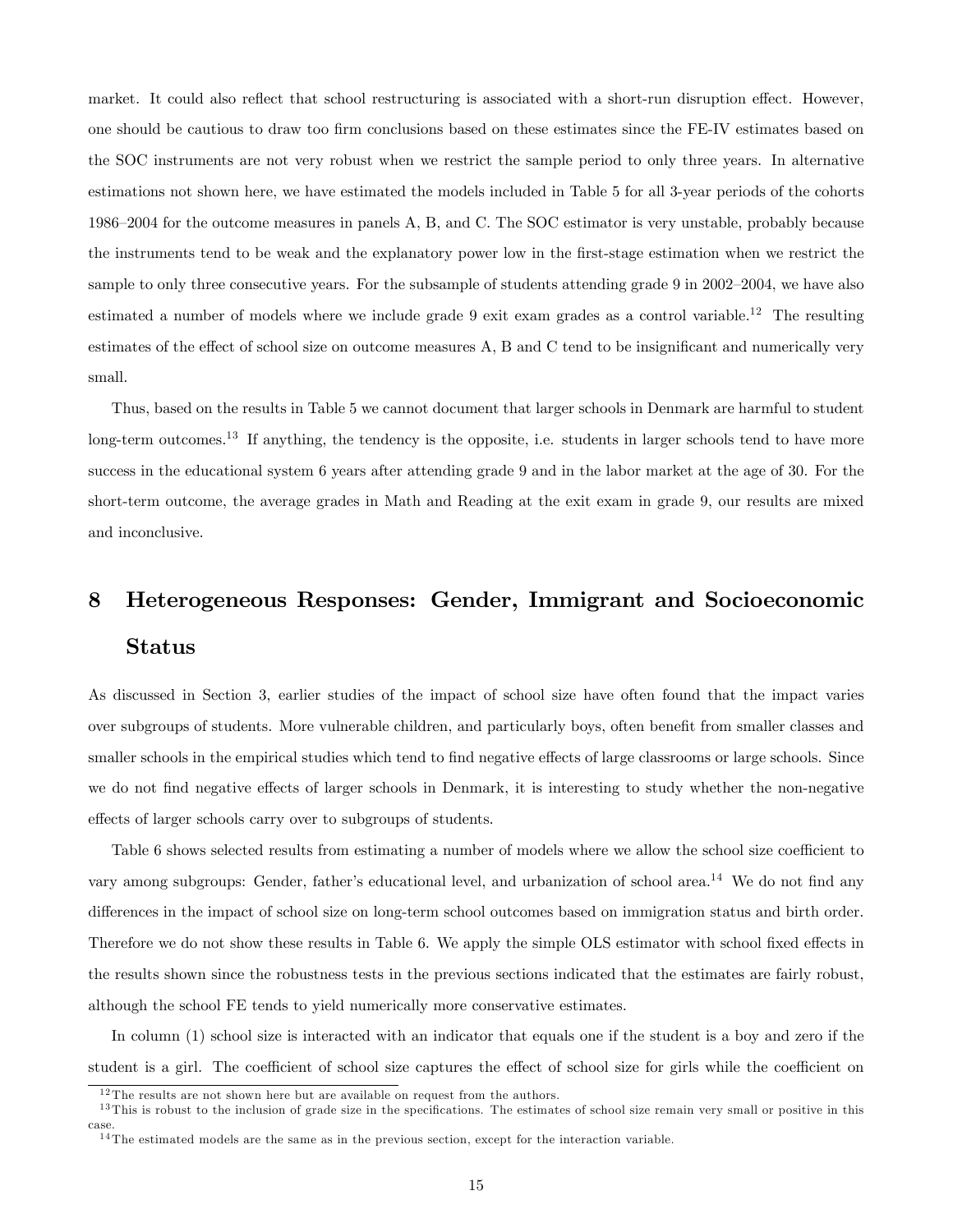the interaction term captures the differential of the effect of school size for boys and girls. Thus, if the coefficient on the interaction term is statistically significant, we can reject that boys and girls respond similarly to changes in school size. The results in column  $(1)$  indicate that the estimated effect of school size tends to be larger for boys than for girls. However, a puzzling result appears when we consider the 'inactivity' outcome. Here large schools seem to favor girls more than boys.

The education level of one's parents is usually an important determinant of one's own educational outcomes. One explanation for this is that educational inputs potentially interact with parental education in the production function for human capital accumulation. Column  $(2)$  in Table 6 confirms that parental education level matters for the school size effect. Children of fathers who have basic or missing education (i.e. no vocational or higher education) seem to benefit significantly from large schools, cf. the coefficient on school size. The estimated impact of school size on long-term educational outcomes, the measure of inactivity, and the earnings at the age of 30 are all significantly positive (negative for inactivity). For children from families with a more highly educated father, the estimated school size effect tends to be smaller (closer to zero) than for children with uneducated fathers. We did a similar analysis for parents' earnings, but did not find evidence that the effect of school size varied substantially over quartiles. This result is in line with the Öndings in other studies on school outcomes in Denmark that social and educational mobility and the correlation of earnings across generations mainly are related to educational and social capital in the family and less related to family income resources. The main reason for this result is attributed to the Scandinavian welfare state model with very generous student grants, no tuition fees at all (public) educations and a fairly high level of income transfers for families with low earnings capacity. Finally, column (3) reveals interesting differences between schools in urban and rural areas. The positive estimated school size coefficients are mainly driven by positive effects for students attending schools in the Copenhagen area and the other big cities in Denmark while the estimated school size coefficient is zero or even negative for schools in smaller cities and rural areas. Part of this difference could be caused by a nonlinear relationship between school size and the outcome, since the average school size is only about 360 students in rural areas compared 450 students in capital areas.

The estimation results in Table 6 reveal that the children who are often considered more vulnerable, like boys and children from families with a low educational level, are more positively affected by school size than other children. Given that we find positive effects of school size, this is in line with much of the existing research on educational resources. Potential explanations include the ability of large schools to exploit the potential positive diversity effects among students from different social groups, to allow for flexibility with respect to matching groups of students and teachers, or to attract higher quality teachers. Vulnerable children may be especially sensitive to e.g. the quality of the teacher. However, one should keep in mind that this result is mainly driven by schools in more urban areas and further that the numerical size of the effects in most cases is not very large. On the other hand, this study does not give support to the argument that large schools (in Denmark) are harming the educational outcomes of students.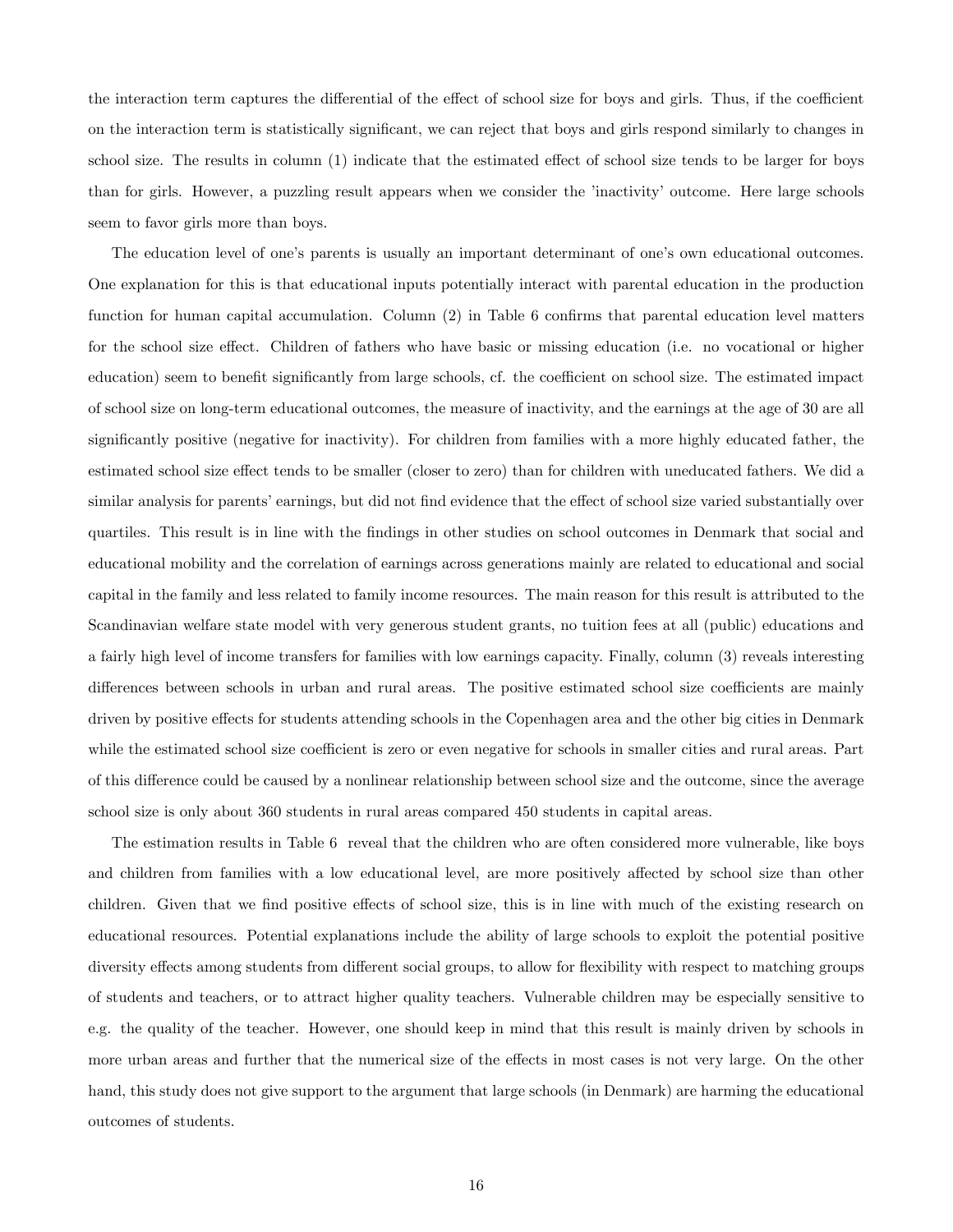## 9 Conclusion

Does school size have an impact on students' long-run education and labor market outcomes? This question has been an important policy question in many countries because school size is one of the parameters in school policy which is fairly easy for politicians to control. While class size may mainly affect the actual learning environment and thereby students' cognitive skills, school size may have other or supplementary effects on especially noncognitive skills that may be important for studentsí success in the labor market and the ability to complete an education. However, it is not an easy task to document the causal impact of school size on students' outcomes because school size is a variable which is potentially endogenous in a student outcome equation, and it is hard to identify valid instruments for school size. Our estimation strategy is to control for a really large number of background variables and to apply a number of alternative estimators and instruments, evaluate the robustness of our estimates, and refer the more conservative estimates of the relation between school size and school outcomes.

With these reservations in mind, we find that for students attending grade 9 in Danish public schools, school size tends to have no effect or even a positive effect on educational outcomes and earnings later in life, at the age of 30. This result is different from the results found in a number of studies from mainly the UK and the US. However, Danish schools are on average much smaller than schools in the US and the UK. The average school size in this study which covers almost all public schools with grade 9 in Denmark was about 460 students. Another interesting result is that the positive effects of school size tend to be larger for boys when we consider educational outcomes like the probability of completing high school or a vocational education and training program, and for children who have fathers with a low education level. Thus, students who are traditionally considered more vulnerable seem to benefit from larger schools. Finally, part of the non-negative or positive school size effect seems to be driven by schools in urban areas contrary to rural areas.

## References

- [1] Andrews, M. , W. Duncombe, and J. Yinger. 2002. "Revisiting economies of size in American education: are we any closer to a consensus?". Economics of Education Review  $21(3)$ :  $245-262$ .
- [2] Angrist, J. D. and G. W. Imbens. 1995. "Two-Stage Least Squares Estimation of Average Causal Effects in Models With Variable Treatment Intensity". Journal of the American Statistical Association 90(430): 431-442.
- [3] Barnett, R.R, J. C. Glass, R. I. Snowdon, and K. S. Stringer. 2002. "Size, Performance and Effectiveness: Cost-Constrained Measures of Best-Practice Performance and Secondary School Size". Education Economics  $10(3)$ : 291-311.
- [4] Barrow, L., A. Claessens, and D. W. Schanzenbach. 2013. "The Impact of Small Schools in Chicago: Assessing the Effectiveness of Chicago's Small High School Initiative". NBER Working Paper # 18889.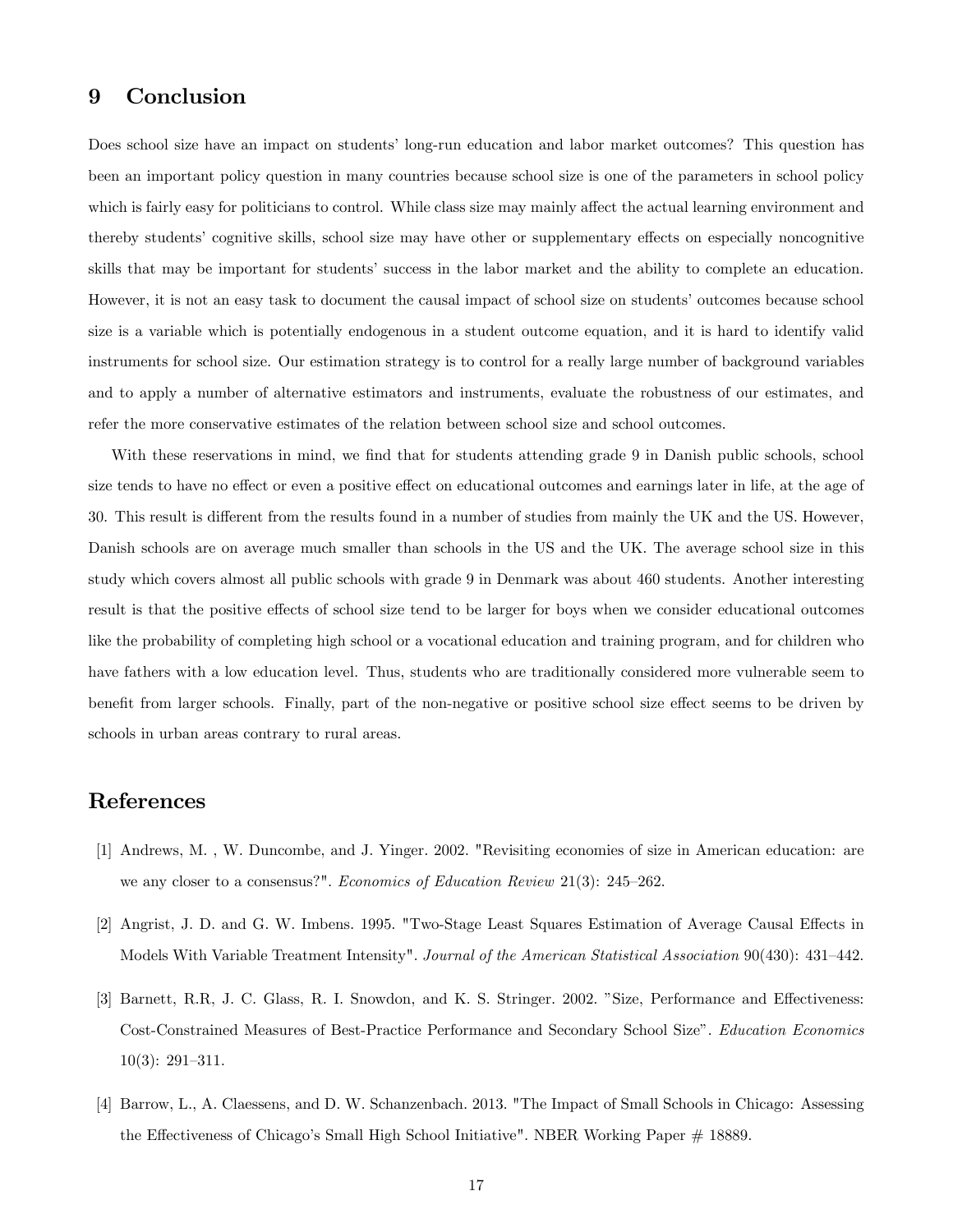- [5] Black, S.E., P.J. Devereux, and K. Salvanes. 2013. "Under Pressure? The Effect of Peers on Outcomes of Young Adults". Journal of Labor Economics 31(1): 119-153.
- [6] Blom-Hansen, J. 2004. "Stordriftsfordele i den kommunale service-produktion? Skoleområdet som eksempel." in Blom-Hansen, J., A. S. Nørgaard and T. Pallesen, Politisk ukorrekt. Aarhus University Press.
- [7] Bradley, S. and J. Taylor. 1998. "The Effect of School Size on Exam Performance in Secondary Schools". Oxford Bulletin of Economics and Statistics  $60(3)$ : 291–324.
- [8] Currie, J. and E. Moretti. 2003. "Motherís Education and the Intergenerational Transmission of Human Capital: Evidence From College Openings". Quarterly Journal of Economics 118 (4): 1495–1532.
- [9] Dee, T. S. 2004. "Are there civic returns to education?". Journal of Public Economics  $88(9-10)$ : 1697–1720.
- [10] Egelund, N. and H. Laustsen. 2006. "School Closure: What are the Consequences for the Local Society?". Scandinavian Journal of Educational Research  $50(4)$ : 429–439.
- [11] Feilberg, S. 2010. "Danske kommuners skolestruktur". Report, KREVI, Aarhus, Denmark.
- [12] Feilberg, S. 2013. "Kommunernes skolestruktur analyse af udviklingen 2004-2011". Note, KORA, Aarhus, Denmark.
- [13] Foreman-Peck, J. and L. Foreman-Peck. 2006. "Should schools be smaller? The size-performance relationship for Welsh schools". *Economics of Education Review* 25(2):  $157-171$ .
- [14] Fredriksson, P., B. Öckert, and H. Oosterbeek. 2013. "Long-Term Effects of Class Size". The Quarterly Journal of Economics  $128(1)$ :  $249-285$ .
- [15] Hanushek, E. A. 2006. "Chapter 14: School Resources". In: Hanushek, E. A. and F. Welch (eds.), Handbook of the Economics of Education Volume 2. North-Holland, Amsterdam.
- [16] Heinesen, E. 2005. "School district size and student educational attainment: evidence from Denmark". Economics of Education Review 24(6): 677–689.
- [17] Hoxby, C. M. 2000. "The Effects of Class Size on Student Achievement: New Evidence From Population Variation". The Quarterly Journal of Economics  $115(4)$ :  $1239-1285$ .
- [18] Jones, J. T., E. F. Toma, and R. W. Zimmer. 2008. "School attendance and district and school size". Economics of Education Review 27(2):  $140-148$ .
- [19] Kuziemko, I. 2006. "Using shocks to school enrollment to estimate the effect of school size on students achievement". Economics of Education Review  $25(1)$ : 63–75.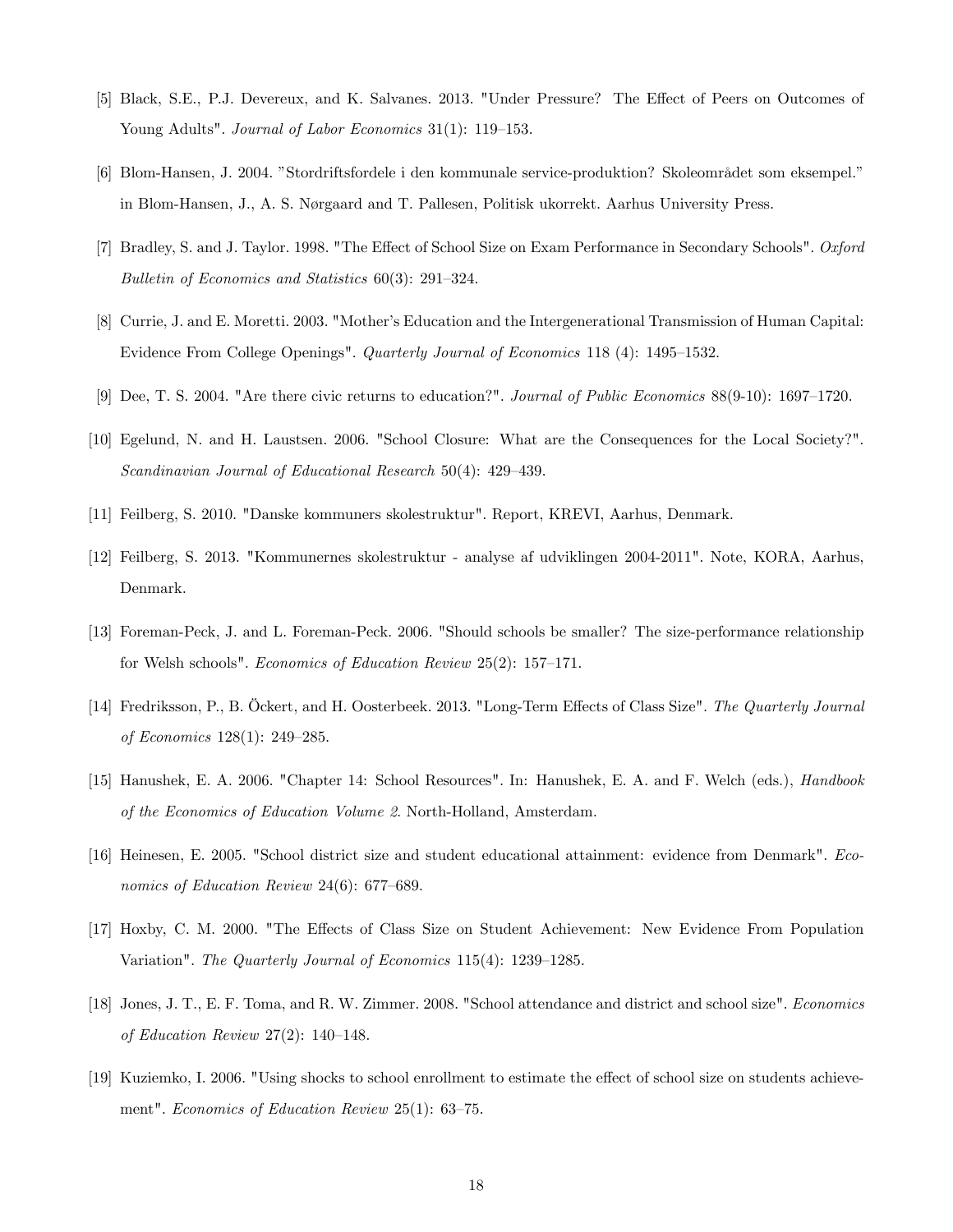- [20] Leithwood, K. and D. Jantzi. 2009. "A Review of Empirical Evidence About School Size Effects: A Policy Perspective", Review of Education Research 79(1):464-490.
- [21] Leung, A. and J. S. Ferris. 2008. "School size and youth violence". Journal of Economic Behavior and Organization  $65(2)$ : 318-333.
- [22] Newman, M., Z. Garrett, D. Elbourne, S. Bradley, P. Noden, J. Taylor, and A. West. 2006. "Does secondary school size make a difference? A systematic review". Educational Research Review 1(1): 41-60.
- [23] Schwartz, A. E., L. Stiefel, and M. Wiswall. 2013. "Do small schools improve performance in large, urban districts? Causal Evidence from New York City". Journal of Urban Economics 77: 27-40.
- [24] Statistics Denmark. 2003. Statistical Yearbook 2003. Statistics Denmark, Copenhagen.
- [25] Walsh, P. 2010. "Is parental involvement lower at larger schools?". Economics of Education Review 29(6): 959-970.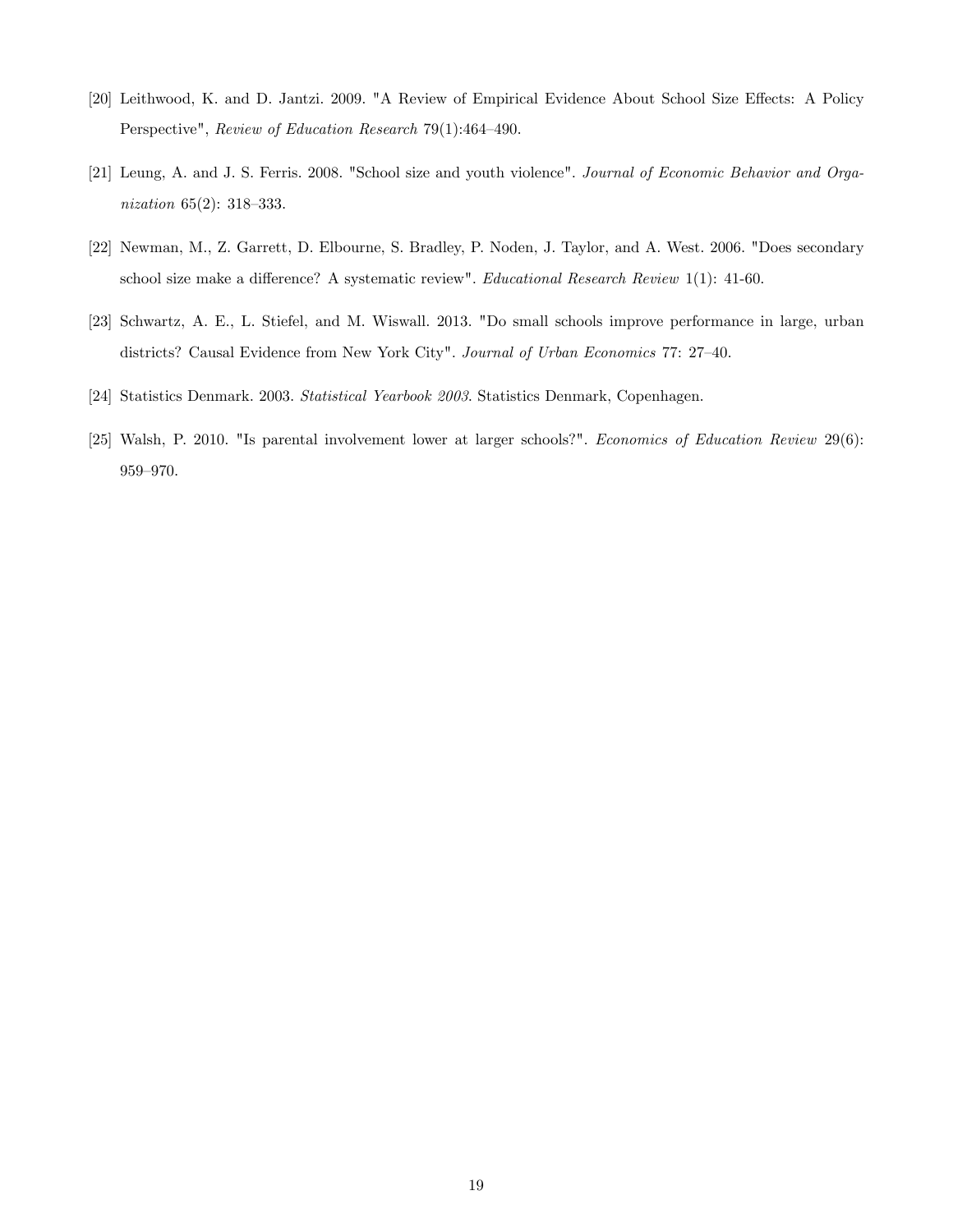## A Figures



Figure 1: School size, catchment area size, school closings and school openings 1986–2004.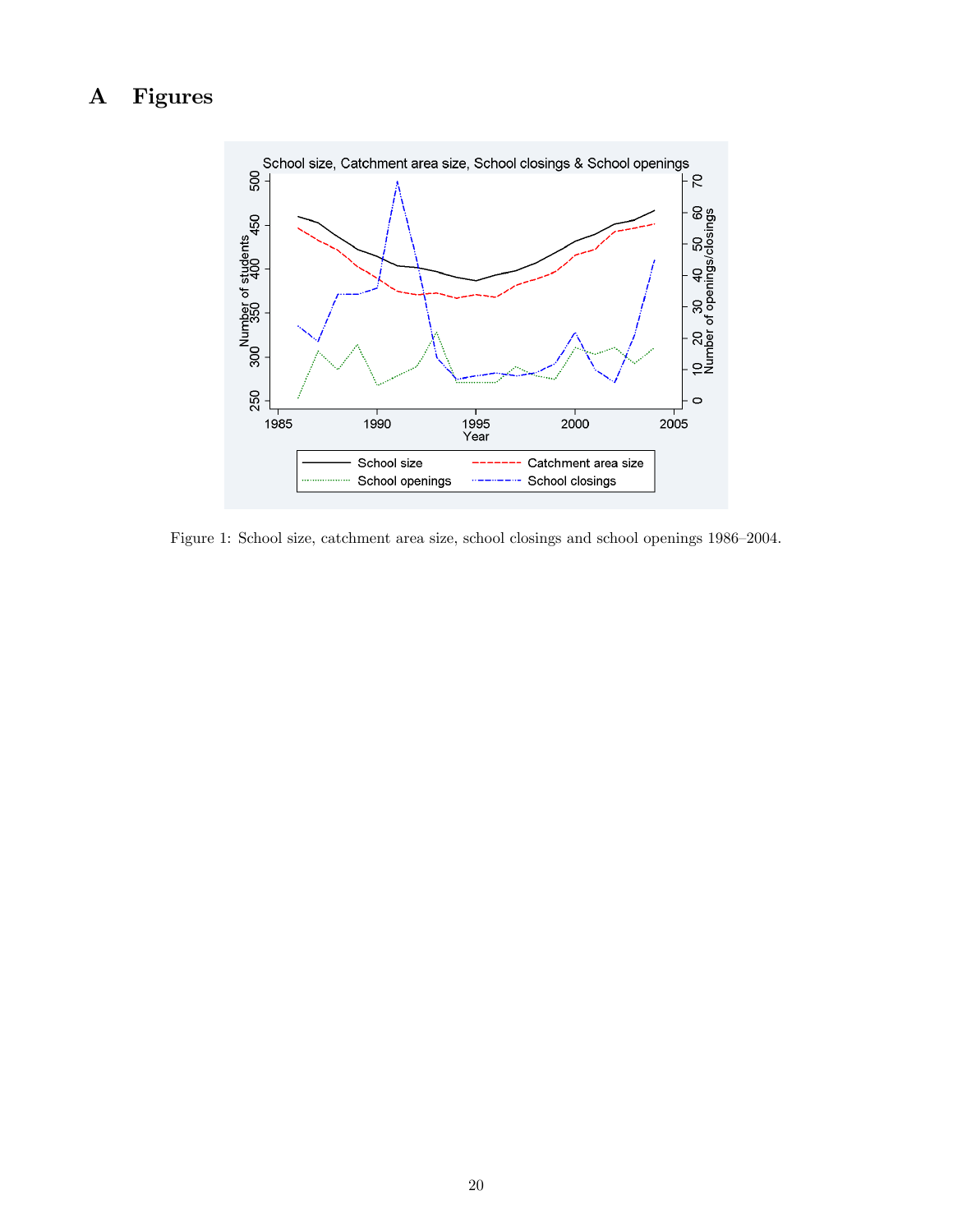

Figure 2: Distribution of school size in 2004.



Figure 3: Distribution of catchment area size in 2004.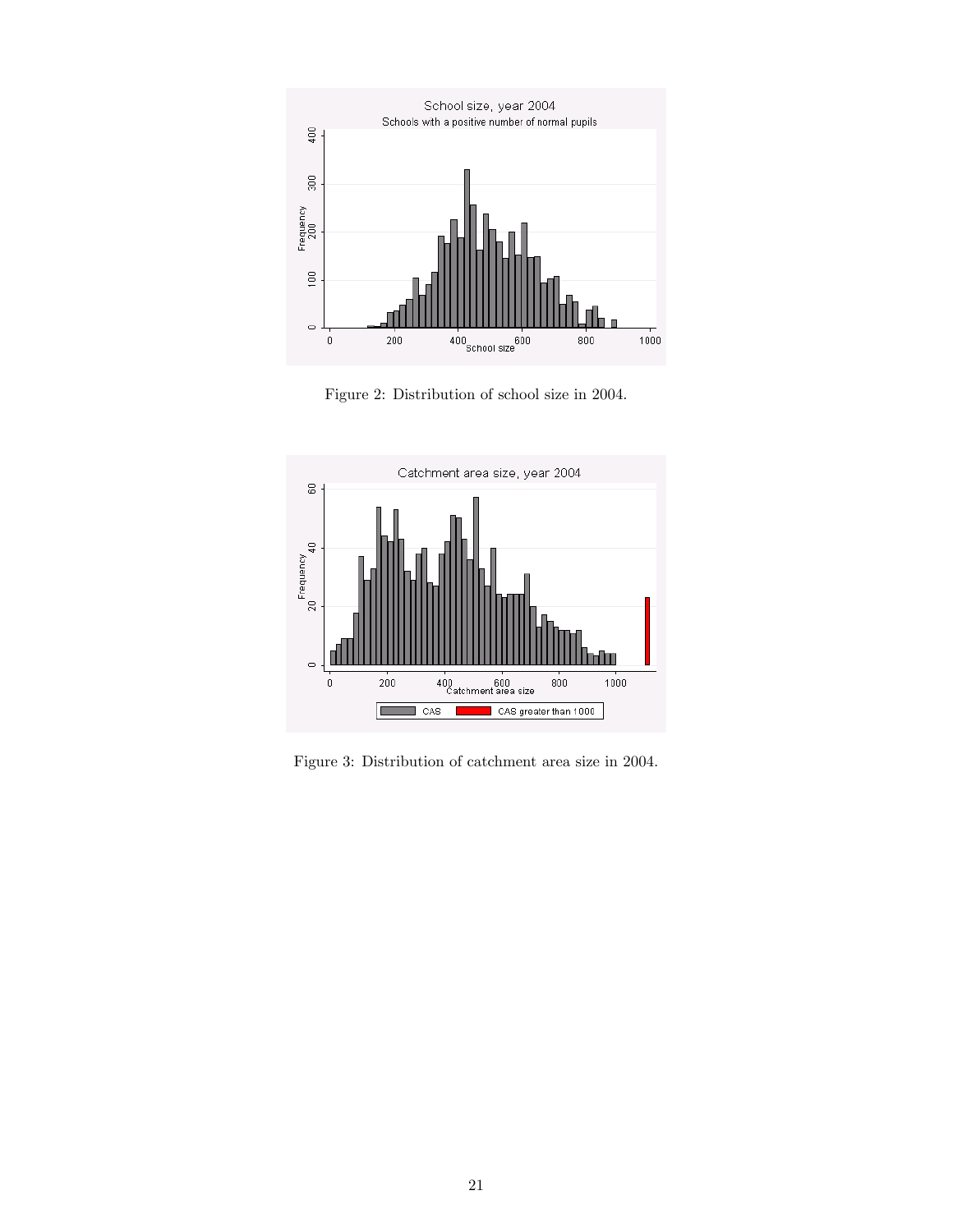## B Tables

| Description                                                                               | Number of<br>individuals | Percentage<br>of total |
|-------------------------------------------------------------------------------------------|--------------------------|------------------------|
| Grade 9 cohorts 1986-2004<br>With non-missing information on                              | 1,160,612                | 100.0                  |
| - Personal identifiers and birth records                                                  | 1,158,401                | 99.8                   |
| - School district<br>- School size                                                        | 1,110,335<br>974,629     | 95.2<br>84.0           |
| Who<br>- Attended public schools                                                          | 848,441                  | 73.1                   |
| - Did not live in the municipality of Viborg                                              | 840,669                  | 72.4                   |
| - Attended schools that did not recieve students from feeder schools<br>Estimation sample | 605,125<br>605,125       | 52.1<br>52.1           |

Table 1: DESCRIPTION OF ESTIMATION SAMPLE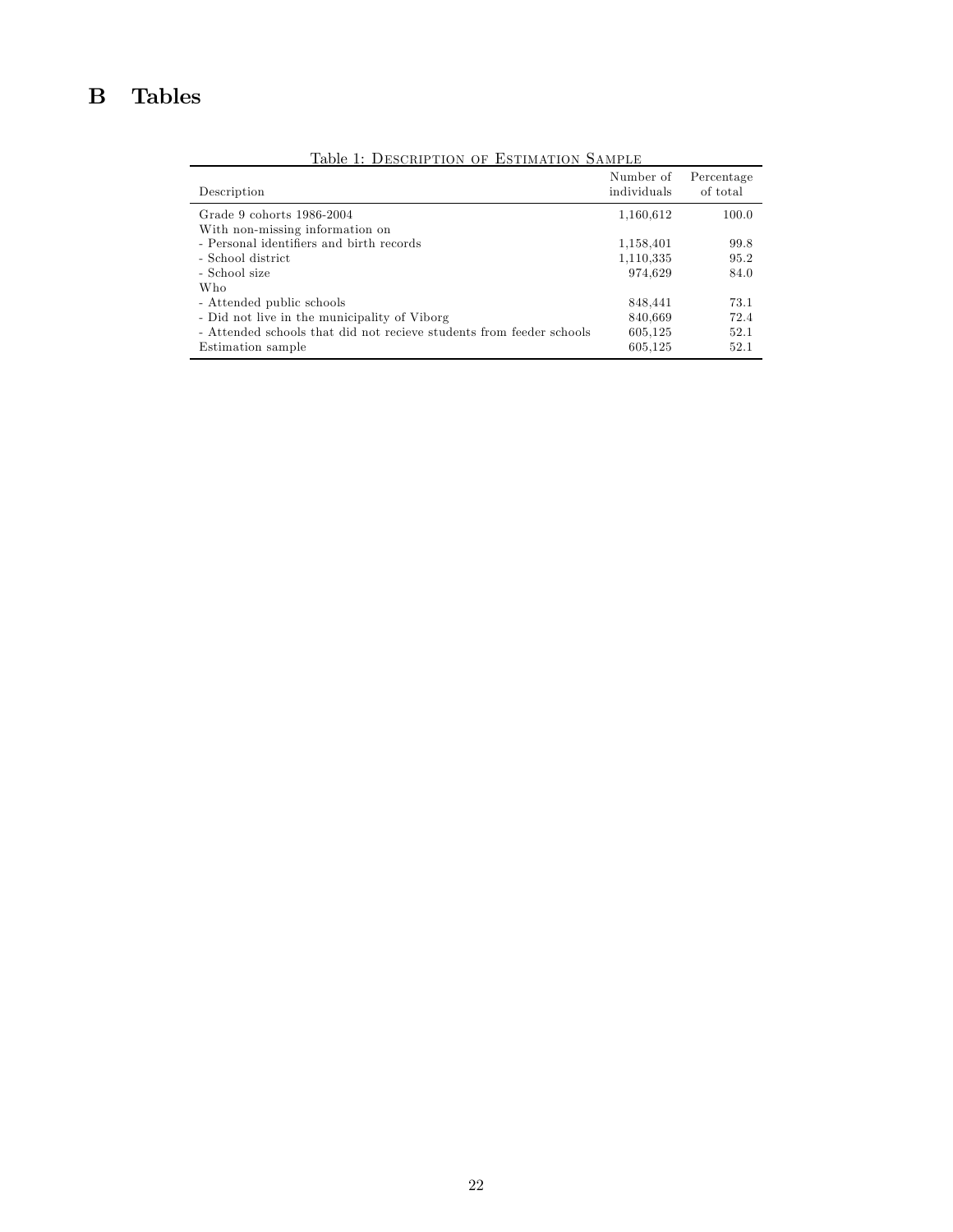| Table 2: SAMPLE MEANS                                                                                                                                                                                                               |                                                    |                                                     |                                                    |                                        |
|-------------------------------------------------------------------------------------------------------------------------------------------------------------------------------------------------------------------------------------|----------------------------------------------------|-----------------------------------------------------|----------------------------------------------------|----------------------------------------|
|                                                                                                                                                                                                                                     |                                                    | Students attending grade 9 1986-2004<br><b>Boys</b> |                                                    | Girls                                  |
| Variable                                                                                                                                                                                                                            | Mean                                               | Std. dev.                                           | Mean                                               | Std. dev.                              |
| Outcomes<br>Completion of high school or vocational education<br>Enrollment or completion of high school or vocational education<br>Inactivity<br>Log earnings at age $30^a\,$<br>Grade 9 exit exam grade <sup>b</sup>              | 0.420<br>0.784<br>0.060<br>11.064<br>7.326         | 3.763<br>2.572                                      | 0.582<br>0.806<br>0.078<br>10.565<br>7.707         | 3.954<br>2.358                         |
| SS and CAS<br>School size (SS)<br>Catchment area size (CAS)<br>Change in school size - opening<br>Change in school size - closing                                                                                                   | 460.915<br>633.169<br>0.577<br>1.189               | 133.165<br>564.339<br>18.157<br>21.845              | 461.074<br>632.863<br>0.540<br>1.150               | 132.385<br>559.440<br>17.594<br>21.415 |
| Controls<br>Parental information at age 15<br>Mother's education<br>Missing<br><b>Basic</b><br>Vocational                                                                                                                           | 0.041<br>0.383<br>0.339                            |                                                     | 0.041<br>0.392<br>0.338                            |                                        |
| Higher<br>Father's education<br>Missing<br><b>Basic</b><br>Vocational<br>Higher                                                                                                                                                     | 0.238<br>0.072<br>0.287<br>0.419<br>0.222          |                                                     | 0.229<br>0.075<br>0.292<br>0.420<br>0.213          |                                        |
| Mother is missing<br>Father is missing<br>Mother's log earnings<br>Mother's age<br>Mother's earnings or age is missing                                                                                                              | 0.004<br>0.017<br>9.668<br>41.177<br>0.016         | 4.800<br>7.064                                      | 0.002<br>0.017<br>9.681<br>41.155<br>0.015         | 4.788<br>6.941                         |
| Father's log earnings<br>Father's age<br>Father's earnings or age is missing<br>Mother is single<br>Family type is missing                                                                                                          | 9.794<br>42.287<br>0.052<br>0.162<br>0.059         | 5.124<br>11.242                                     | 9.735<br>42.141<br>0.055<br>0.172<br>0.058         | 5.155<br>11.446                        |
| Individual variables<br>Western immigrant or descendant<br>Non-Western immigrant or descendant<br>Missing country of origin<br>Number of siblings<br>Missing number of siblings<br>$\label{eq:4} \emph{Age when attending grade 9}$ | 0.005<br>0.049<br>0.046<br>1.511<br>0.002          | 1.047                                               | 0.005<br>0.048<br>0.038<br>1.520<br>0.003          | 1.072                                  |
| 15<br>16<br>17<br>Greater than 17<br>Age is missing<br>Birth order                                                                                                                                                                  | 0.033<br>0.863<br>0.096<br>0.004<br>0.008          |                                                     | 0.059<br>0.879<br>0.055<br>0.003<br>0.007          |                                        |
| First<br>Second<br>Third or higher<br>Multiples (e.g. twins)<br>Municipality of residence<br>Capital area<br>Large cities                                                                                                           | 0.618<br>0.309<br>0.070<br>0.018<br>0.352<br>0.390 |                                                     | 0.617<br>0.309<br>0.071<br>0.019<br>0.355<br>0.389 |                                        |
| Smaller cities<br>Rural areas<br>Share of non-western immigrants and descendants in catchment area<br>Log average earnings in catchment area<br>Number of observations                                                              | 0.217<br>0.041<br>0.045<br>11.997                  | 0.078<br>0.195<br>305,429                           | 0.216<br>0.040<br>0.046<br>11.997                  | 0.079<br>0.193<br>299,696              |

#### Notes:

a) Log earnings at age 30 are only observed for part of the sample.

b) Grade 9 exit exam grades are only observed for students attending grade 9 in the period 2002 to 2004.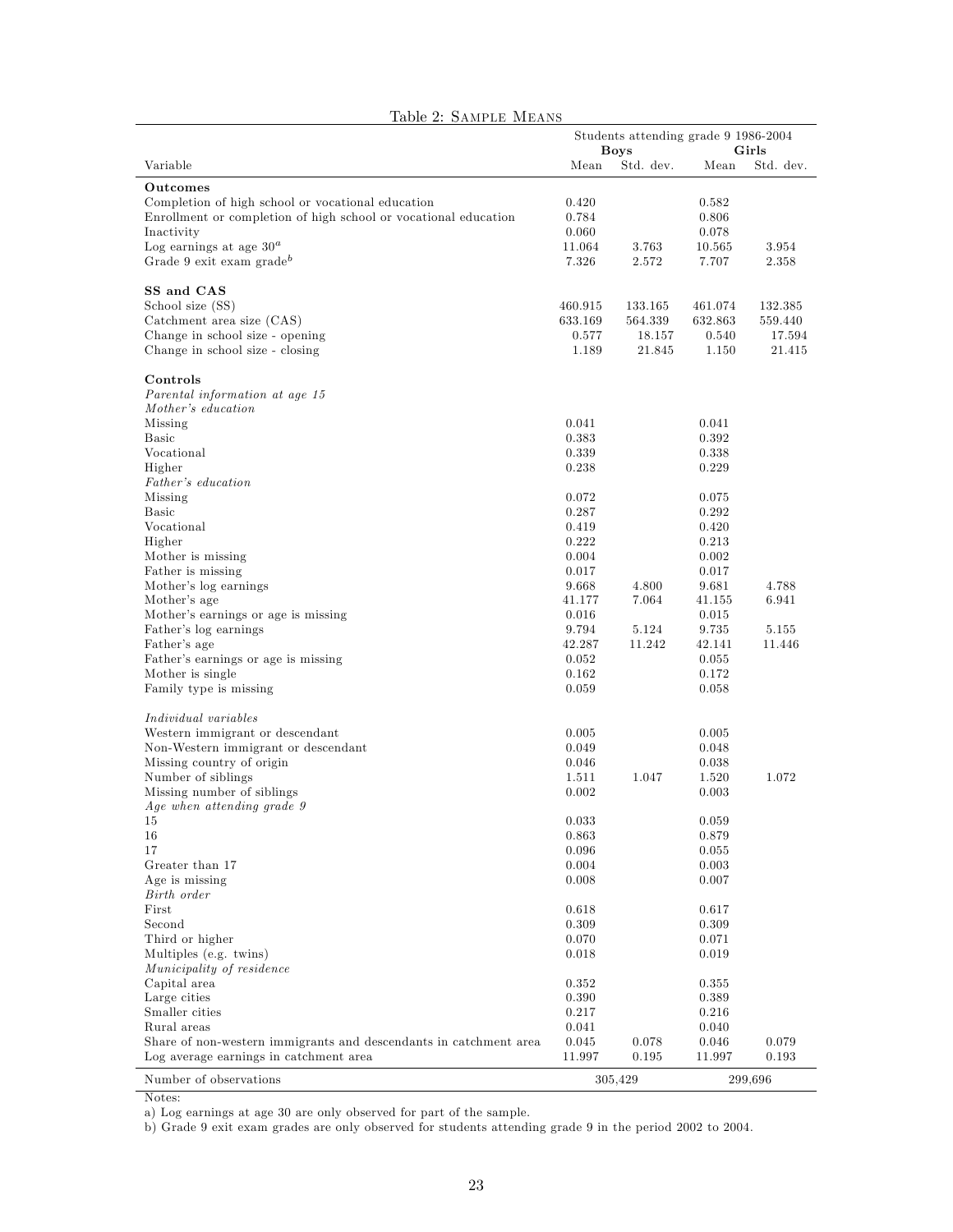| (1)<br>(2)<br>(4)<br>(5)<br>(6)<br>(7)<br>(8)<br>(3)<br>CAS<br>Completed<br>Log earnings<br>School<br>School<br>high school<br>at age 30<br>closings<br>openings<br>or vocational<br>education<br>Coef./Std.err.<br>Coef./Std.err.<br>Coef./Std.err.<br>Coef./Std.err.<br>Coef./Std.err.<br>p-value<br>p-value<br>p-value<br>Mother's education<br>***<br>***<br>$-0.039$<br>$-0.219$<br>$-0.000$<br>0.609<br>Missing (Ref. Basic)<br>$-0.050$<br>0.106<br>0.847<br>$-0.001$<br>(0.004)<br>(0.064)<br>(0.031)<br>(0.002)<br>(0.002)<br>0.074<br>***<br>***<br>***<br>0.264<br>$-0.001$<br>0.000<br>Vocational<br>0.046<br>0.000<br>0.140<br>0.814<br>(0.002)<br>(0.015)<br>(0.010)<br>(0.001)<br>(0.001)<br>$***$<br>***<br>0.111<br>0.118<br>0.000<br>Higher<br>0.023<br>0.094<br>0.000<br>0.870<br>0.427<br>(0.002)<br>(0.020)<br>(0.014)<br>(0.001)<br>(0.001)<br>Father's education<br>$-0.007$<br>0.039<br>$-0.004**$<br>Missing (Ref. Basic)<br>$-0.057$<br>0.280<br>0.011<br>$-0.001$<br>0.657<br>(0.005)<br>(0.061)<br>(0.035)<br>(0.002)<br>(0.002)<br>$***$<br>***<br>***<br>0.058<br>Vocational<br>0.228<br>0.027<br>0.015<br>$-0.001$<br>0.264<br>$-0.000$<br>0.936<br>(0.002)<br>(0.000)<br>(0.017)<br>(0.010)<br>(0.001)<br>***<br>***<br>***<br>0.107<br>0.167<br>0.090<br>$-0.001$<br>0.238<br>0.001<br>0.397<br>Higher<br>0.000<br>(0.002)<br>(0.021)<br>(0.013)<br>(0.001)<br>(0.001)<br>Family background<br>***<br>***<br>$0.002$ *<br>0.039<br>0.066<br>0.005<br>$-0.000$<br>0.463<br>$-0.000$<br>0.092<br>Mother's log earnings<br>(0.000)<br>(0.002)<br>(0.000)<br>(0.000)<br>(0.001)<br>$* * *$<br>***<br>$**$<br>0.007<br>Mother's age<br>0.025<br>0.004<br>0.013<br>$-0.000$<br>0.316<br>0.000<br>0.917<br>(0.000)<br>(0.002)<br>(0.002)<br>(0.000)<br>(0.000)<br>$***$<br>***<br>***<br>0.003<br>Father's log earnings<br>0.032<br>0.005<br>0.000<br>0.000<br>0.878<br>0.000<br>0.168<br>(0.000)<br>(0.002)<br>(0.001)<br>(0.000)<br>(0.000)<br>***<br>0.000<br>$-0.006$<br>Father's age<br>$-0.002$<br>0.140<br>0.000<br>0.625<br>0.000<br>0.695<br>(0.000)<br>(0.000)<br>(0.002)<br>(0.001)<br>(0.000)<br>$* * *$<br>***<br>$-0.098$<br>Family with a single mother<br>$-0.501$<br>0.004<br>0.848<br>$-0.000$<br>0.977<br>0.000<br>0.476<br>(0.002)<br>(0.021)<br>(0.019)<br>(0.001)<br>(0.001)<br>Individual variables<br>$\ast \ast \ast$<br>***<br>0.028<br>0.005<br>0.458<br>0.960<br>$-0.000$<br>Female<br>$-0.528$<br>$-0.000$<br>0.909<br>(0.000)<br>(0.001)<br>(0.007)<br>(0.001)<br>(0.015)<br>$* * *$<br>$* * *$<br>0.039<br>***<br>0.356<br>0.000<br>$-0.002$<br>0.235<br>Non-western immigrant<br>$-0.652$<br>0.001<br>0.513<br>or descendant<br>(0.005)<br>(0.062)<br>(0.093)<br>(0.002)<br>(0.001)<br>***<br>***<br>$-0.031$<br>$-0.139$<br>$-0.006$<br>$-0.000$<br>0.238<br>Number of siblings<br>0.197<br>0.754<br>0.000<br>(0.001)<br>(0.008)<br>(0.005)<br>(0.000)<br>(0.000)<br>Age when attending grade 9<br>***<br>$**$<br>***<br>$-0.026$<br>$-0.079$<br>0.110<br>0.000<br>0.697<br>16 (Ref. $15)$ )<br>$-0.001$<br>0.000<br>0.829<br>(0.003)<br>(0.034)<br>(0.026)<br>(0.002)<br>(0.001)<br>$***$<br>***<br>17<br>$-0.177)$<br>$-0.814$<br>0.038<br>0.177<br>0.000<br>0.908<br>0.001<br>0.310<br>(0.004)<br>(0.242)<br>(0.028)<br>(0.002)<br>(0.001)<br>$***$<br>***<br>$-0.081$<br>$-0.985$<br>0.713<br>$-0.001$<br>0.004<br>0.614<br>Greater than 17<br>0.042<br>0.925<br>(0.016)<br>(0.242)<br>(0.110)<br>(0.009)<br>(0.008)<br>Birth order<br>***<br>$-0.020$<br>0.506<br>0.935<br>Second (Ref. First)<br>0.019<br>$-0.006$<br>$-0.000$<br>$-0.000$<br>0.531<br>(0.001)<br>(0.015)<br>(0.009)<br>(0.001)<br>(0.001)<br>***<br>$-0.032$<br>0.009<br>0.000<br>Third or higher<br>$-0.031$<br>0.136<br>0.001<br>0.647<br>0.944<br>(0.003)<br>(0.038)<br>(0.022)<br>(0.001)<br>(0.001)<br>***<br>***<br>Multiples (eg. twins)<br>0.047<br>0.242<br>0.012<br>0.698<br>0.001<br>0.758<br>0.000<br>0.785<br>(0.005)<br>(0.051)<br>(0.031)<br>(0.002)<br>(0.002)<br>Municipality of residence<br>***<br>***<br>$0.025**$<br>$0.014*$<br>Capital area (Ref. Rural areas)<br>0.109<br>0.506<br>5.604<br>0.000<br>0.010<br>0.071<br>(0.030)<br>(0.375)<br>(0.444)<br>(0.010)<br>(0.008)<br>$* * *$<br>$* * *$<br>$***$<br>0.145<br>1.026<br>2.031<br>0.003<br>0.001<br>Large cities<br>0.000<br>0.601<br>0.654<br>(0.020)<br>(0.003)<br>(0.240)<br>(0.158)<br>(0.005)<br>$\ast\ast\ast$<br>$0.584$ ***<br>$0.510$ *<br>0.058<br>0.322<br>0.003<br>0.202<br>Smaller cities<br>0.000<br>0.005<br>(0.021)<br>(0.262)<br>(0.159)<br>(0.005)<br>(0.003)<br>Catchment area<br>$***$<br>$-0.015*$<br>Log average earnings<br>0.012<br>0.208<br>$-0.458$<br>0.107<br>$-0.004$<br>0.674<br>0.087<br>(0.008)<br>in catchment area<br>(0.008)<br>(0.071)<br>(0.288)<br>(0.009)<br>$***$<br>***<br>$-0.120$<br>$-0.109$<br>0.000<br>$-0.011$<br>0.409<br>Share of non-western<br>6.954<br>$-0.013$<br>0.476<br>immigrants and descendants<br>(0.020)<br>(0.230)<br>(0.715)<br>(0.018)<br>(0.013)<br>in catchment area<br>F-statistic (joint test)<br>562.08<br>137.17<br>46.13<br>2.28<br>2.86<br>0.000<br>P-value<br>0.000<br>0.000<br>0.000<br>0.000<br>Number of individuals<br>605,125<br>366,231<br>605,125<br>605,125<br>605,067 |  | Lable 3: IDENTIFICATION | 'T ESTS |  |  |
|-------------------------------------------------------------------------------------------------------------------------------------------------------------------------------------------------------------------------------------------------------------------------------------------------------------------------------------------------------------------------------------------------------------------------------------------------------------------------------------------------------------------------------------------------------------------------------------------------------------------------------------------------------------------------------------------------------------------------------------------------------------------------------------------------------------------------------------------------------------------------------------------------------------------------------------------------------------------------------------------------------------------------------------------------------------------------------------------------------------------------------------------------------------------------------------------------------------------------------------------------------------------------------------------------------------------------------------------------------------------------------------------------------------------------------------------------------------------------------------------------------------------------------------------------------------------------------------------------------------------------------------------------------------------------------------------------------------------------------------------------------------------------------------------------------------------------------------------------------------------------------------------------------------------------------------------------------------------------------------------------------------------------------------------------------------------------------------------------------------------------------------------------------------------------------------------------------------------------------------------------------------------------------------------------------------------------------------------------------------------------------------------------------------------------------------------------------------------------------------------------------------------------------------------------------------------------------------------------------------------------------------------------------------------------------------------------------------------------------------------------------------------------------------------------------------------------------------------------------------------------------------------------------------------------------------------------------------------------------------------------------------------------------------------------------------------------------------------------------------------------------------------------------------------------------------------------------------------------------------------------------------------------------------------------------------------------------------------------------------------------------------------------------------------------------------------------------------------------------------------------------------------------------------------------------------------------------------------------------------------------------------------------------------------------------------------------------------------------------------------------------------------------------------------------------------------------------------------------------------------------------------------------------------------------------------------------------------------------------------------------------------------------------------------------------------------------------------------------------------------------------------------------------------------------------------------------------------------------------------------------------------------------------------------------------------------------------------------------------------------------------------------------------------------------------------------------------------------------------------------------------------------------------------------------------------------------------------------------------------------------------------------------------------------------------------------------------------------------------------------------------------------------------------------------------------------------------------------------------------------------------------------------------------------------------------------------------------------------------------------------------------------------------------------------------------------------------------------------------------------------------------------------------------------------------------------------------------------------------------------------------------------------|--|-------------------------|---------|--|--|
|                                                                                                                                                                                                                                                                                                                                                                                                                                                                                                                                                                                                                                                                                                                                                                                                                                                                                                                                                                                                                                                                                                                                                                                                                                                                                                                                                                                                                                                                                                                                                                                                                                                                                                                                                                                                                                                                                                                                                                                                                                                                                                                                                                                                                                                                                                                                                                                                                                                                                                                                                                                                                                                                                                                                                                                                                                                                                                                                                                                                                                                                                                                                                                                                                                                                                                                                                                                                                                                                                                                                                                                                                                                                                                                                                                                                                                                                                                                                                                                                                                                                                                                                                                                                                                                                                                                                                                                                                                                                                                                                                                                                                                                                                                                                                                                                                                                                                                                                                                                                                                                                                                                                                                                                                                                                         |  |                         |         |  |  |
|                                                                                                                                                                                                                                                                                                                                                                                                                                                                                                                                                                                                                                                                                                                                                                                                                                                                                                                                                                                                                                                                                                                                                                                                                                                                                                                                                                                                                                                                                                                                                                                                                                                                                                                                                                                                                                                                                                                                                                                                                                                                                                                                                                                                                                                                                                                                                                                                                                                                                                                                                                                                                                                                                                                                                                                                                                                                                                                                                                                                                                                                                                                                                                                                                                                                                                                                                                                                                                                                                                                                                                                                                                                                                                                                                                                                                                                                                                                                                                                                                                                                                                                                                                                                                                                                                                                                                                                                                                                                                                                                                                                                                                                                                                                                                                                                                                                                                                                                                                                                                                                                                                                                                                                                                                                                         |  |                         |         |  |  |
|                                                                                                                                                                                                                                                                                                                                                                                                                                                                                                                                                                                                                                                                                                                                                                                                                                                                                                                                                                                                                                                                                                                                                                                                                                                                                                                                                                                                                                                                                                                                                                                                                                                                                                                                                                                                                                                                                                                                                                                                                                                                                                                                                                                                                                                                                                                                                                                                                                                                                                                                                                                                                                                                                                                                                                                                                                                                                                                                                                                                                                                                                                                                                                                                                                                                                                                                                                                                                                                                                                                                                                                                                                                                                                                                                                                                                                                                                                                                                                                                                                                                                                                                                                                                                                                                                                                                                                                                                                                                                                                                                                                                                                                                                                                                                                                                                                                                                                                                                                                                                                                                                                                                                                                                                                                                         |  |                         |         |  |  |
|                                                                                                                                                                                                                                                                                                                                                                                                                                                                                                                                                                                                                                                                                                                                                                                                                                                                                                                                                                                                                                                                                                                                                                                                                                                                                                                                                                                                                                                                                                                                                                                                                                                                                                                                                                                                                                                                                                                                                                                                                                                                                                                                                                                                                                                                                                                                                                                                                                                                                                                                                                                                                                                                                                                                                                                                                                                                                                                                                                                                                                                                                                                                                                                                                                                                                                                                                                                                                                                                                                                                                                                                                                                                                                                                                                                                                                                                                                                                                                                                                                                                                                                                                                                                                                                                                                                                                                                                                                                                                                                                                                                                                                                                                                                                                                                                                                                                                                                                                                                                                                                                                                                                                                                                                                                                         |  |                         |         |  |  |
|                                                                                                                                                                                                                                                                                                                                                                                                                                                                                                                                                                                                                                                                                                                                                                                                                                                                                                                                                                                                                                                                                                                                                                                                                                                                                                                                                                                                                                                                                                                                                                                                                                                                                                                                                                                                                                                                                                                                                                                                                                                                                                                                                                                                                                                                                                                                                                                                                                                                                                                                                                                                                                                                                                                                                                                                                                                                                                                                                                                                                                                                                                                                                                                                                                                                                                                                                                                                                                                                                                                                                                                                                                                                                                                                                                                                                                                                                                                                                                                                                                                                                                                                                                                                                                                                                                                                                                                                                                                                                                                                                                                                                                                                                                                                                                                                                                                                                                                                                                                                                                                                                                                                                                                                                                                                         |  |                         |         |  |  |
|                                                                                                                                                                                                                                                                                                                                                                                                                                                                                                                                                                                                                                                                                                                                                                                                                                                                                                                                                                                                                                                                                                                                                                                                                                                                                                                                                                                                                                                                                                                                                                                                                                                                                                                                                                                                                                                                                                                                                                                                                                                                                                                                                                                                                                                                                                                                                                                                                                                                                                                                                                                                                                                                                                                                                                                                                                                                                                                                                                                                                                                                                                                                                                                                                                                                                                                                                                                                                                                                                                                                                                                                                                                                                                                                                                                                                                                                                                                                                                                                                                                                                                                                                                                                                                                                                                                                                                                                                                                                                                                                                                                                                                                                                                                                                                                                                                                                                                                                                                                                                                                                                                                                                                                                                                                                         |  |                         |         |  |  |
|                                                                                                                                                                                                                                                                                                                                                                                                                                                                                                                                                                                                                                                                                                                                                                                                                                                                                                                                                                                                                                                                                                                                                                                                                                                                                                                                                                                                                                                                                                                                                                                                                                                                                                                                                                                                                                                                                                                                                                                                                                                                                                                                                                                                                                                                                                                                                                                                                                                                                                                                                                                                                                                                                                                                                                                                                                                                                                                                                                                                                                                                                                                                                                                                                                                                                                                                                                                                                                                                                                                                                                                                                                                                                                                                                                                                                                                                                                                                                                                                                                                                                                                                                                                                                                                                                                                                                                                                                                                                                                                                                                                                                                                                                                                                                                                                                                                                                                                                                                                                                                                                                                                                                                                                                                                                         |  |                         |         |  |  |
|                                                                                                                                                                                                                                                                                                                                                                                                                                                                                                                                                                                                                                                                                                                                                                                                                                                                                                                                                                                                                                                                                                                                                                                                                                                                                                                                                                                                                                                                                                                                                                                                                                                                                                                                                                                                                                                                                                                                                                                                                                                                                                                                                                                                                                                                                                                                                                                                                                                                                                                                                                                                                                                                                                                                                                                                                                                                                                                                                                                                                                                                                                                                                                                                                                                                                                                                                                                                                                                                                                                                                                                                                                                                                                                                                                                                                                                                                                                                                                                                                                                                                                                                                                                                                                                                                                                                                                                                                                                                                                                                                                                                                                                                                                                                                                                                                                                                                                                                                                                                                                                                                                                                                                                                                                                                         |  |                         |         |  |  |
|                                                                                                                                                                                                                                                                                                                                                                                                                                                                                                                                                                                                                                                                                                                                                                                                                                                                                                                                                                                                                                                                                                                                                                                                                                                                                                                                                                                                                                                                                                                                                                                                                                                                                                                                                                                                                                                                                                                                                                                                                                                                                                                                                                                                                                                                                                                                                                                                                                                                                                                                                                                                                                                                                                                                                                                                                                                                                                                                                                                                                                                                                                                                                                                                                                                                                                                                                                                                                                                                                                                                                                                                                                                                                                                                                                                                                                                                                                                                                                                                                                                                                                                                                                                                                                                                                                                                                                                                                                                                                                                                                                                                                                                                                                                                                                                                                                                                                                                                                                                                                                                                                                                                                                                                                                                                         |  |                         |         |  |  |
|                                                                                                                                                                                                                                                                                                                                                                                                                                                                                                                                                                                                                                                                                                                                                                                                                                                                                                                                                                                                                                                                                                                                                                                                                                                                                                                                                                                                                                                                                                                                                                                                                                                                                                                                                                                                                                                                                                                                                                                                                                                                                                                                                                                                                                                                                                                                                                                                                                                                                                                                                                                                                                                                                                                                                                                                                                                                                                                                                                                                                                                                                                                                                                                                                                                                                                                                                                                                                                                                                                                                                                                                                                                                                                                                                                                                                                                                                                                                                                                                                                                                                                                                                                                                                                                                                                                                                                                                                                                                                                                                                                                                                                                                                                                                                                                                                                                                                                                                                                                                                                                                                                                                                                                                                                                                         |  |                         |         |  |  |
|                                                                                                                                                                                                                                                                                                                                                                                                                                                                                                                                                                                                                                                                                                                                                                                                                                                                                                                                                                                                                                                                                                                                                                                                                                                                                                                                                                                                                                                                                                                                                                                                                                                                                                                                                                                                                                                                                                                                                                                                                                                                                                                                                                                                                                                                                                                                                                                                                                                                                                                                                                                                                                                                                                                                                                                                                                                                                                                                                                                                                                                                                                                                                                                                                                                                                                                                                                                                                                                                                                                                                                                                                                                                                                                                                                                                                                                                                                                                                                                                                                                                                                                                                                                                                                                                                                                                                                                                                                                                                                                                                                                                                                                                                                                                                                                                                                                                                                                                                                                                                                                                                                                                                                                                                                                                         |  |                         |         |  |  |
|                                                                                                                                                                                                                                                                                                                                                                                                                                                                                                                                                                                                                                                                                                                                                                                                                                                                                                                                                                                                                                                                                                                                                                                                                                                                                                                                                                                                                                                                                                                                                                                                                                                                                                                                                                                                                                                                                                                                                                                                                                                                                                                                                                                                                                                                                                                                                                                                                                                                                                                                                                                                                                                                                                                                                                                                                                                                                                                                                                                                                                                                                                                                                                                                                                                                                                                                                                                                                                                                                                                                                                                                                                                                                                                                                                                                                                                                                                                                                                                                                                                                                                                                                                                                                                                                                                                                                                                                                                                                                                                                                                                                                                                                                                                                                                                                                                                                                                                                                                                                                                                                                                                                                                                                                                                                         |  |                         |         |  |  |
|                                                                                                                                                                                                                                                                                                                                                                                                                                                                                                                                                                                                                                                                                                                                                                                                                                                                                                                                                                                                                                                                                                                                                                                                                                                                                                                                                                                                                                                                                                                                                                                                                                                                                                                                                                                                                                                                                                                                                                                                                                                                                                                                                                                                                                                                                                                                                                                                                                                                                                                                                                                                                                                                                                                                                                                                                                                                                                                                                                                                                                                                                                                                                                                                                                                                                                                                                                                                                                                                                                                                                                                                                                                                                                                                                                                                                                                                                                                                                                                                                                                                                                                                                                                                                                                                                                                                                                                                                                                                                                                                                                                                                                                                                                                                                                                                                                                                                                                                                                                                                                                                                                                                                                                                                                                                         |  |                         |         |  |  |
|                                                                                                                                                                                                                                                                                                                                                                                                                                                                                                                                                                                                                                                                                                                                                                                                                                                                                                                                                                                                                                                                                                                                                                                                                                                                                                                                                                                                                                                                                                                                                                                                                                                                                                                                                                                                                                                                                                                                                                                                                                                                                                                                                                                                                                                                                                                                                                                                                                                                                                                                                                                                                                                                                                                                                                                                                                                                                                                                                                                                                                                                                                                                                                                                                                                                                                                                                                                                                                                                                                                                                                                                                                                                                                                                                                                                                                                                                                                                                                                                                                                                                                                                                                                                                                                                                                                                                                                                                                                                                                                                                                                                                                                                                                                                                                                                                                                                                                                                                                                                                                                                                                                                                                                                                                                                         |  |                         |         |  |  |
|                                                                                                                                                                                                                                                                                                                                                                                                                                                                                                                                                                                                                                                                                                                                                                                                                                                                                                                                                                                                                                                                                                                                                                                                                                                                                                                                                                                                                                                                                                                                                                                                                                                                                                                                                                                                                                                                                                                                                                                                                                                                                                                                                                                                                                                                                                                                                                                                                                                                                                                                                                                                                                                                                                                                                                                                                                                                                                                                                                                                                                                                                                                                                                                                                                                                                                                                                                                                                                                                                                                                                                                                                                                                                                                                                                                                                                                                                                                                                                                                                                                                                                                                                                                                                                                                                                                                                                                                                                                                                                                                                                                                                                                                                                                                                                                                                                                                                                                                                                                                                                                                                                                                                                                                                                                                         |  |                         |         |  |  |
|                                                                                                                                                                                                                                                                                                                                                                                                                                                                                                                                                                                                                                                                                                                                                                                                                                                                                                                                                                                                                                                                                                                                                                                                                                                                                                                                                                                                                                                                                                                                                                                                                                                                                                                                                                                                                                                                                                                                                                                                                                                                                                                                                                                                                                                                                                                                                                                                                                                                                                                                                                                                                                                                                                                                                                                                                                                                                                                                                                                                                                                                                                                                                                                                                                                                                                                                                                                                                                                                                                                                                                                                                                                                                                                                                                                                                                                                                                                                                                                                                                                                                                                                                                                                                                                                                                                                                                                                                                                                                                                                                                                                                                                                                                                                                                                                                                                                                                                                                                                                                                                                                                                                                                                                                                                                         |  |                         |         |  |  |
|                                                                                                                                                                                                                                                                                                                                                                                                                                                                                                                                                                                                                                                                                                                                                                                                                                                                                                                                                                                                                                                                                                                                                                                                                                                                                                                                                                                                                                                                                                                                                                                                                                                                                                                                                                                                                                                                                                                                                                                                                                                                                                                                                                                                                                                                                                                                                                                                                                                                                                                                                                                                                                                                                                                                                                                                                                                                                                                                                                                                                                                                                                                                                                                                                                                                                                                                                                                                                                                                                                                                                                                                                                                                                                                                                                                                                                                                                                                                                                                                                                                                                                                                                                                                                                                                                                                                                                                                                                                                                                                                                                                                                                                                                                                                                                                                                                                                                                                                                                                                                                                                                                                                                                                                                                                                         |  |                         |         |  |  |
|                                                                                                                                                                                                                                                                                                                                                                                                                                                                                                                                                                                                                                                                                                                                                                                                                                                                                                                                                                                                                                                                                                                                                                                                                                                                                                                                                                                                                                                                                                                                                                                                                                                                                                                                                                                                                                                                                                                                                                                                                                                                                                                                                                                                                                                                                                                                                                                                                                                                                                                                                                                                                                                                                                                                                                                                                                                                                                                                                                                                                                                                                                                                                                                                                                                                                                                                                                                                                                                                                                                                                                                                                                                                                                                                                                                                                                                                                                                                                                                                                                                                                                                                                                                                                                                                                                                                                                                                                                                                                                                                                                                                                                                                                                                                                                                                                                                                                                                                                                                                                                                                                                                                                                                                                                                                         |  |                         |         |  |  |
|                                                                                                                                                                                                                                                                                                                                                                                                                                                                                                                                                                                                                                                                                                                                                                                                                                                                                                                                                                                                                                                                                                                                                                                                                                                                                                                                                                                                                                                                                                                                                                                                                                                                                                                                                                                                                                                                                                                                                                                                                                                                                                                                                                                                                                                                                                                                                                                                                                                                                                                                                                                                                                                                                                                                                                                                                                                                                                                                                                                                                                                                                                                                                                                                                                                                                                                                                                                                                                                                                                                                                                                                                                                                                                                                                                                                                                                                                                                                                                                                                                                                                                                                                                                                                                                                                                                                                                                                                                                                                                                                                                                                                                                                                                                                                                                                                                                                                                                                                                                                                                                                                                                                                                                                                                                                         |  |                         |         |  |  |
|                                                                                                                                                                                                                                                                                                                                                                                                                                                                                                                                                                                                                                                                                                                                                                                                                                                                                                                                                                                                                                                                                                                                                                                                                                                                                                                                                                                                                                                                                                                                                                                                                                                                                                                                                                                                                                                                                                                                                                                                                                                                                                                                                                                                                                                                                                                                                                                                                                                                                                                                                                                                                                                                                                                                                                                                                                                                                                                                                                                                                                                                                                                                                                                                                                                                                                                                                                                                                                                                                                                                                                                                                                                                                                                                                                                                                                                                                                                                                                                                                                                                                                                                                                                                                                                                                                                                                                                                                                                                                                                                                                                                                                                                                                                                                                                                                                                                                                                                                                                                                                                                                                                                                                                                                                                                         |  |                         |         |  |  |
|                                                                                                                                                                                                                                                                                                                                                                                                                                                                                                                                                                                                                                                                                                                                                                                                                                                                                                                                                                                                                                                                                                                                                                                                                                                                                                                                                                                                                                                                                                                                                                                                                                                                                                                                                                                                                                                                                                                                                                                                                                                                                                                                                                                                                                                                                                                                                                                                                                                                                                                                                                                                                                                                                                                                                                                                                                                                                                                                                                                                                                                                                                                                                                                                                                                                                                                                                                                                                                                                                                                                                                                                                                                                                                                                                                                                                                                                                                                                                                                                                                                                                                                                                                                                                                                                                                                                                                                                                                                                                                                                                                                                                                                                                                                                                                                                                                                                                                                                                                                                                                                                                                                                                                                                                                                                         |  |                         |         |  |  |
|                                                                                                                                                                                                                                                                                                                                                                                                                                                                                                                                                                                                                                                                                                                                                                                                                                                                                                                                                                                                                                                                                                                                                                                                                                                                                                                                                                                                                                                                                                                                                                                                                                                                                                                                                                                                                                                                                                                                                                                                                                                                                                                                                                                                                                                                                                                                                                                                                                                                                                                                                                                                                                                                                                                                                                                                                                                                                                                                                                                                                                                                                                                                                                                                                                                                                                                                                                                                                                                                                                                                                                                                                                                                                                                                                                                                                                                                                                                                                                                                                                                                                                                                                                                                                                                                                                                                                                                                                                                                                                                                                                                                                                                                                                                                                                                                                                                                                                                                                                                                                                                                                                                                                                                                                                                                         |  |                         |         |  |  |
|                                                                                                                                                                                                                                                                                                                                                                                                                                                                                                                                                                                                                                                                                                                                                                                                                                                                                                                                                                                                                                                                                                                                                                                                                                                                                                                                                                                                                                                                                                                                                                                                                                                                                                                                                                                                                                                                                                                                                                                                                                                                                                                                                                                                                                                                                                                                                                                                                                                                                                                                                                                                                                                                                                                                                                                                                                                                                                                                                                                                                                                                                                                                                                                                                                                                                                                                                                                                                                                                                                                                                                                                                                                                                                                                                                                                                                                                                                                                                                                                                                                                                                                                                                                                                                                                                                                                                                                                                                                                                                                                                                                                                                                                                                                                                                                                                                                                                                                                                                                                                                                                                                                                                                                                                                                                         |  |                         |         |  |  |
|                                                                                                                                                                                                                                                                                                                                                                                                                                                                                                                                                                                                                                                                                                                                                                                                                                                                                                                                                                                                                                                                                                                                                                                                                                                                                                                                                                                                                                                                                                                                                                                                                                                                                                                                                                                                                                                                                                                                                                                                                                                                                                                                                                                                                                                                                                                                                                                                                                                                                                                                                                                                                                                                                                                                                                                                                                                                                                                                                                                                                                                                                                                                                                                                                                                                                                                                                                                                                                                                                                                                                                                                                                                                                                                                                                                                                                                                                                                                                                                                                                                                                                                                                                                                                                                                                                                                                                                                                                                                                                                                                                                                                                                                                                                                                                                                                                                                                                                                                                                                                                                                                                                                                                                                                                                                         |  |                         |         |  |  |
|                                                                                                                                                                                                                                                                                                                                                                                                                                                                                                                                                                                                                                                                                                                                                                                                                                                                                                                                                                                                                                                                                                                                                                                                                                                                                                                                                                                                                                                                                                                                                                                                                                                                                                                                                                                                                                                                                                                                                                                                                                                                                                                                                                                                                                                                                                                                                                                                                                                                                                                                                                                                                                                                                                                                                                                                                                                                                                                                                                                                                                                                                                                                                                                                                                                                                                                                                                                                                                                                                                                                                                                                                                                                                                                                                                                                                                                                                                                                                                                                                                                                                                                                                                                                                                                                                                                                                                                                                                                                                                                                                                                                                                                                                                                                                                                                                                                                                                                                                                                                                                                                                                                                                                                                                                                                         |  |                         |         |  |  |
|                                                                                                                                                                                                                                                                                                                                                                                                                                                                                                                                                                                                                                                                                                                                                                                                                                                                                                                                                                                                                                                                                                                                                                                                                                                                                                                                                                                                                                                                                                                                                                                                                                                                                                                                                                                                                                                                                                                                                                                                                                                                                                                                                                                                                                                                                                                                                                                                                                                                                                                                                                                                                                                                                                                                                                                                                                                                                                                                                                                                                                                                                                                                                                                                                                                                                                                                                                                                                                                                                                                                                                                                                                                                                                                                                                                                                                                                                                                                                                                                                                                                                                                                                                                                                                                                                                                                                                                                                                                                                                                                                                                                                                                                                                                                                                                                                                                                                                                                                                                                                                                                                                                                                                                                                                                                         |  |                         |         |  |  |
|                                                                                                                                                                                                                                                                                                                                                                                                                                                                                                                                                                                                                                                                                                                                                                                                                                                                                                                                                                                                                                                                                                                                                                                                                                                                                                                                                                                                                                                                                                                                                                                                                                                                                                                                                                                                                                                                                                                                                                                                                                                                                                                                                                                                                                                                                                                                                                                                                                                                                                                                                                                                                                                                                                                                                                                                                                                                                                                                                                                                                                                                                                                                                                                                                                                                                                                                                                                                                                                                                                                                                                                                                                                                                                                                                                                                                                                                                                                                                                                                                                                                                                                                                                                                                                                                                                                                                                                                                                                                                                                                                                                                                                                                                                                                                                                                                                                                                                                                                                                                                                                                                                                                                                                                                                                                         |  |                         |         |  |  |
|                                                                                                                                                                                                                                                                                                                                                                                                                                                                                                                                                                                                                                                                                                                                                                                                                                                                                                                                                                                                                                                                                                                                                                                                                                                                                                                                                                                                                                                                                                                                                                                                                                                                                                                                                                                                                                                                                                                                                                                                                                                                                                                                                                                                                                                                                                                                                                                                                                                                                                                                                                                                                                                                                                                                                                                                                                                                                                                                                                                                                                                                                                                                                                                                                                                                                                                                                                                                                                                                                                                                                                                                                                                                                                                                                                                                                                                                                                                                                                                                                                                                                                                                                                                                                                                                                                                                                                                                                                                                                                                                                                                                                                                                                                                                                                                                                                                                                                                                                                                                                                                                                                                                                                                                                                                                         |  |                         |         |  |  |
|                                                                                                                                                                                                                                                                                                                                                                                                                                                                                                                                                                                                                                                                                                                                                                                                                                                                                                                                                                                                                                                                                                                                                                                                                                                                                                                                                                                                                                                                                                                                                                                                                                                                                                                                                                                                                                                                                                                                                                                                                                                                                                                                                                                                                                                                                                                                                                                                                                                                                                                                                                                                                                                                                                                                                                                                                                                                                                                                                                                                                                                                                                                                                                                                                                                                                                                                                                                                                                                                                                                                                                                                                                                                                                                                                                                                                                                                                                                                                                                                                                                                                                                                                                                                                                                                                                                                                                                                                                                                                                                                                                                                                                                                                                                                                                                                                                                                                                                                                                                                                                                                                                                                                                                                                                                                         |  |                         |         |  |  |
|                                                                                                                                                                                                                                                                                                                                                                                                                                                                                                                                                                                                                                                                                                                                                                                                                                                                                                                                                                                                                                                                                                                                                                                                                                                                                                                                                                                                                                                                                                                                                                                                                                                                                                                                                                                                                                                                                                                                                                                                                                                                                                                                                                                                                                                                                                                                                                                                                                                                                                                                                                                                                                                                                                                                                                                                                                                                                                                                                                                                                                                                                                                                                                                                                                                                                                                                                                                                                                                                                                                                                                                                                                                                                                                                                                                                                                                                                                                                                                                                                                                                                                                                                                                                                                                                                                                                                                                                                                                                                                                                                                                                                                                                                                                                                                                                                                                                                                                                                                                                                                                                                                                                                                                                                                                                         |  |                         |         |  |  |
|                                                                                                                                                                                                                                                                                                                                                                                                                                                                                                                                                                                                                                                                                                                                                                                                                                                                                                                                                                                                                                                                                                                                                                                                                                                                                                                                                                                                                                                                                                                                                                                                                                                                                                                                                                                                                                                                                                                                                                                                                                                                                                                                                                                                                                                                                                                                                                                                                                                                                                                                                                                                                                                                                                                                                                                                                                                                                                                                                                                                                                                                                                                                                                                                                                                                                                                                                                                                                                                                                                                                                                                                                                                                                                                                                                                                                                                                                                                                                                                                                                                                                                                                                                                                                                                                                                                                                                                                                                                                                                                                                                                                                                                                                                                                                                                                                                                                                                                                                                                                                                                                                                                                                                                                                                                                         |  |                         |         |  |  |
|                                                                                                                                                                                                                                                                                                                                                                                                                                                                                                                                                                                                                                                                                                                                                                                                                                                                                                                                                                                                                                                                                                                                                                                                                                                                                                                                                                                                                                                                                                                                                                                                                                                                                                                                                                                                                                                                                                                                                                                                                                                                                                                                                                                                                                                                                                                                                                                                                                                                                                                                                                                                                                                                                                                                                                                                                                                                                                                                                                                                                                                                                                                                                                                                                                                                                                                                                                                                                                                                                                                                                                                                                                                                                                                                                                                                                                                                                                                                                                                                                                                                                                                                                                                                                                                                                                                                                                                                                                                                                                                                                                                                                                                                                                                                                                                                                                                                                                                                                                                                                                                                                                                                                                                                                                                                         |  |                         |         |  |  |
|                                                                                                                                                                                                                                                                                                                                                                                                                                                                                                                                                                                                                                                                                                                                                                                                                                                                                                                                                                                                                                                                                                                                                                                                                                                                                                                                                                                                                                                                                                                                                                                                                                                                                                                                                                                                                                                                                                                                                                                                                                                                                                                                                                                                                                                                                                                                                                                                                                                                                                                                                                                                                                                                                                                                                                                                                                                                                                                                                                                                                                                                                                                                                                                                                                                                                                                                                                                                                                                                                                                                                                                                                                                                                                                                                                                                                                                                                                                                                                                                                                                                                                                                                                                                                                                                                                                                                                                                                                                                                                                                                                                                                                                                                                                                                                                                                                                                                                                                                                                                                                                                                                                                                                                                                                                                         |  |                         |         |  |  |
|                                                                                                                                                                                                                                                                                                                                                                                                                                                                                                                                                                                                                                                                                                                                                                                                                                                                                                                                                                                                                                                                                                                                                                                                                                                                                                                                                                                                                                                                                                                                                                                                                                                                                                                                                                                                                                                                                                                                                                                                                                                                                                                                                                                                                                                                                                                                                                                                                                                                                                                                                                                                                                                                                                                                                                                                                                                                                                                                                                                                                                                                                                                                                                                                                                                                                                                                                                                                                                                                                                                                                                                                                                                                                                                                                                                                                                                                                                                                                                                                                                                                                                                                                                                                                                                                                                                                                                                                                                                                                                                                                                                                                                                                                                                                                                                                                                                                                                                                                                                                                                                                                                                                                                                                                                                                         |  |                         |         |  |  |
|                                                                                                                                                                                                                                                                                                                                                                                                                                                                                                                                                                                                                                                                                                                                                                                                                                                                                                                                                                                                                                                                                                                                                                                                                                                                                                                                                                                                                                                                                                                                                                                                                                                                                                                                                                                                                                                                                                                                                                                                                                                                                                                                                                                                                                                                                                                                                                                                                                                                                                                                                                                                                                                                                                                                                                                                                                                                                                                                                                                                                                                                                                                                                                                                                                                                                                                                                                                                                                                                                                                                                                                                                                                                                                                                                                                                                                                                                                                                                                                                                                                                                                                                                                                                                                                                                                                                                                                                                                                                                                                                                                                                                                                                                                                                                                                                                                                                                                                                                                                                                                                                                                                                                                                                                                                                         |  |                         |         |  |  |
|                                                                                                                                                                                                                                                                                                                                                                                                                                                                                                                                                                                                                                                                                                                                                                                                                                                                                                                                                                                                                                                                                                                                                                                                                                                                                                                                                                                                                                                                                                                                                                                                                                                                                                                                                                                                                                                                                                                                                                                                                                                                                                                                                                                                                                                                                                                                                                                                                                                                                                                                                                                                                                                                                                                                                                                                                                                                                                                                                                                                                                                                                                                                                                                                                                                                                                                                                                                                                                                                                                                                                                                                                                                                                                                                                                                                                                                                                                                                                                                                                                                                                                                                                                                                                                                                                                                                                                                                                                                                                                                                                                                                                                                                                                                                                                                                                                                                                                                                                                                                                                                                                                                                                                                                                                                                         |  |                         |         |  |  |
|                                                                                                                                                                                                                                                                                                                                                                                                                                                                                                                                                                                                                                                                                                                                                                                                                                                                                                                                                                                                                                                                                                                                                                                                                                                                                                                                                                                                                                                                                                                                                                                                                                                                                                                                                                                                                                                                                                                                                                                                                                                                                                                                                                                                                                                                                                                                                                                                                                                                                                                                                                                                                                                                                                                                                                                                                                                                                                                                                                                                                                                                                                                                                                                                                                                                                                                                                                                                                                                                                                                                                                                                                                                                                                                                                                                                                                                                                                                                                                                                                                                                                                                                                                                                                                                                                                                                                                                                                                                                                                                                                                                                                                                                                                                                                                                                                                                                                                                                                                                                                                                                                                                                                                                                                                                                         |  |                         |         |  |  |
|                                                                                                                                                                                                                                                                                                                                                                                                                                                                                                                                                                                                                                                                                                                                                                                                                                                                                                                                                                                                                                                                                                                                                                                                                                                                                                                                                                                                                                                                                                                                                                                                                                                                                                                                                                                                                                                                                                                                                                                                                                                                                                                                                                                                                                                                                                                                                                                                                                                                                                                                                                                                                                                                                                                                                                                                                                                                                                                                                                                                                                                                                                                                                                                                                                                                                                                                                                                                                                                                                                                                                                                                                                                                                                                                                                                                                                                                                                                                                                                                                                                                                                                                                                                                                                                                                                                                                                                                                                                                                                                                                                                                                                                                                                                                                                                                                                                                                                                                                                                                                                                                                                                                                                                                                                                                         |  |                         |         |  |  |
|                                                                                                                                                                                                                                                                                                                                                                                                                                                                                                                                                                                                                                                                                                                                                                                                                                                                                                                                                                                                                                                                                                                                                                                                                                                                                                                                                                                                                                                                                                                                                                                                                                                                                                                                                                                                                                                                                                                                                                                                                                                                                                                                                                                                                                                                                                                                                                                                                                                                                                                                                                                                                                                                                                                                                                                                                                                                                                                                                                                                                                                                                                                                                                                                                                                                                                                                                                                                                                                                                                                                                                                                                                                                                                                                                                                                                                                                                                                                                                                                                                                                                                                                                                                                                                                                                                                                                                                                                                                                                                                                                                                                                                                                                                                                                                                                                                                                                                                                                                                                                                                                                                                                                                                                                                                                         |  |                         |         |  |  |
|                                                                                                                                                                                                                                                                                                                                                                                                                                                                                                                                                                                                                                                                                                                                                                                                                                                                                                                                                                                                                                                                                                                                                                                                                                                                                                                                                                                                                                                                                                                                                                                                                                                                                                                                                                                                                                                                                                                                                                                                                                                                                                                                                                                                                                                                                                                                                                                                                                                                                                                                                                                                                                                                                                                                                                                                                                                                                                                                                                                                                                                                                                                                                                                                                                                                                                                                                                                                                                                                                                                                                                                                                                                                                                                                                                                                                                                                                                                                                                                                                                                                                                                                                                                                                                                                                                                                                                                                                                                                                                                                                                                                                                                                                                                                                                                                                                                                                                                                                                                                                                                                                                                                                                                                                                                                         |  |                         |         |  |  |
|                                                                                                                                                                                                                                                                                                                                                                                                                                                                                                                                                                                                                                                                                                                                                                                                                                                                                                                                                                                                                                                                                                                                                                                                                                                                                                                                                                                                                                                                                                                                                                                                                                                                                                                                                                                                                                                                                                                                                                                                                                                                                                                                                                                                                                                                                                                                                                                                                                                                                                                                                                                                                                                                                                                                                                                                                                                                                                                                                                                                                                                                                                                                                                                                                                                                                                                                                                                                                                                                                                                                                                                                                                                                                                                                                                                                                                                                                                                                                                                                                                                                                                                                                                                                                                                                                                                                                                                                                                                                                                                                                                                                                                                                                                                                                                                                                                                                                                                                                                                                                                                                                                                                                                                                                                                                         |  |                         |         |  |  |
|                                                                                                                                                                                                                                                                                                                                                                                                                                                                                                                                                                                                                                                                                                                                                                                                                                                                                                                                                                                                                                                                                                                                                                                                                                                                                                                                                                                                                                                                                                                                                                                                                                                                                                                                                                                                                                                                                                                                                                                                                                                                                                                                                                                                                                                                                                                                                                                                                                                                                                                                                                                                                                                                                                                                                                                                                                                                                                                                                                                                                                                                                                                                                                                                                                                                                                                                                                                                                                                                                                                                                                                                                                                                                                                                                                                                                                                                                                                                                                                                                                                                                                                                                                                                                                                                                                                                                                                                                                                                                                                                                                                                                                                                                                                                                                                                                                                                                                                                                                                                                                                                                                                                                                                                                                                                         |  |                         |         |  |  |
|                                                                                                                                                                                                                                                                                                                                                                                                                                                                                                                                                                                                                                                                                                                                                                                                                                                                                                                                                                                                                                                                                                                                                                                                                                                                                                                                                                                                                                                                                                                                                                                                                                                                                                                                                                                                                                                                                                                                                                                                                                                                                                                                                                                                                                                                                                                                                                                                                                                                                                                                                                                                                                                                                                                                                                                                                                                                                                                                                                                                                                                                                                                                                                                                                                                                                                                                                                                                                                                                                                                                                                                                                                                                                                                                                                                                                                                                                                                                                                                                                                                                                                                                                                                                                                                                                                                                                                                                                                                                                                                                                                                                                                                                                                                                                                                                                                                                                                                                                                                                                                                                                                                                                                                                                                                                         |  |                         |         |  |  |
|                                                                                                                                                                                                                                                                                                                                                                                                                                                                                                                                                                                                                                                                                                                                                                                                                                                                                                                                                                                                                                                                                                                                                                                                                                                                                                                                                                                                                                                                                                                                                                                                                                                                                                                                                                                                                                                                                                                                                                                                                                                                                                                                                                                                                                                                                                                                                                                                                                                                                                                                                                                                                                                                                                                                                                                                                                                                                                                                                                                                                                                                                                                                                                                                                                                                                                                                                                                                                                                                                                                                                                                                                                                                                                                                                                                                                                                                                                                                                                                                                                                                                                                                                                                                                                                                                                                                                                                                                                                                                                                                                                                                                                                                                                                                                                                                                                                                                                                                                                                                                                                                                                                                                                                                                                                                         |  |                         |         |  |  |
|                                                                                                                                                                                                                                                                                                                                                                                                                                                                                                                                                                                                                                                                                                                                                                                                                                                                                                                                                                                                                                                                                                                                                                                                                                                                                                                                                                                                                                                                                                                                                                                                                                                                                                                                                                                                                                                                                                                                                                                                                                                                                                                                                                                                                                                                                                                                                                                                                                                                                                                                                                                                                                                                                                                                                                                                                                                                                                                                                                                                                                                                                                                                                                                                                                                                                                                                                                                                                                                                                                                                                                                                                                                                                                                                                                                                                                                                                                                                                                                                                                                                                                                                                                                                                                                                                                                                                                                                                                                                                                                                                                                                                                                                                                                                                                                                                                                                                                                                                                                                                                                                                                                                                                                                                                                                         |  |                         |         |  |  |
|                                                                                                                                                                                                                                                                                                                                                                                                                                                                                                                                                                                                                                                                                                                                                                                                                                                                                                                                                                                                                                                                                                                                                                                                                                                                                                                                                                                                                                                                                                                                                                                                                                                                                                                                                                                                                                                                                                                                                                                                                                                                                                                                                                                                                                                                                                                                                                                                                                                                                                                                                                                                                                                                                                                                                                                                                                                                                                                                                                                                                                                                                                                                                                                                                                                                                                                                                                                                                                                                                                                                                                                                                                                                                                                                                                                                                                                                                                                                                                                                                                                                                                                                                                                                                                                                                                                                                                                                                                                                                                                                                                                                                                                                                                                                                                                                                                                                                                                                                                                                                                                                                                                                                                                                                                                                         |  |                         |         |  |  |
|                                                                                                                                                                                                                                                                                                                                                                                                                                                                                                                                                                                                                                                                                                                                                                                                                                                                                                                                                                                                                                                                                                                                                                                                                                                                                                                                                                                                                                                                                                                                                                                                                                                                                                                                                                                                                                                                                                                                                                                                                                                                                                                                                                                                                                                                                                                                                                                                                                                                                                                                                                                                                                                                                                                                                                                                                                                                                                                                                                                                                                                                                                                                                                                                                                                                                                                                                                                                                                                                                                                                                                                                                                                                                                                                                                                                                                                                                                                                                                                                                                                                                                                                                                                                                                                                                                                                                                                                                                                                                                                                                                                                                                                                                                                                                                                                                                                                                                                                                                                                                                                                                                                                                                                                                                                                         |  |                         |         |  |  |
|                                                                                                                                                                                                                                                                                                                                                                                                                                                                                                                                                                                                                                                                                                                                                                                                                                                                                                                                                                                                                                                                                                                                                                                                                                                                                                                                                                                                                                                                                                                                                                                                                                                                                                                                                                                                                                                                                                                                                                                                                                                                                                                                                                                                                                                                                                                                                                                                                                                                                                                                                                                                                                                                                                                                                                                                                                                                                                                                                                                                                                                                                                                                                                                                                                                                                                                                                                                                                                                                                                                                                                                                                                                                                                                                                                                                                                                                                                                                                                                                                                                                                                                                                                                                                                                                                                                                                                                                                                                                                                                                                                                                                                                                                                                                                                                                                                                                                                                                                                                                                                                                                                                                                                                                                                                                         |  |                         |         |  |  |
|                                                                                                                                                                                                                                                                                                                                                                                                                                                                                                                                                                                                                                                                                                                                                                                                                                                                                                                                                                                                                                                                                                                                                                                                                                                                                                                                                                                                                                                                                                                                                                                                                                                                                                                                                                                                                                                                                                                                                                                                                                                                                                                                                                                                                                                                                                                                                                                                                                                                                                                                                                                                                                                                                                                                                                                                                                                                                                                                                                                                                                                                                                                                                                                                                                                                                                                                                                                                                                                                                                                                                                                                                                                                                                                                                                                                                                                                                                                                                                                                                                                                                                                                                                                                                                                                                                                                                                                                                                                                                                                                                                                                                                                                                                                                                                                                                                                                                                                                                                                                                                                                                                                                                                                                                                                                         |  |                         |         |  |  |
|                                                                                                                                                                                                                                                                                                                                                                                                                                                                                                                                                                                                                                                                                                                                                                                                                                                                                                                                                                                                                                                                                                                                                                                                                                                                                                                                                                                                                                                                                                                                                                                                                                                                                                                                                                                                                                                                                                                                                                                                                                                                                                                                                                                                                                                                                                                                                                                                                                                                                                                                                                                                                                                                                                                                                                                                                                                                                                                                                                                                                                                                                                                                                                                                                                                                                                                                                                                                                                                                                                                                                                                                                                                                                                                                                                                                                                                                                                                                                                                                                                                                                                                                                                                                                                                                                                                                                                                                                                                                                                                                                                                                                                                                                                                                                                                                                                                                                                                                                                                                                                                                                                                                                                                                                                                                         |  |                         |         |  |  |
|                                                                                                                                                                                                                                                                                                                                                                                                                                                                                                                                                                                                                                                                                                                                                                                                                                                                                                                                                                                                                                                                                                                                                                                                                                                                                                                                                                                                                                                                                                                                                                                                                                                                                                                                                                                                                                                                                                                                                                                                                                                                                                                                                                                                                                                                                                                                                                                                                                                                                                                                                                                                                                                                                                                                                                                                                                                                                                                                                                                                                                                                                                                                                                                                                                                                                                                                                                                                                                                                                                                                                                                                                                                                                                                                                                                                                                                                                                                                                                                                                                                                                                                                                                                                                                                                                                                                                                                                                                                                                                                                                                                                                                                                                                                                                                                                                                                                                                                                                                                                                                                                                                                                                                                                                                                                         |  |                         |         |  |  |
|                                                                                                                                                                                                                                                                                                                                                                                                                                                                                                                                                                                                                                                                                                                                                                                                                                                                                                                                                                                                                                                                                                                                                                                                                                                                                                                                                                                                                                                                                                                                                                                                                                                                                                                                                                                                                                                                                                                                                                                                                                                                                                                                                                                                                                                                                                                                                                                                                                                                                                                                                                                                                                                                                                                                                                                                                                                                                                                                                                                                                                                                                                                                                                                                                                                                                                                                                                                                                                                                                                                                                                                                                                                                                                                                                                                                                                                                                                                                                                                                                                                                                                                                                                                                                                                                                                                                                                                                                                                                                                                                                                                                                                                                                                                                                                                                                                                                                                                                                                                                                                                                                                                                                                                                                                                                         |  |                         |         |  |  |
|                                                                                                                                                                                                                                                                                                                                                                                                                                                                                                                                                                                                                                                                                                                                                                                                                                                                                                                                                                                                                                                                                                                                                                                                                                                                                                                                                                                                                                                                                                                                                                                                                                                                                                                                                                                                                                                                                                                                                                                                                                                                                                                                                                                                                                                                                                                                                                                                                                                                                                                                                                                                                                                                                                                                                                                                                                                                                                                                                                                                                                                                                                                                                                                                                                                                                                                                                                                                                                                                                                                                                                                                                                                                                                                                                                                                                                                                                                                                                                                                                                                                                                                                                                                                                                                                                                                                                                                                                                                                                                                                                                                                                                                                                                                                                                                                                                                                                                                                                                                                                                                                                                                                                                                                                                                                         |  |                         |         |  |  |
|                                                                                                                                                                                                                                                                                                                                                                                                                                                                                                                                                                                                                                                                                                                                                                                                                                                                                                                                                                                                                                                                                                                                                                                                                                                                                                                                                                                                                                                                                                                                                                                                                                                                                                                                                                                                                                                                                                                                                                                                                                                                                                                                                                                                                                                                                                                                                                                                                                                                                                                                                                                                                                                                                                                                                                                                                                                                                                                                                                                                                                                                                                                                                                                                                                                                                                                                                                                                                                                                                                                                                                                                                                                                                                                                                                                                                                                                                                                                                                                                                                                                                                                                                                                                                                                                                                                                                                                                                                                                                                                                                                                                                                                                                                                                                                                                                                                                                                                                                                                                                                                                                                                                                                                                                                                                         |  |                         |         |  |  |
|                                                                                                                                                                                                                                                                                                                                                                                                                                                                                                                                                                                                                                                                                                                                                                                                                                                                                                                                                                                                                                                                                                                                                                                                                                                                                                                                                                                                                                                                                                                                                                                                                                                                                                                                                                                                                                                                                                                                                                                                                                                                                                                                                                                                                                                                                                                                                                                                                                                                                                                                                                                                                                                                                                                                                                                                                                                                                                                                                                                                                                                                                                                                                                                                                                                                                                                                                                                                                                                                                                                                                                                                                                                                                                                                                                                                                                                                                                                                                                                                                                                                                                                                                                                                                                                                                                                                                                                                                                                                                                                                                                                                                                                                                                                                                                                                                                                                                                                                                                                                                                                                                                                                                                                                                                                                         |  |                         |         |  |  |
|                                                                                                                                                                                                                                                                                                                                                                                                                                                                                                                                                                                                                                                                                                                                                                                                                                                                                                                                                                                                                                                                                                                                                                                                                                                                                                                                                                                                                                                                                                                                                                                                                                                                                                                                                                                                                                                                                                                                                                                                                                                                                                                                                                                                                                                                                                                                                                                                                                                                                                                                                                                                                                                                                                                                                                                                                                                                                                                                                                                                                                                                                                                                                                                                                                                                                                                                                                                                                                                                                                                                                                                                                                                                                                                                                                                                                                                                                                                                                                                                                                                                                                                                                                                                                                                                                                                                                                                                                                                                                                                                                                                                                                                                                                                                                                                                                                                                                                                                                                                                                                                                                                                                                                                                                                                                         |  |                         |         |  |  |
|                                                                                                                                                                                                                                                                                                                                                                                                                                                                                                                                                                                                                                                                                                                                                                                                                                                                                                                                                                                                                                                                                                                                                                                                                                                                                                                                                                                                                                                                                                                                                                                                                                                                                                                                                                                                                                                                                                                                                                                                                                                                                                                                                                                                                                                                                                                                                                                                                                                                                                                                                                                                                                                                                                                                                                                                                                                                                                                                                                                                                                                                                                                                                                                                                                                                                                                                                                                                                                                                                                                                                                                                                                                                                                                                                                                                                                                                                                                                                                                                                                                                                                                                                                                                                                                                                                                                                                                                                                                                                                                                                                                                                                                                                                                                                                                                                                                                                                                                                                                                                                                                                                                                                                                                                                                                         |  |                         |         |  |  |
|                                                                                                                                                                                                                                                                                                                                                                                                                                                                                                                                                                                                                                                                                                                                                                                                                                                                                                                                                                                                                                                                                                                                                                                                                                                                                                                                                                                                                                                                                                                                                                                                                                                                                                                                                                                                                                                                                                                                                                                                                                                                                                                                                                                                                                                                                                                                                                                                                                                                                                                                                                                                                                                                                                                                                                                                                                                                                                                                                                                                                                                                                                                                                                                                                                                                                                                                                                                                                                                                                                                                                                                                                                                                                                                                                                                                                                                                                                                                                                                                                                                                                                                                                                                                                                                                                                                                                                                                                                                                                                                                                                                                                                                                                                                                                                                                                                                                                                                                                                                                                                                                                                                                                                                                                                                                         |  |                         |         |  |  |
|                                                                                                                                                                                                                                                                                                                                                                                                                                                                                                                                                                                                                                                                                                                                                                                                                                                                                                                                                                                                                                                                                                                                                                                                                                                                                                                                                                                                                                                                                                                                                                                                                                                                                                                                                                                                                                                                                                                                                                                                                                                                                                                                                                                                                                                                                                                                                                                                                                                                                                                                                                                                                                                                                                                                                                                                                                                                                                                                                                                                                                                                                                                                                                                                                                                                                                                                                                                                                                                                                                                                                                                                                                                                                                                                                                                                                                                                                                                                                                                                                                                                                                                                                                                                                                                                                                                                                                                                                                                                                                                                                                                                                                                                                                                                                                                                                                                                                                                                                                                                                                                                                                                                                                                                                                                                         |  |                         |         |  |  |
|                                                                                                                                                                                                                                                                                                                                                                                                                                                                                                                                                                                                                                                                                                                                                                                                                                                                                                                                                                                                                                                                                                                                                                                                                                                                                                                                                                                                                                                                                                                                                                                                                                                                                                                                                                                                                                                                                                                                                                                                                                                                                                                                                                                                                                                                                                                                                                                                                                                                                                                                                                                                                                                                                                                                                                                                                                                                                                                                                                                                                                                                                                                                                                                                                                                                                                                                                                                                                                                                                                                                                                                                                                                                                                                                                                                                                                                                                                                                                                                                                                                                                                                                                                                                                                                                                                                                                                                                                                                                                                                                                                                                                                                                                                                                                                                                                                                                                                                                                                                                                                                                                                                                                                                                                                                                         |  |                         |         |  |  |
|                                                                                                                                                                                                                                                                                                                                                                                                                                                                                                                                                                                                                                                                                                                                                                                                                                                                                                                                                                                                                                                                                                                                                                                                                                                                                                                                                                                                                                                                                                                                                                                                                                                                                                                                                                                                                                                                                                                                                                                                                                                                                                                                                                                                                                                                                                                                                                                                                                                                                                                                                                                                                                                                                                                                                                                                                                                                                                                                                                                                                                                                                                                                                                                                                                                                                                                                                                                                                                                                                                                                                                                                                                                                                                                                                                                                                                                                                                                                                                                                                                                                                                                                                                                                                                                                                                                                                                                                                                                                                                                                                                                                                                                                                                                                                                                                                                                                                                                                                                                                                                                                                                                                                                                                                                                                         |  |                         |         |  |  |
|                                                                                                                                                                                                                                                                                                                                                                                                                                                                                                                                                                                                                                                                                                                                                                                                                                                                                                                                                                                                                                                                                                                                                                                                                                                                                                                                                                                                                                                                                                                                                                                                                                                                                                                                                                                                                                                                                                                                                                                                                                                                                                                                                                                                                                                                                                                                                                                                                                                                                                                                                                                                                                                                                                                                                                                                                                                                                                                                                                                                                                                                                                                                                                                                                                                                                                                                                                                                                                                                                                                                                                                                                                                                                                                                                                                                                                                                                                                                                                                                                                                                                                                                                                                                                                                                                                                                                                                                                                                                                                                                                                                                                                                                                                                                                                                                                                                                                                                                                                                                                                                                                                                                                                                                                                                                         |  |                         |         |  |  |
|                                                                                                                                                                                                                                                                                                                                                                                                                                                                                                                                                                                                                                                                                                                                                                                                                                                                                                                                                                                                                                                                                                                                                                                                                                                                                                                                                                                                                                                                                                                                                                                                                                                                                                                                                                                                                                                                                                                                                                                                                                                                                                                                                                                                                                                                                                                                                                                                                                                                                                                                                                                                                                                                                                                                                                                                                                                                                                                                                                                                                                                                                                                                                                                                                                                                                                                                                                                                                                                                                                                                                                                                                                                                                                                                                                                                                                                                                                                                                                                                                                                                                                                                                                                                                                                                                                                                                                                                                                                                                                                                                                                                                                                                                                                                                                                                                                                                                                                                                                                                                                                                                                                                                                                                                                                                         |  |                         |         |  |  |
|                                                                                                                                                                                                                                                                                                                                                                                                                                                                                                                                                                                                                                                                                                                                                                                                                                                                                                                                                                                                                                                                                                                                                                                                                                                                                                                                                                                                                                                                                                                                                                                                                                                                                                                                                                                                                                                                                                                                                                                                                                                                                                                                                                                                                                                                                                                                                                                                                                                                                                                                                                                                                                                                                                                                                                                                                                                                                                                                                                                                                                                                                                                                                                                                                                                                                                                                                                                                                                                                                                                                                                                                                                                                                                                                                                                                                                                                                                                                                                                                                                                                                                                                                                                                                                                                                                                                                                                                                                                                                                                                                                                                                                                                                                                                                                                                                                                                                                                                                                                                                                                                                                                                                                                                                                                                         |  |                         |         |  |  |
|                                                                                                                                                                                                                                                                                                                                                                                                                                                                                                                                                                                                                                                                                                                                                                                                                                                                                                                                                                                                                                                                                                                                                                                                                                                                                                                                                                                                                                                                                                                                                                                                                                                                                                                                                                                                                                                                                                                                                                                                                                                                                                                                                                                                                                                                                                                                                                                                                                                                                                                                                                                                                                                                                                                                                                                                                                                                                                                                                                                                                                                                                                                                                                                                                                                                                                                                                                                                                                                                                                                                                                                                                                                                                                                                                                                                                                                                                                                                                                                                                                                                                                                                                                                                                                                                                                                                                                                                                                                                                                                                                                                                                                                                                                                                                                                                                                                                                                                                                                                                                                                                                                                                                                                                                                                                         |  |                         |         |  |  |
|                                                                                                                                                                                                                                                                                                                                                                                                                                                                                                                                                                                                                                                                                                                                                                                                                                                                                                                                                                                                                                                                                                                                                                                                                                                                                                                                                                                                                                                                                                                                                                                                                                                                                                                                                                                                                                                                                                                                                                                                                                                                                                                                                                                                                                                                                                                                                                                                                                                                                                                                                                                                                                                                                                                                                                                                                                                                                                                                                                                                                                                                                                                                                                                                                                                                                                                                                                                                                                                                                                                                                                                                                                                                                                                                                                                                                                                                                                                                                                                                                                                                                                                                                                                                                                                                                                                                                                                                                                                                                                                                                                                                                                                                                                                                                                                                                                                                                                                                                                                                                                                                                                                                                                                                                                                                         |  |                         |         |  |  |
|                                                                                                                                                                                                                                                                                                                                                                                                                                                                                                                                                                                                                                                                                                                                                                                                                                                                                                                                                                                                                                                                                                                                                                                                                                                                                                                                                                                                                                                                                                                                                                                                                                                                                                                                                                                                                                                                                                                                                                                                                                                                                                                                                                                                                                                                                                                                                                                                                                                                                                                                                                                                                                                                                                                                                                                                                                                                                                                                                                                                                                                                                                                                                                                                                                                                                                                                                                                                                                                                                                                                                                                                                                                                                                                                                                                                                                                                                                                                                                                                                                                                                                                                                                                                                                                                                                                                                                                                                                                                                                                                                                                                                                                                                                                                                                                                                                                                                                                                                                                                                                                                                                                                                                                                                                                                         |  |                         |         |  |  |
|                                                                                                                                                                                                                                                                                                                                                                                                                                                                                                                                                                                                                                                                                                                                                                                                                                                                                                                                                                                                                                                                                                                                                                                                                                                                                                                                                                                                                                                                                                                                                                                                                                                                                                                                                                                                                                                                                                                                                                                                                                                                                                                                                                                                                                                                                                                                                                                                                                                                                                                                                                                                                                                                                                                                                                                                                                                                                                                                                                                                                                                                                                                                                                                                                                                                                                                                                                                                                                                                                                                                                                                                                                                                                                                                                                                                                                                                                                                                                                                                                                                                                                                                                                                                                                                                                                                                                                                                                                                                                                                                                                                                                                                                                                                                                                                                                                                                                                                                                                                                                                                                                                                                                                                                                                                                         |  |                         |         |  |  |
|                                                                                                                                                                                                                                                                                                                                                                                                                                                                                                                                                                                                                                                                                                                                                                                                                                                                                                                                                                                                                                                                                                                                                                                                                                                                                                                                                                                                                                                                                                                                                                                                                                                                                                                                                                                                                                                                                                                                                                                                                                                                                                                                                                                                                                                                                                                                                                                                                                                                                                                                                                                                                                                                                                                                                                                                                                                                                                                                                                                                                                                                                                                                                                                                                                                                                                                                                                                                                                                                                                                                                                                                                                                                                                                                                                                                                                                                                                                                                                                                                                                                                                                                                                                                                                                                                                                                                                                                                                                                                                                                                                                                                                                                                                                                                                                                                                                                                                                                                                                                                                                                                                                                                                                                                                                                         |  |                         |         |  |  |
|                                                                                                                                                                                                                                                                                                                                                                                                                                                                                                                                                                                                                                                                                                                                                                                                                                                                                                                                                                                                                                                                                                                                                                                                                                                                                                                                                                                                                                                                                                                                                                                                                                                                                                                                                                                                                                                                                                                                                                                                                                                                                                                                                                                                                                                                                                                                                                                                                                                                                                                                                                                                                                                                                                                                                                                                                                                                                                                                                                                                                                                                                                                                                                                                                                                                                                                                                                                                                                                                                                                                                                                                                                                                                                                                                                                                                                                                                                                                                                                                                                                                                                                                                                                                                                                                                                                                                                                                                                                                                                                                                                                                                                                                                                                                                                                                                                                                                                                                                                                                                                                                                                                                                                                                                                                                         |  |                         |         |  |  |
|                                                                                                                                                                                                                                                                                                                                                                                                                                                                                                                                                                                                                                                                                                                                                                                                                                                                                                                                                                                                                                                                                                                                                                                                                                                                                                                                                                                                                                                                                                                                                                                                                                                                                                                                                                                                                                                                                                                                                                                                                                                                                                                                                                                                                                                                                                                                                                                                                                                                                                                                                                                                                                                                                                                                                                                                                                                                                                                                                                                                                                                                                                                                                                                                                                                                                                                                                                                                                                                                                                                                                                                                                                                                                                                                                                                                                                                                                                                                                                                                                                                                                                                                                                                                                                                                                                                                                                                                                                                                                                                                                                                                                                                                                                                                                                                                                                                                                                                                                                                                                                                                                                                                                                                                                                                                         |  |                         |         |  |  |
|                                                                                                                                                                                                                                                                                                                                                                                                                                                                                                                                                                                                                                                                                                                                                                                                                                                                                                                                                                                                                                                                                                                                                                                                                                                                                                                                                                                                                                                                                                                                                                                                                                                                                                                                                                                                                                                                                                                                                                                                                                                                                                                                                                                                                                                                                                                                                                                                                                                                                                                                                                                                                                                                                                                                                                                                                                                                                                                                                                                                                                                                                                                                                                                                                                                                                                                                                                                                                                                                                                                                                                                                                                                                                                                                                                                                                                                                                                                                                                                                                                                                                                                                                                                                                                                                                                                                                                                                                                                                                                                                                                                                                                                                                                                                                                                                                                                                                                                                                                                                                                                                                                                                                                                                                                                                         |  |                         |         |  |  |
|                                                                                                                                                                                                                                                                                                                                                                                                                                                                                                                                                                                                                                                                                                                                                                                                                                                                                                                                                                                                                                                                                                                                                                                                                                                                                                                                                                                                                                                                                                                                                                                                                                                                                                                                                                                                                                                                                                                                                                                                                                                                                                                                                                                                                                                                                                                                                                                                                                                                                                                                                                                                                                                                                                                                                                                                                                                                                                                                                                                                                                                                                                                                                                                                                                                                                                                                                                                                                                                                                                                                                                                                                                                                                                                                                                                                                                                                                                                                                                                                                                                                                                                                                                                                                                                                                                                                                                                                                                                                                                                                                                                                                                                                                                                                                                                                                                                                                                                                                                                                                                                                                                                                                                                                                                                                         |  |                         |         |  |  |
|                                                                                                                                                                                                                                                                                                                                                                                                                                                                                                                                                                                                                                                                                                                                                                                                                                                                                                                                                                                                                                                                                                                                                                                                                                                                                                                                                                                                                                                                                                                                                                                                                                                                                                                                                                                                                                                                                                                                                                                                                                                                                                                                                                                                                                                                                                                                                                                                                                                                                                                                                                                                                                                                                                                                                                                                                                                                                                                                                                                                                                                                                                                                                                                                                                                                                                                                                                                                                                                                                                                                                                                                                                                                                                                                                                                                                                                                                                                                                                                                                                                                                                                                                                                                                                                                                                                                                                                                                                                                                                                                                                                                                                                                                                                                                                                                                                                                                                                                                                                                                                                                                                                                                                                                                                                                         |  |                         |         |  |  |
|                                                                                                                                                                                                                                                                                                                                                                                                                                                                                                                                                                                                                                                                                                                                                                                                                                                                                                                                                                                                                                                                                                                                                                                                                                                                                                                                                                                                                                                                                                                                                                                                                                                                                                                                                                                                                                                                                                                                                                                                                                                                                                                                                                                                                                                                                                                                                                                                                                                                                                                                                                                                                                                                                                                                                                                                                                                                                                                                                                                                                                                                                                                                                                                                                                                                                                                                                                                                                                                                                                                                                                                                                                                                                                                                                                                                                                                                                                                                                                                                                                                                                                                                                                                                                                                                                                                                                                                                                                                                                                                                                                                                                                                                                                                                                                                                                                                                                                                                                                                                                                                                                                                                                                                                                                                                         |  |                         |         |  |  |

Table 3: IDENTIFICATION To

Notes:<br>a) Columns (1) and (2) report results from OLS-FE regressions on the controls summarized in Table 2.<br>b) Columns (3), (5), and (7) report OLS-FE results of regressing the given instrument on the controls.<br>c) Columns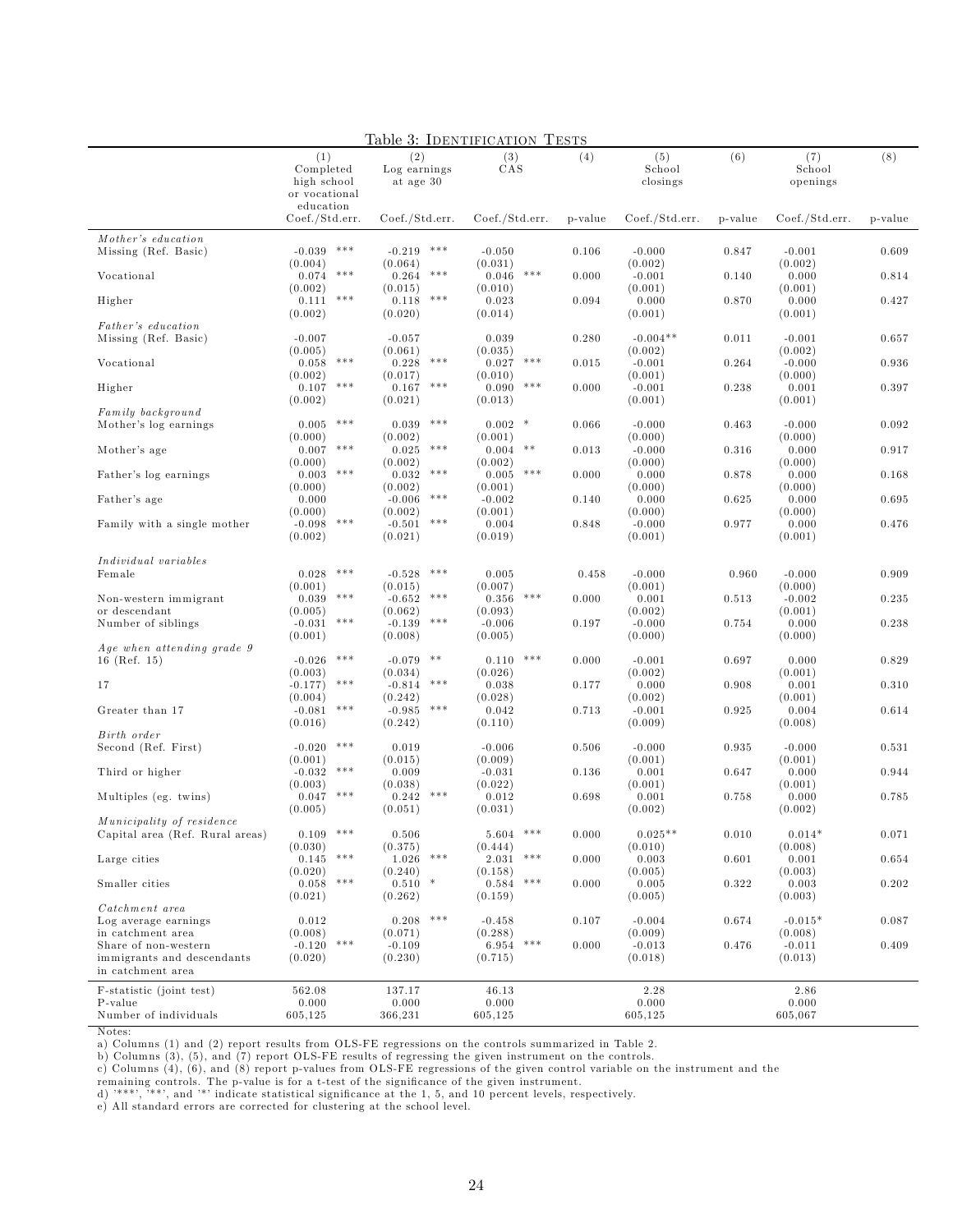|                                                      |                          | Table 4: ROBUSTNESS OF ESTIMATORS  |                       |                                |                                       |                                                        |                                                                  |
|------------------------------------------------------|--------------------------|------------------------------------|-----------------------|--------------------------------|---------------------------------------|--------------------------------------------------------|------------------------------------------------------------------|
| Completion of high school<br>Outcome:                | $\widetilde{\Xi}^0_0$    | $\frac{\text{(2)}}{\text{OLS-FE}}$ | $\frac{(3)}{01.5-FE}$ | $\frac{(4)}{(15-FE)}$          | $\frac{\text{(5)}}{\text{IV-FE}}$ CAS | $\frac{\textbf{(6)}}{\textbf{IV-FE}}$ CAS              | $\frac{7}{\text{N-FE}}$ SOC                                      |
| or vocational education                              |                          |                                    | with trends           | Sibling sample                 |                                       |                                                        |                                                                  |
| Variable                                             | Coef./Std. err.          | Coef./Std. err.                    | Coef./Std. err.       | Coef./Std. err.                | Coef./Std. err.                       | Coef./Std. err.<br>with trends                         | Coef./Std. err.                                                  |
| School size/100                                      | $0.008***$<br>(0.001)    | $\overline{0.003}$ **<br>(0.001)   | (0.002)               | (0.003)                        | $0.026***$<br>(0.009)                 | $0.116**$<br>(0.046)                                   | (60000)                                                          |
| School FE                                            | $\frac{1}{2}$            | ${\rm Yes}$                        |                       |                                |                                       |                                                        |                                                                  |
| Sibling FE                                           | $_{\rm Yes}^{\rm No}$    | $_{\rm Yes}^{\rm No}$              | $\frac{Y}{Y}$ es      | $\frac{\text{No}}{\text{Yes}}$ | $\frac{\text{Yes}}{\text{Yes}}$       | $Y_{ES}$<br>$Y_{ES}$                                   | $_{\mathrm{Yes}}^{\mathrm{Ves}}$                                 |
| Control variables                                    |                          |                                    |                       |                                |                                       |                                                        |                                                                  |
| Observations                                         | 05,125<br>0.112<br>605,1 | 605, 125                           | $604,951^d$           | $276,146^e$<br>0.029           | 605,120                               | $0.4,949$ <sup>d</sup>                                 | $305,062^{f}$                                                    |
| R-squared                                            |                          | 0.095                              | 0.095                 |                                | 0.086                                 | 0.080                                                  | 0.086                                                            |
| Instrument (CAS / SOC - openings)/100<br>First stage |                          |                                    |                       |                                | $0.035***$                            | $0.007***$                                             |                                                                  |
|                                                      |                          |                                    |                       |                                | (0.004)                               | (0.004)                                                |                                                                  |
| R-squared<br>t-statistic                             |                          |                                    |                       |                                | $\frac{8.17}{51.8}$                   | $\begin{array}{c} 500000 \\ 20200 \\ 672\n\end{array}$ | $\begin{array}{c} 0.042 \\ (0.075) \\ 0.56 \\ 0.266 \end{array}$ |
| Partial R-squared                                    |                          |                                    |                       |                                | 0.030                                 |                                                        | 0.018                                                            |
| Instrument (SOC - closings)/100                      |                          |                                    |                       |                                |                                       |                                                        | $0.323***$                                                       |
|                                                      |                          |                                    |                       |                                |                                       |                                                        | (0.048)                                                          |
| t-statistic                                          |                          |                                    |                       |                                |                                       |                                                        | 6.66                                                             |
| $N \sim t \sim$                                      |                          |                                    |                       |                                |                                       |                                                        |                                                                  |

a) <sup>\*\*\*\*\*</sup>, \*\*\*, and <sup>\*\*</sup> indicate statistical significance at the 1, 5, and 10 percent levels, respectively.

b) All standard errors are corrected for clustering at the school level.

c) Specifications with trends include school-specific linear trends.

Notes:<br>
a) "\*\*\*, "\*\*", and "\*" indicate statistical significance at the 1, 5, and 10 percent levels, respectively.<br>
b) All standard errors are corrected for clustering at the school level.<br>
c) Specifications with trends i d) 11 schools are disregarded, corresponding to 174 observations. For IV estimation, 176 observations are disregarded.

e) Only individuals with a sibling attending the same school have been included in the sample. f ) 63 observations have been excluded due to missing instrument values.

g) All regressions include the controls summarized in Table 2.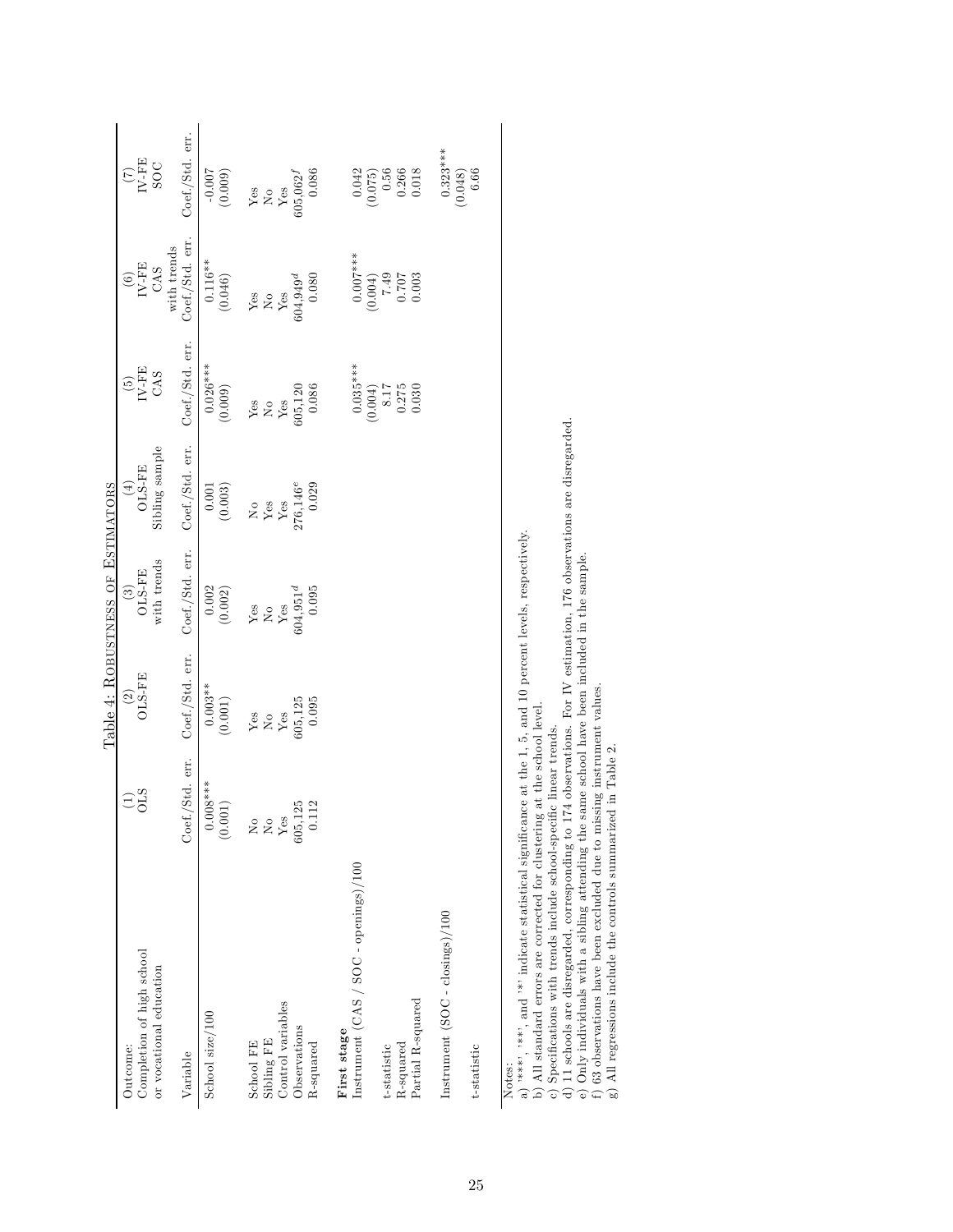| ESTIMATES OF THE EFFECTS OF SCHOOL SIZE ON ALTERNATIVE STUDENT OUTCOMES<br>Table 5: |                                |                      |                             |                                                                     |
|-------------------------------------------------------------------------------------|--------------------------------|----------------------|-----------------------------|---------------------------------------------------------------------|
|                                                                                     | $\left(1\right)$               | $\left( 2\right)$    | $\widehat{\mathfrak{S}}$    |                                                                     |
|                                                                                     | OLS-FE                         | OLS-FE               | $\text{IV-FE}$              | $\begin{array}{c} (4) \\ \text{IV-FE} \\ \text{SOC} \\ \end{array}$ |
|                                                                                     |                                | Sibling sample       | CAS                         |                                                                     |
| Outcome                                                                             | Coef./Std. Err.                | Coef./Std. Err.      | Coef./Std. Err.             | Coef./Std. Err.                                                     |
| A. Completion of high school or vocational education                                | $0.003**$<br>(0.001)           | 0.001<br>(0.003)     | $0.026***$<br>(0.009)       | $-0.007$<br>(0.009)                                                 |
| B. Enrollment in or completion of high school or vocational education               | 0.002<br>(0.001)               | 0.002<br>(0.002)     | $***$<br>0.028<br>(0.009)   | $-0.003$<br>(0.008)                                                 |
| C. Inactivity                                                                       | $-0.004***$<br>(0.001)         | $-0.002$<br>(0.001)  | $-0.011*$<br>(0.006)        | $-0.004$<br>(0.006)                                                 |
| D. Log earnings at age 30                                                           | 0.020<br>(0.018)               | 0.050<br>(0.037)     | $0.542**$<br>(0.227)        | 0.009<br>(0.082)                                                    |
| E. Grade 9 exit exam grades                                                         | 0.013<br>(0.025)               | 0.069<br>(0.055)     | 108.0<br>(0.933)            | $-0.179**$<br>(0.080)                                               |
| Sibling FE<br>School FE                                                             | Yes<br>$\overline{\mathsf{X}}$ | ο<br>Υes             | Yes<br>$_{\rm N_o}^{\circ}$ | Yes<br>$\overline{\mathsf{X}}$                                      |
| Observations $(A, B, C)$                                                            | 305,125                        | 276,146 <sup>c</sup> | 305,120                     | $605,062^{d}$                                                       |
| Observations (D)                                                                    | 369,001                        | $173,276^c$          | 368,994                     | $368,936^{d}$                                                       |
| Observations (E)                                                                    | 79,240                         | 27,244 <sup>c</sup>  | 79,235                      | $79,235^{d}$                                                        |
| Notes:                                                                              |                                |                      |                             |                                                                     |

a) \*\*\*\*, \*\*\*, and \*\* indicate statistical significance at the 1, 5, and 10 percent levels, respectively.<br>b) All standard errors are corrected for clustering at the school level.<br>c) Only individuals with a sibling attendin a) <sup>\*\*\*\*</sup>, \*\*\*, and <sup>\*\*</sup> indicate statistical significance at the 1, 5, and 10 percent levels, respectively.

b) All standard errors are corrected for clustering at the school level.

c) Only individuals with a sibling attending the same school have been included in the sample. d) Some observations have been excluded due to missing instrument values.

e) All regressions include the controls summarized in Table 2.